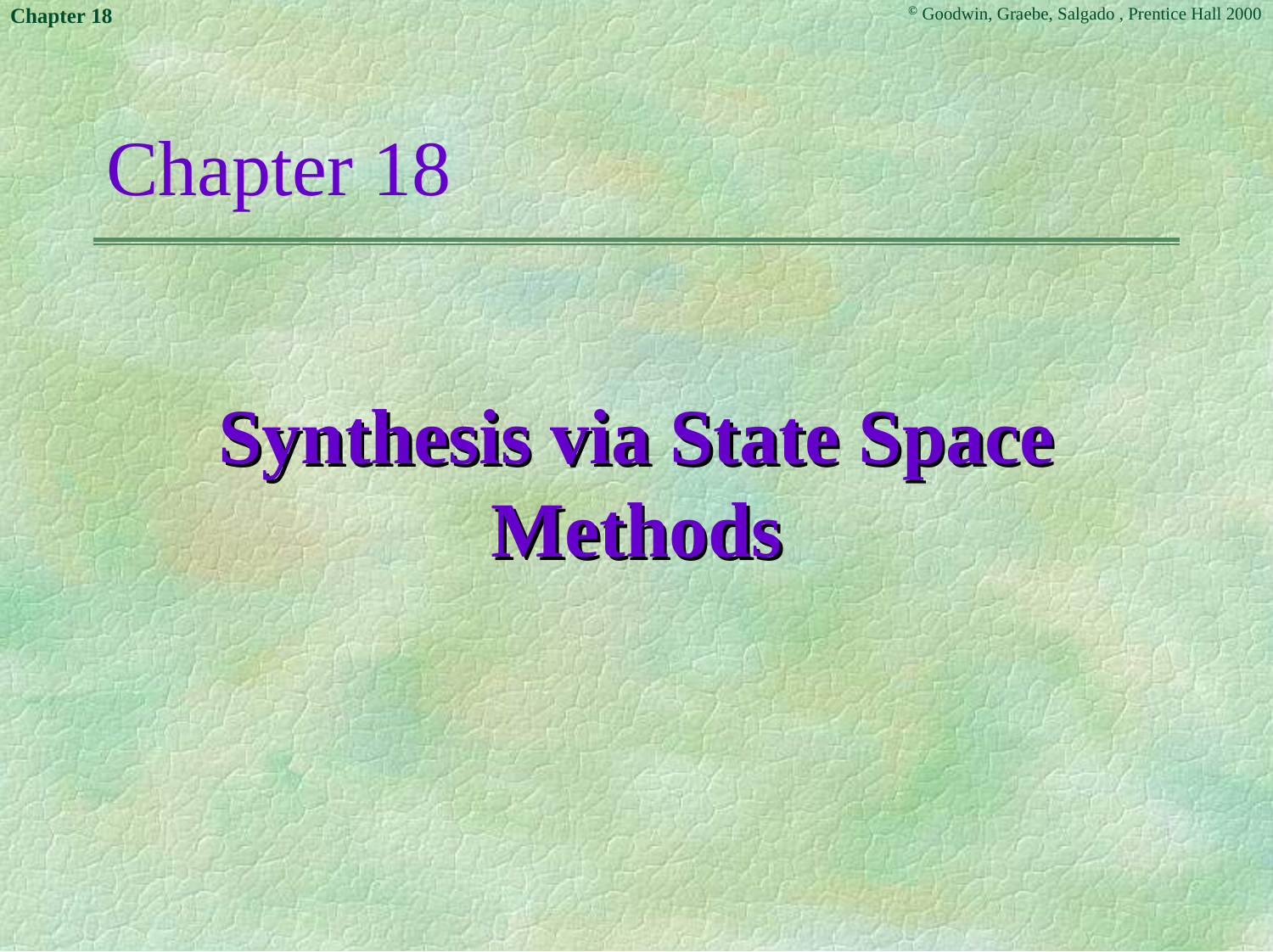Here, we will give a state space interpretation to many of the results described earlier. In a sense, this will duplicate the earlier work. Our reason for doing so, however, is to gain additional insight into linearfeedback systems. Also, it will turn out that the alternative state space formulation carries over more naturally to the multivariable case.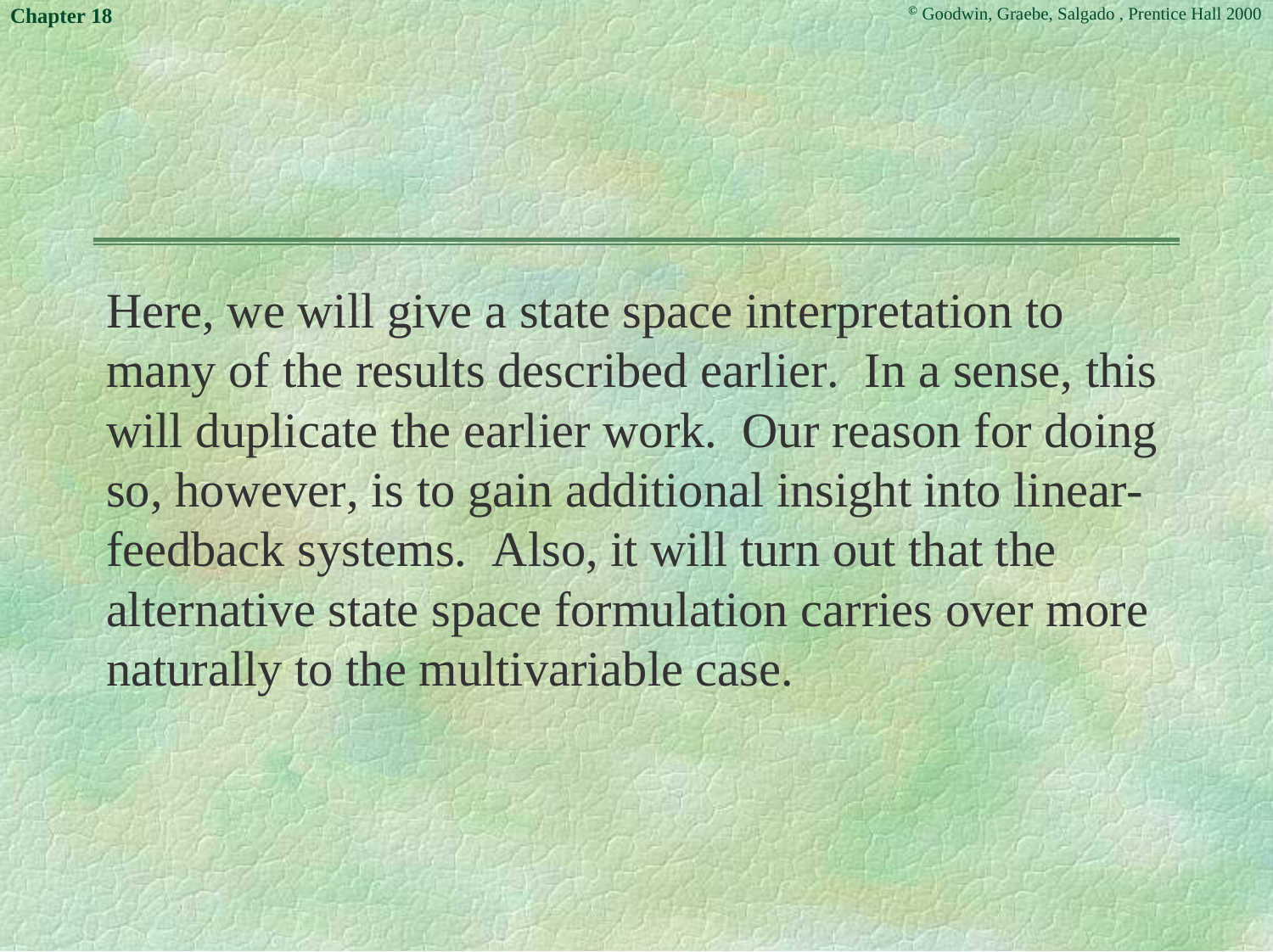### Results to be presented include

- pole assignment by state-variable feedback
- ◆ design of observers to reconstruct missing states from available output measurements
- combining state feedback with an observer
- ◆ transfer-function interpretation
- ◆ dealing with disturbances in state-variable feedback
- ◆ reinterpretation of the affine parameterization of all stabilizing controllers.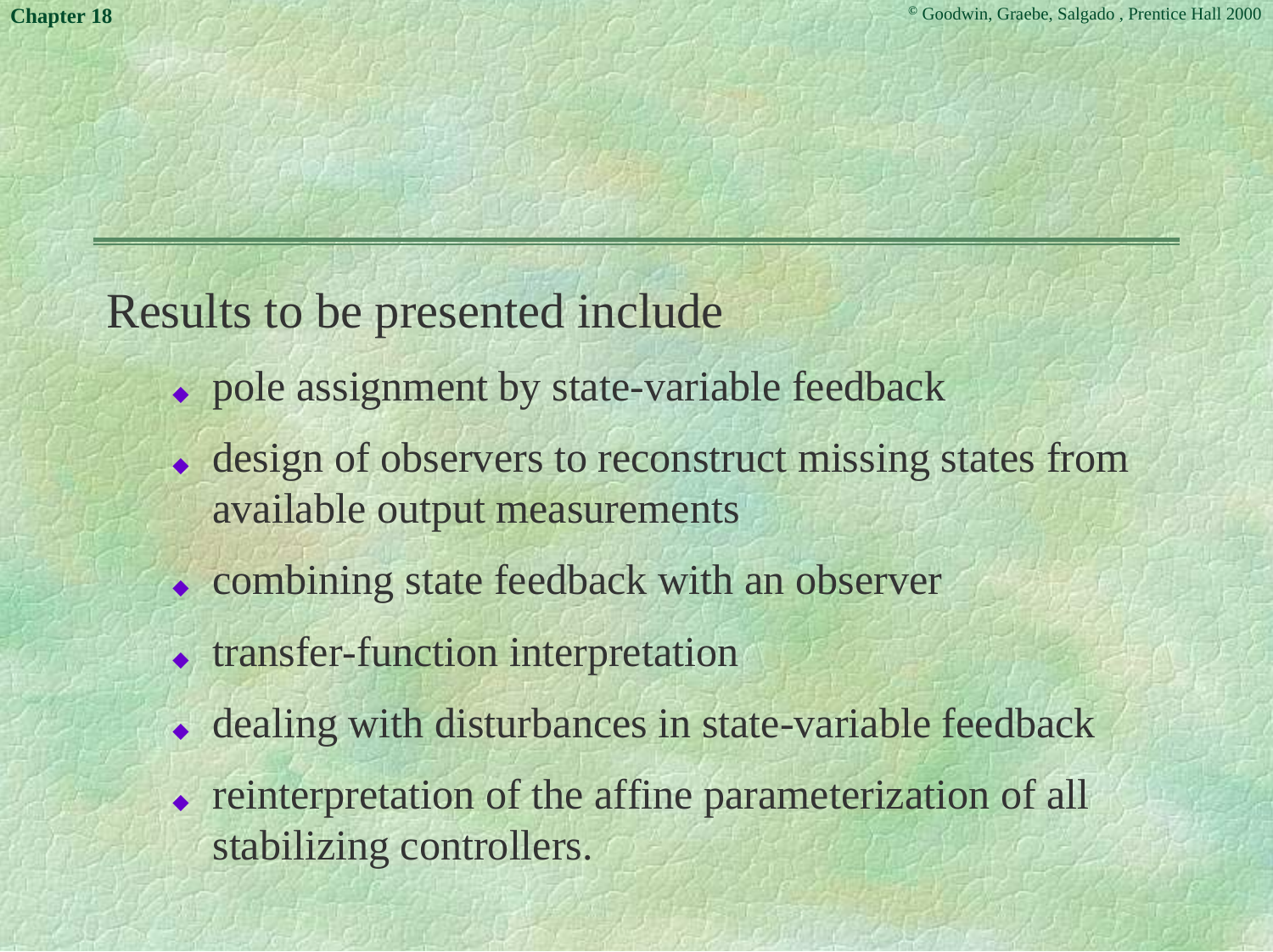## Pole Assignment by State Feedback

We begin by examining the problem of closed-loop pole assignment. For the moment, we make a simplifying assumption that all of the system states are measured. We will remove this assumption later. We will also assume that the system is completely controllable. The following result then shows that the closed-loop poles of the system can be arbitrarily assigned by feeding back the state through a suitably chosen constant-gain vector.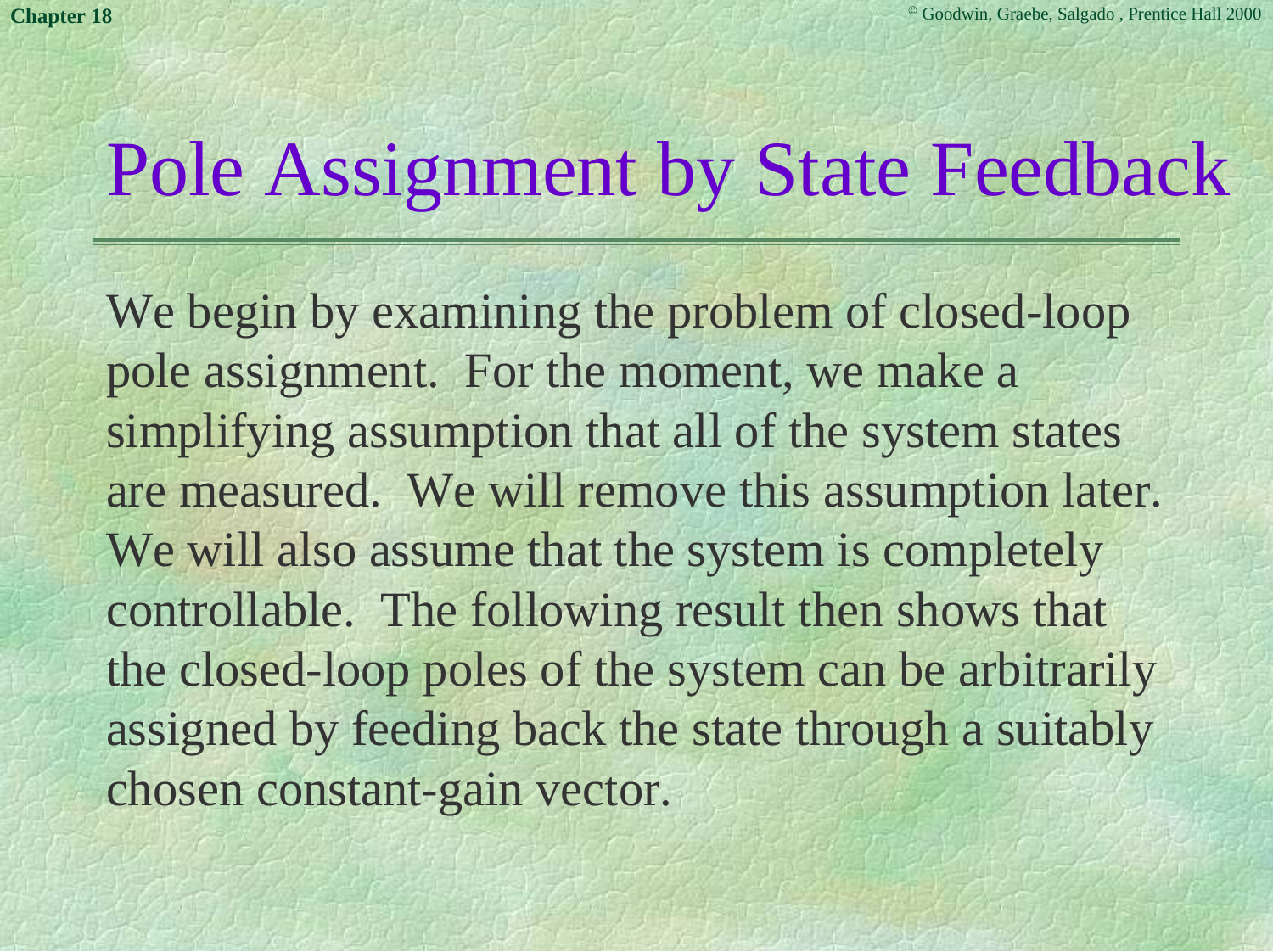### **Lemma 18.1:** Consider the state space nominal model

$$
\dot{x}(t) = \mathbf{A_o}x(t) + \mathbf{B_o}u(t)
$$

$$
y(t) = \mathbf{C_o}x(t)
$$

Let  $\bar{r}(t)$  denote an external signal.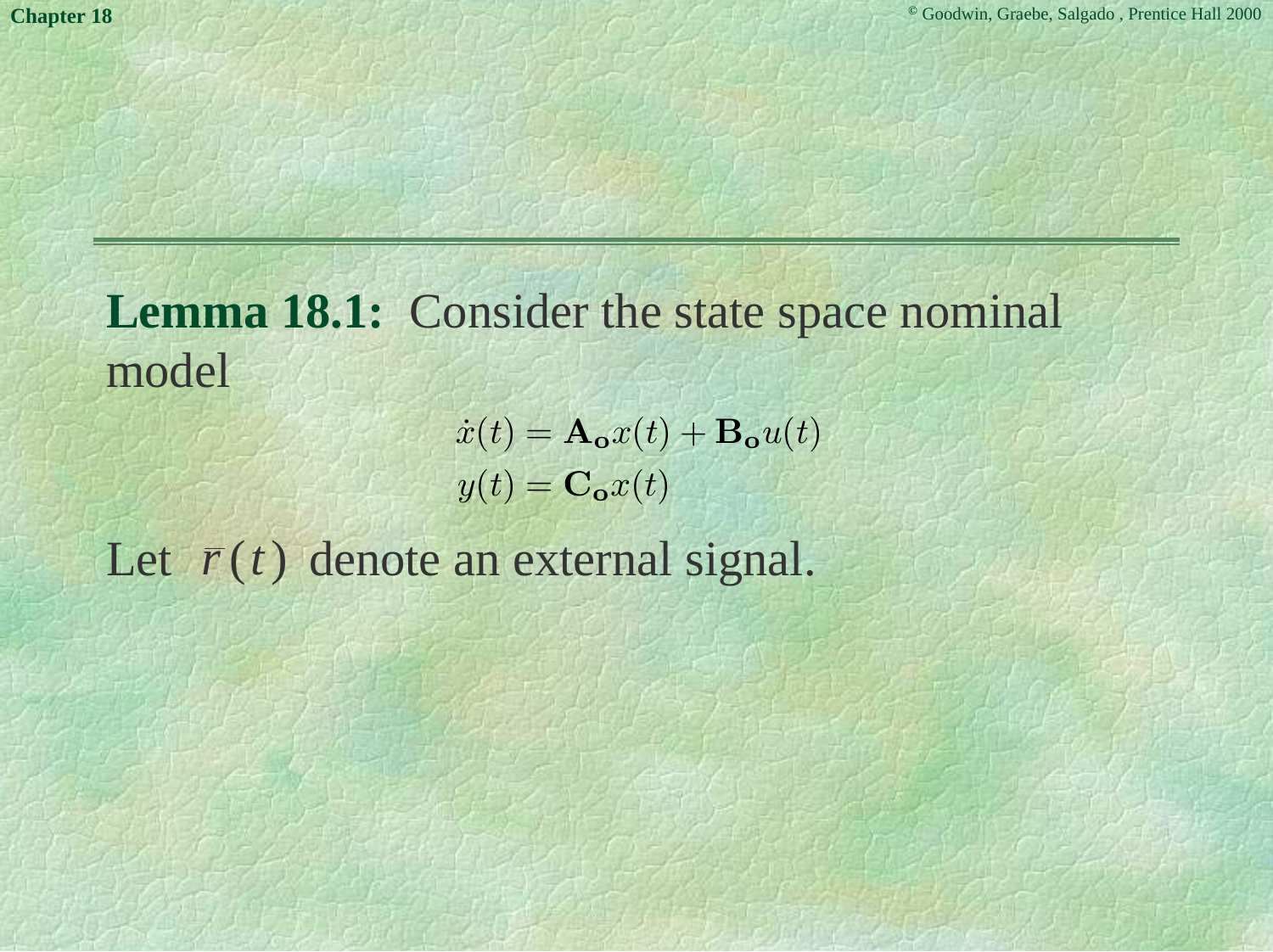Then, provided that the pair  $(A_0, B_0)$  is completely controllable, there exists

> $u(t)=\bar{r} - \mathbf{K}x(t)$  $\mathbf{K} \stackrel{\triangle}{=} [k_0, k_1, \ldots, k_{n-1}]$

such that the closed-loop characteristic polynomial is  $A_{c}(s)$ , where  $A_{c}(s)$  is an arbitrary polynomial of degree *<sup>n</sup>*.

*Proof:* See the book.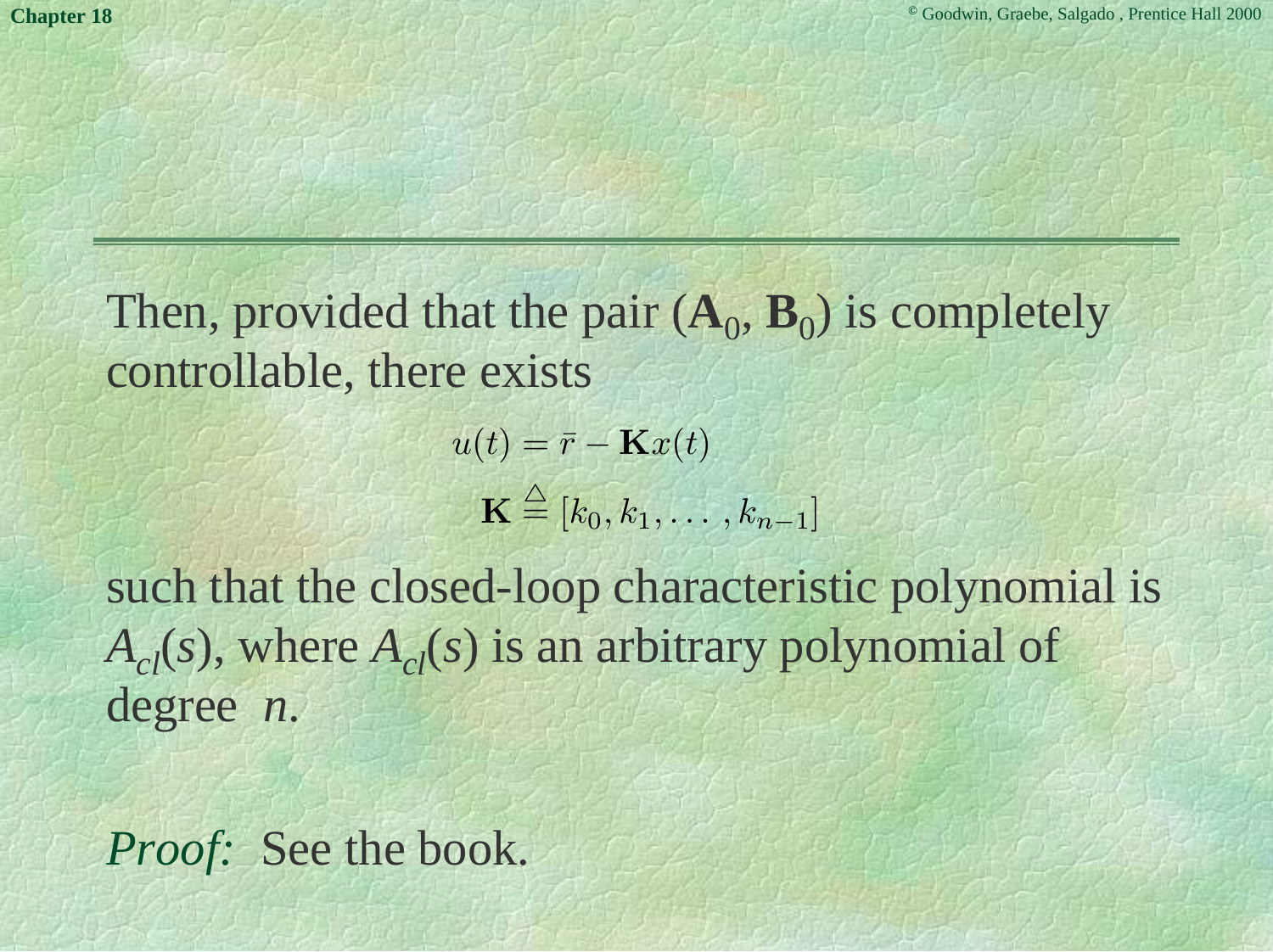Note that state feedback does not introduce additional dynamics in the loop, because the scheme is based only on proportional feedback of certain system variables. We can easily determine the overall transfer function from  $\bar{r}(t)$  to  $y(t)$ . It is given by

*Y* (*s*)  $\overline{\overline{R}(s)}$   $=$  $=\mathbf{C}_\mathbf{o}(s\mathbf{I}-\mathbf{A}_\mathbf{o}+\mathbf{B}_\mathbf{o}\mathbf{K})^{-1}\mathbf{B}_\mathbf{o}=\frac{\mathbf{C}_\mathbf{o} \mathit{Adj}\{s\mathbf{I}-\mathbf{A}_\mathbf{o}+\mathbf{B}_\mathbf{o}\mathbf{K}\}\mathbf{B}_\mathbf{o}}{F(s)}$ 

where

$$
F(s) \stackrel{\triangle}{=} \det\{s\mathbf{I} - \mathbf{A_o} + \mathbf{B_o}\mathbf{K}\}\
$$

and *Adj* stands for *adjoint matrices*.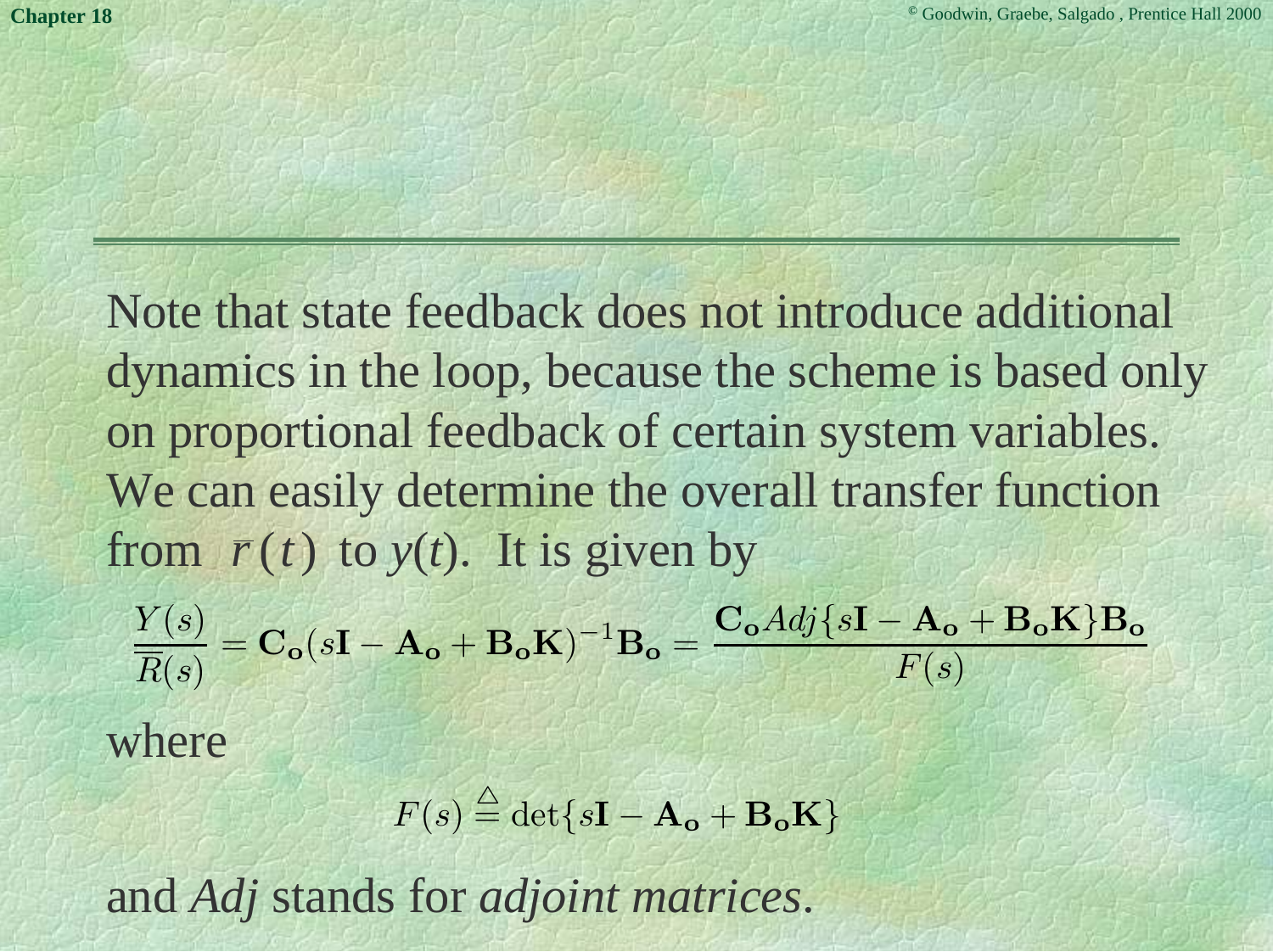We can further simplify the expression given above. To do this, we will need to use the following results from Linear Algebra.

**Lemma 18.2:** (*Matrix inversion lemma*). Consider three matrices,  $A \in \mathbb{C}^{n \times n}$ ,  $B \in \mathbb{C}^{n \times m}$ ,  $C \in \mathbb{C}^{m \times n}$ . Then, if  $A + BC$  is nonsingular, we have that  $\left( {\bf A} + {\bf B} {\bf C} \right)^{-1} = {\bf A}^{-1} - {\bf A}^{-1} {\bf B} \left( {\bf I} + {\bf C} {\bf A}^{-1} {\bf B} \right)^{-1} {\bf C} {\bf A}^{-1}$ 

*Proof:* See the book.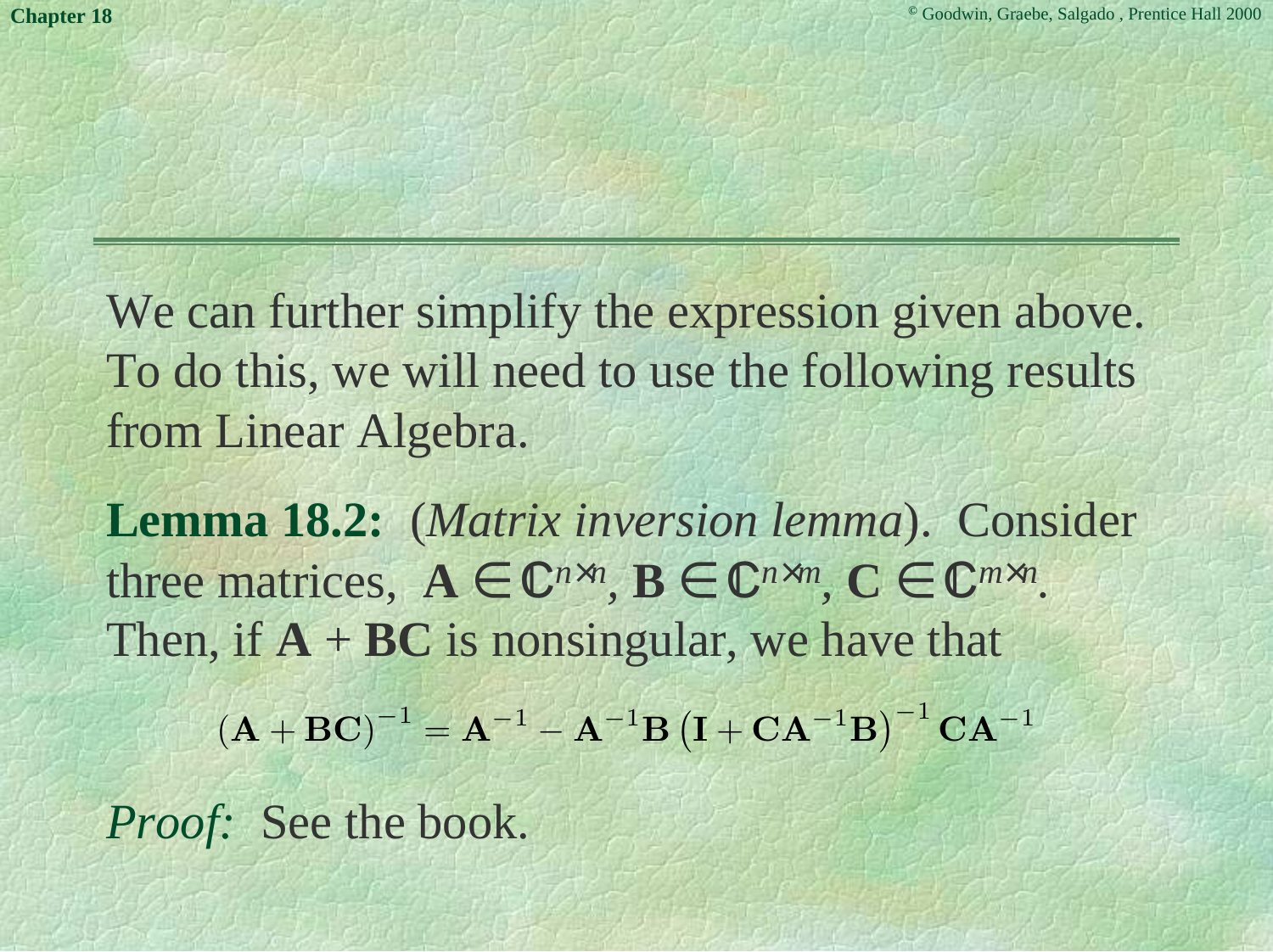In the case for which  $\mathbf{B} = g \in \mathbb{R}^n$  and  $\mathbf{C}^T = h \in \mathbb{R}^n$ , the above result becomes

$$
\left(\mathbf{A} + gh^T\right)^{-1} = \left(\mathbf{I} - \mathbf{A}^{-1} \frac{gh^T}{1 + h^T \mathbf{A}^{-1}g}\right) \mathbf{A}^{-1}
$$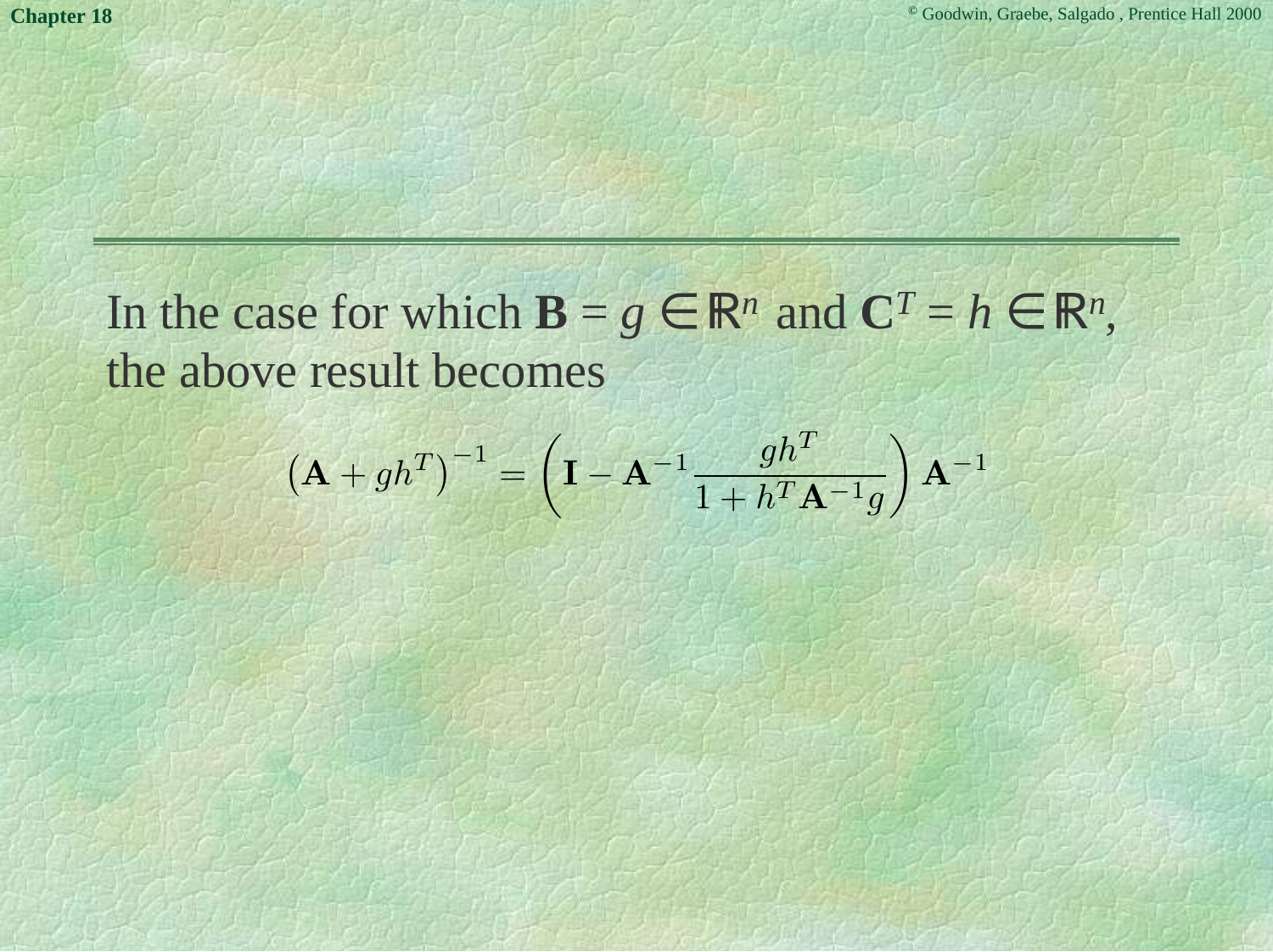**Lemma 18.3:** Given a matrix  $W \in \mathbb{R}^{n \times n}$  and a pair of arbitrary vectors  $\phi_1 \in \mathbb{R}^n$  and  $\phi_2 \in \mathbb{R}^n$ , then provided that *W* and  $W + \phi_1 \phi_2^T$ , are nonsingular,

> $Adj(W + \phi_1 \phi_2^T) \phi_1 = Adj(W) \phi_1$  $\phi_2^T Adj(W + \phi_1 \phi_2^T) = \phi_2^T Adj(W)$

*Proof:* See the book.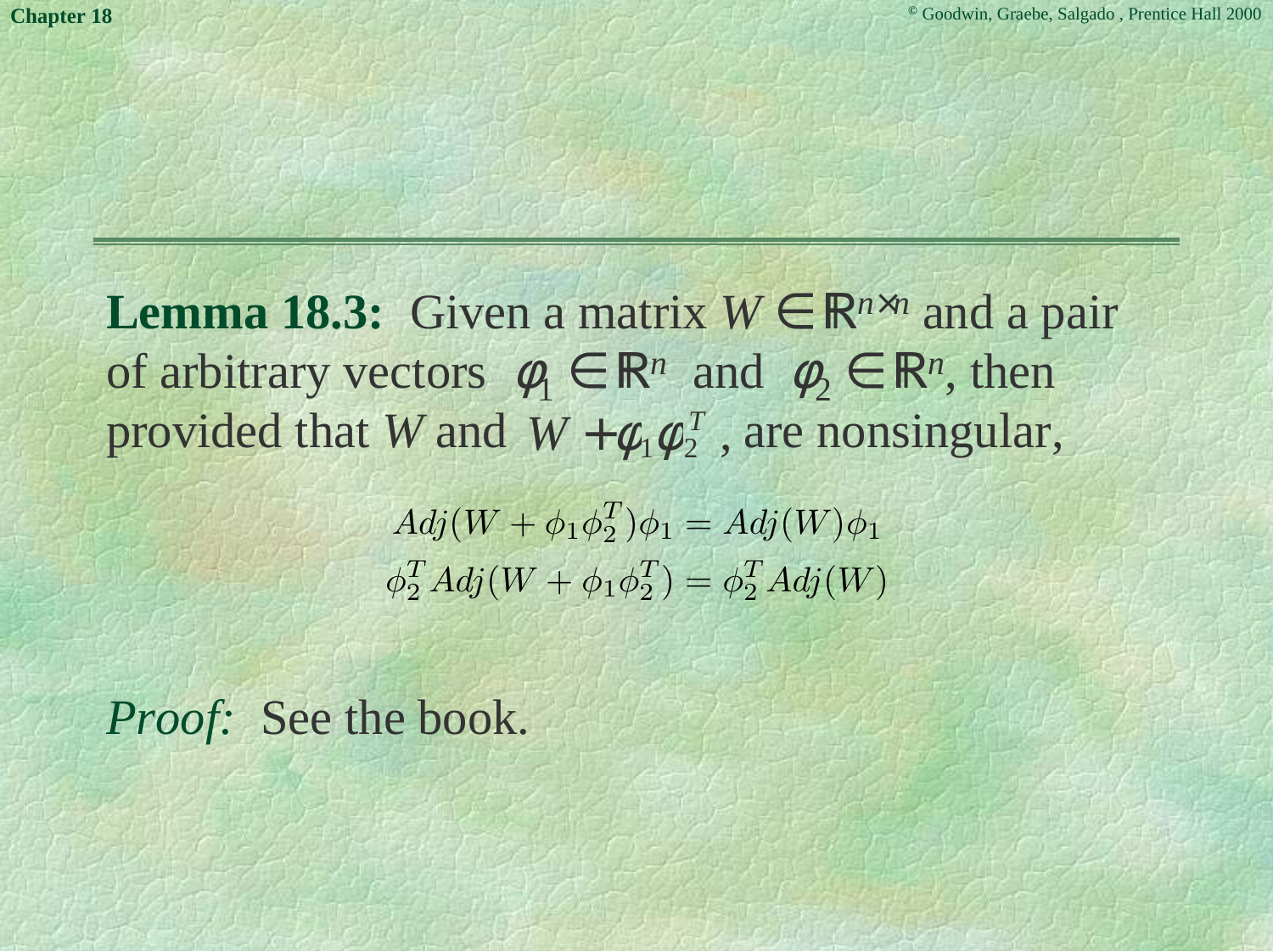#### Application of Lemma 18.3 to equation

*Y* (*s*)  $\overline{\overline{R}(s)}$  =  $=\mathbf{C}_\mathbf{o}(s\mathbf{I}-\mathbf{A}_\mathbf{o}+\mathbf{B}_\mathbf{o}\mathbf{K})^{-1}\mathbf{B}_\mathbf{o}=\frac{\mathbf{C}_\mathbf{o} \mathit{Adj}\{s\mathbf{I}-\mathbf{A}_\mathbf{o}+\mathbf{B}_\mathbf{o}\mathbf{K}\}\mathbf{B}_\mathbf{o}}{F(s)}$ 

leads to

 $\mathbf{C}_{\mathbf{o}}\mathbf{A}d\mathbf{j}\{\mathbf{s}\mathbf{I} - \mathbf{A}_{\mathbf{o}}\}\mathbf{B}_{\mathbf{o}} + \mathbf{B}_{\mathbf{o}}\mathbf{K}\}\mathbf{B}_{\mathbf{o}} = \mathbf{C}_{\mathbf{o}}\mathbf{A}d\mathbf{j}\{\mathbf{s}\mathbf{I} - \mathbf{A}_{\mathbf{o}}\}\mathbf{B}_{\mathbf{o}}$ 

we then see that the right-hand side of the above expression is the numerator  $B_0(s)$  of the nominal model,  $G_0(s)$ . Hence, state feedback assigns the closed-loop poles to a prescribed position, while the zeros in the overall transfer function remain the sameas those of the plant model.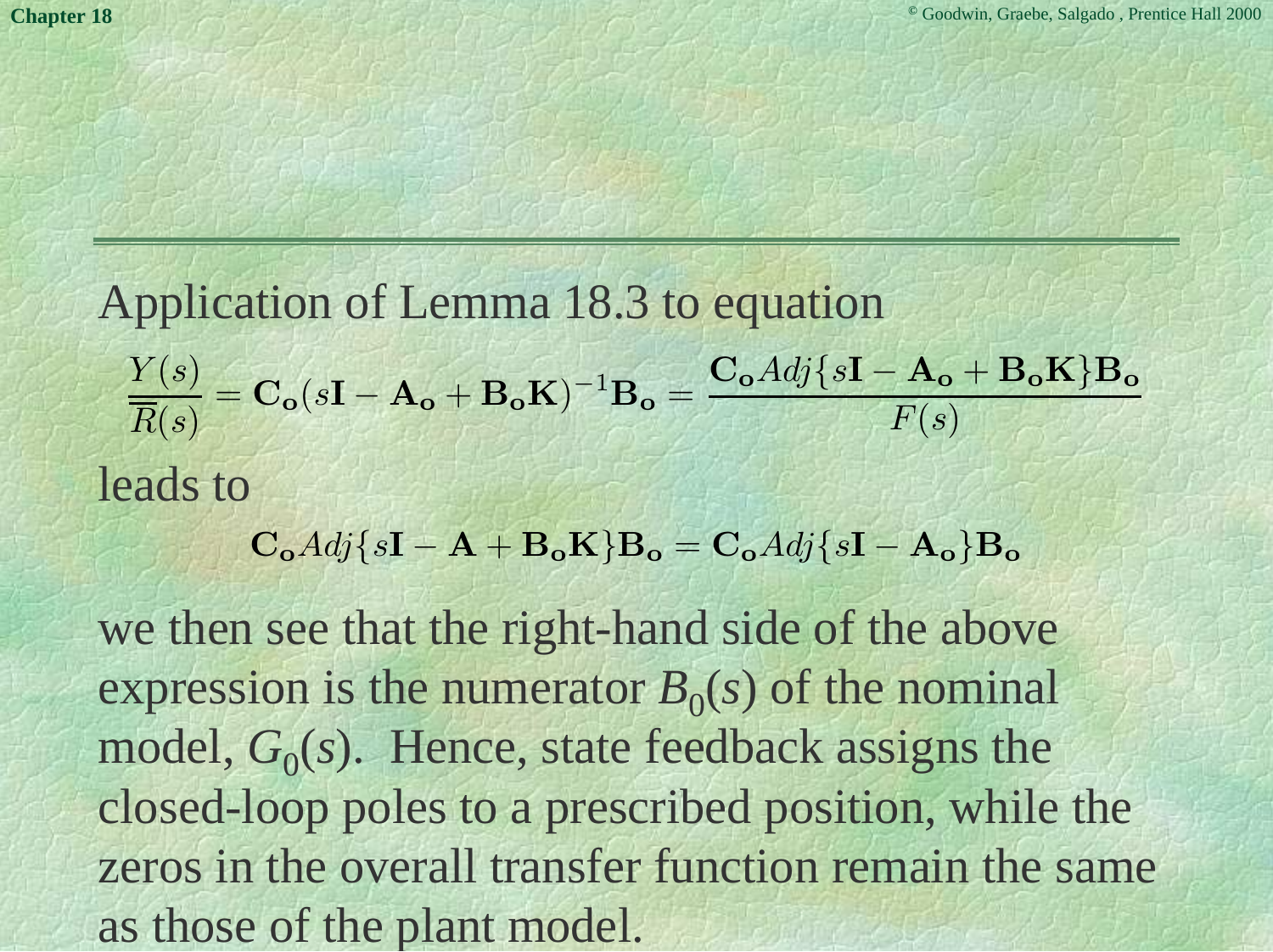State feedback encompasses the essence of many fundamental ideas in control design and lies at the core of many design strategies. However, this approach requires that all states be measured. In most cases, this is an unrealistic requirement. For that reason, the idea of observers is introduced next, as a mechanism for estimating the states from the available measurements.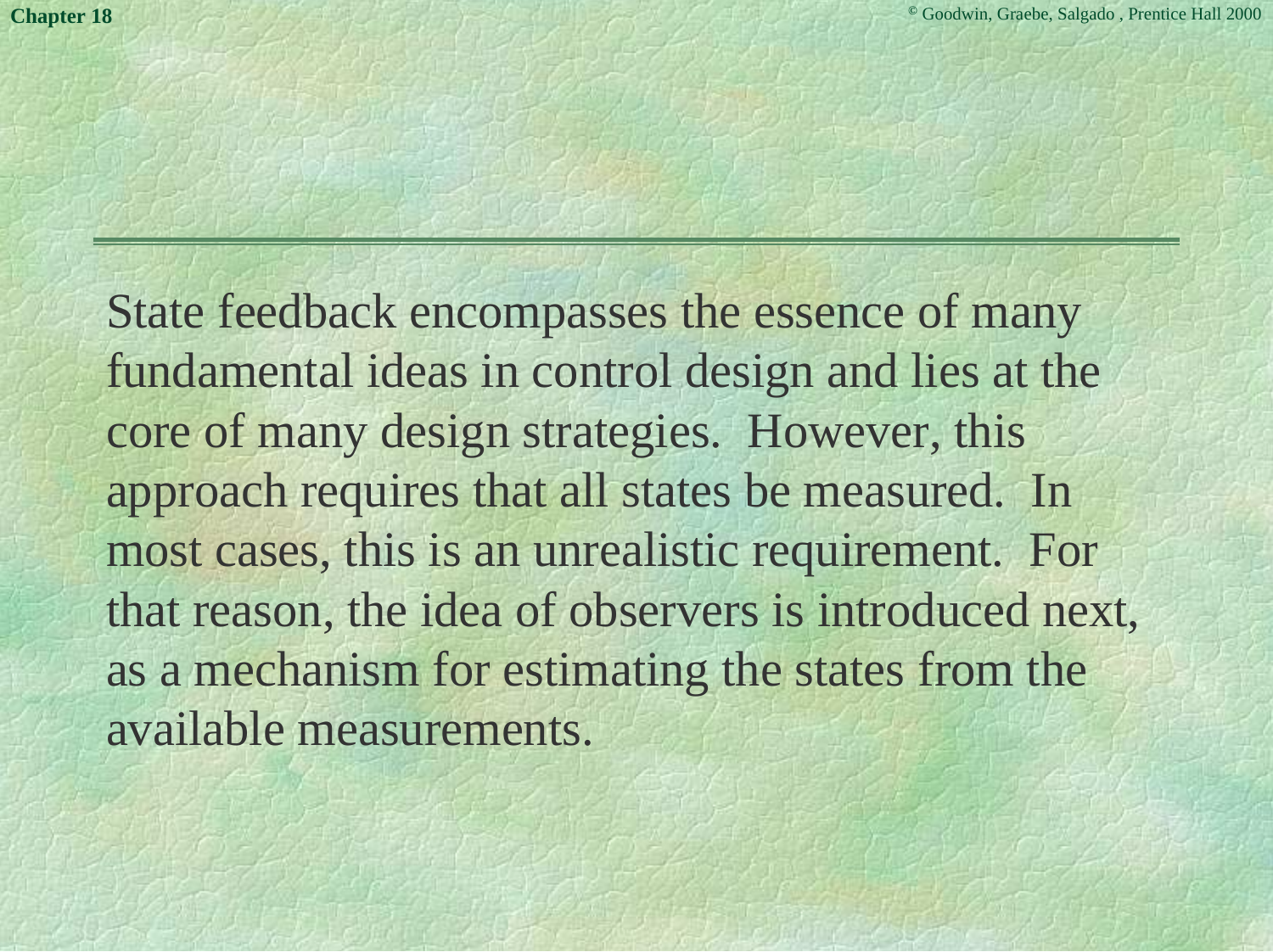### **Observers**

Consider again the state space model

 $\dot{x}(t) = \mathbf{A_o}x(t) + \mathbf{B_o}u(t)$  $y(t) = \mathbf{C}_o x(t)$ 

A general linear observer then takes the form

˙ $\hat{x}(t) = \mathbf{A_o}\hat{x}(t) + \mathbf{B_o}u(t) + \mathbf{J}(y(t) - \mathbf{C_o}\hat{x}(t))$ 

where the matrix **J** is called the observer gain and is  $\hat{x}(t)$  the *state estimate*.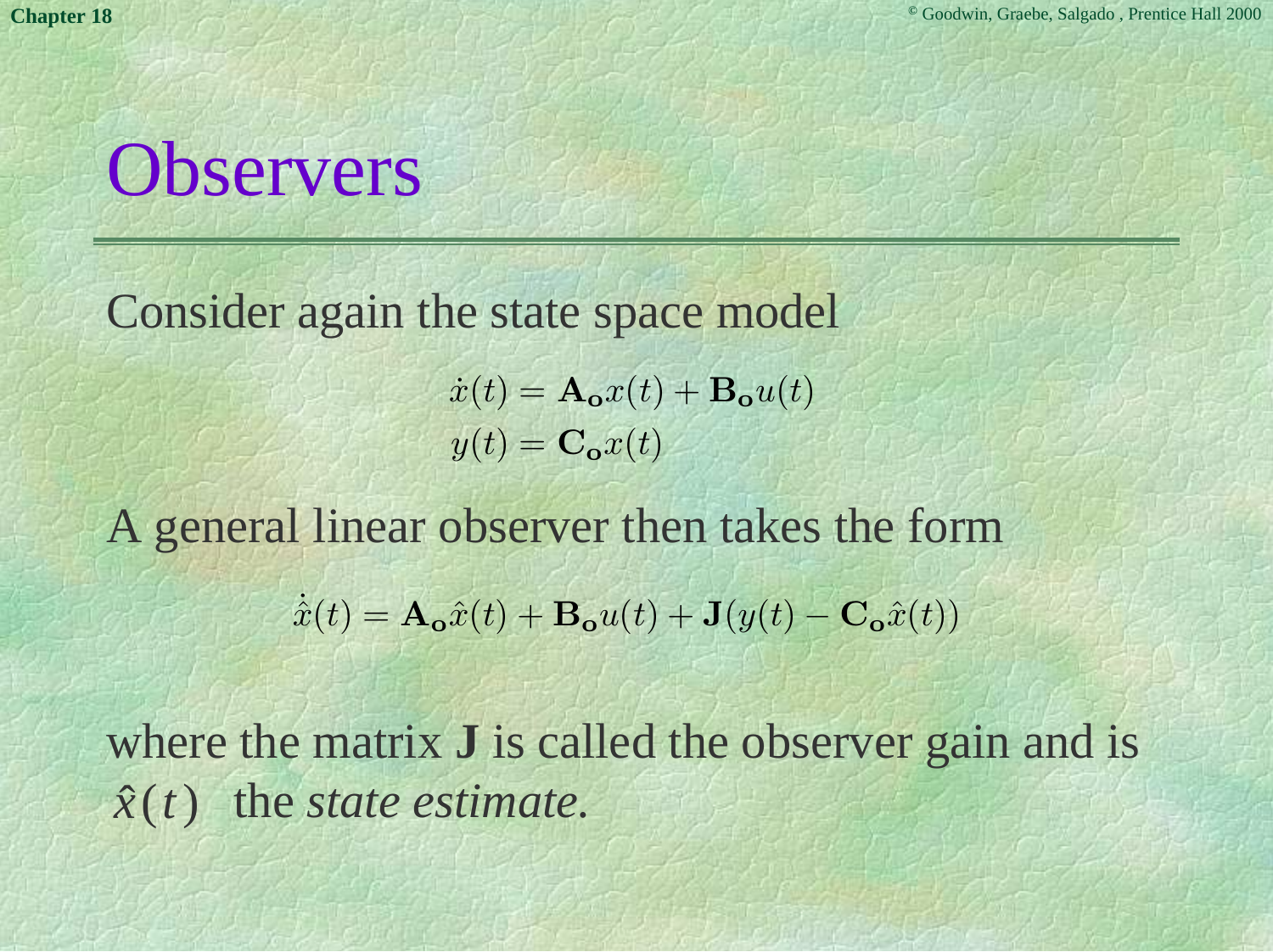#### The term

$$
\nu(t) \stackrel{\triangle}{=} y(t) - \mathbf{C_o} \hat{x}(t)
$$

is known as the innovation process. For nonzero **J** *<sup>v</sup>*(*t*) represents the feedback error between the observation and the predicted model output.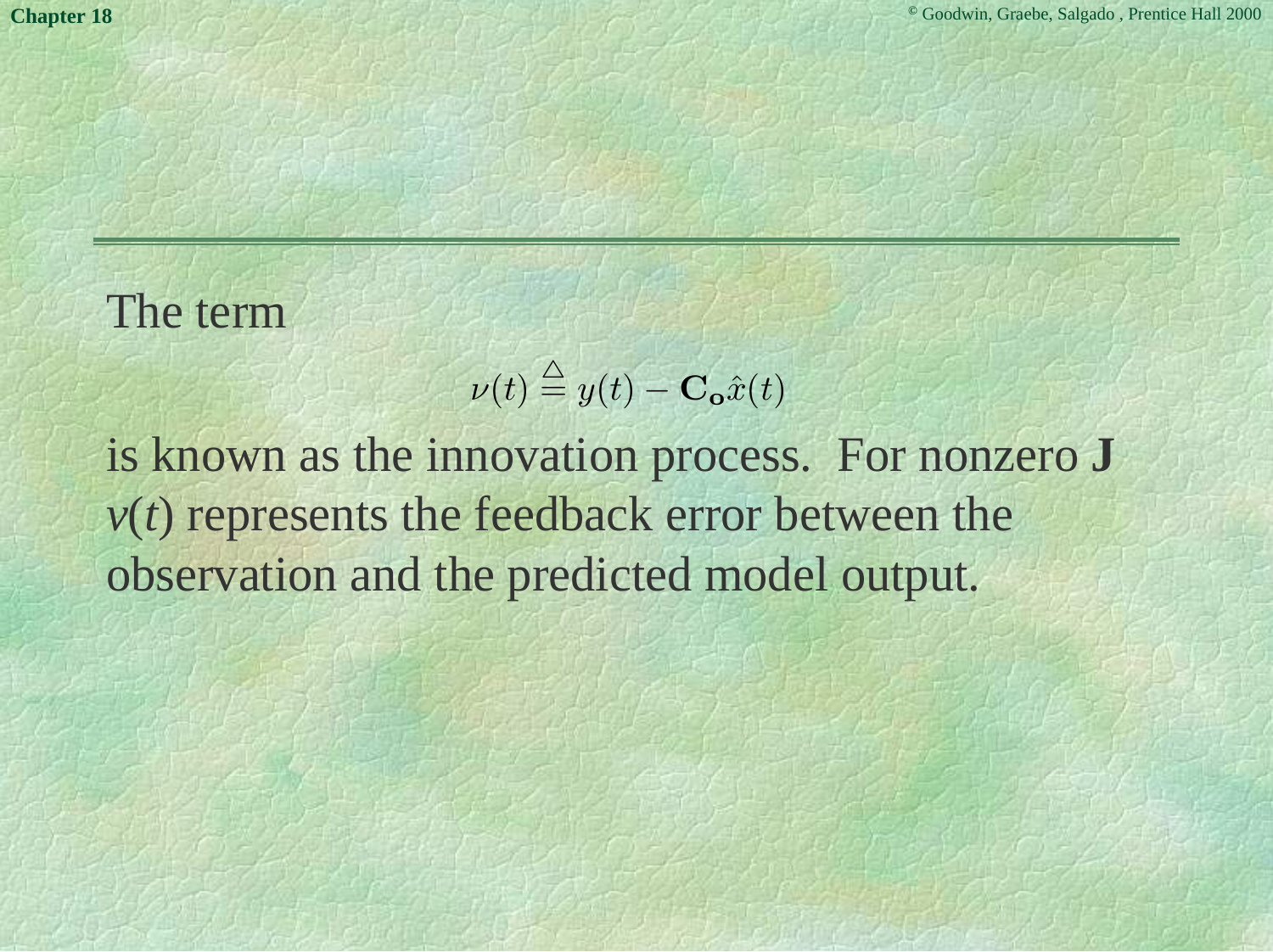The following result shows how the observer gain **J** can be chosen such that the error,  $\tilde{x}(t)$  defined as

 $\tilde{x}(t) \overset{\triangle}{=} x(t) - \hat{x}(t)$ 

can be made to decay at any desired rate.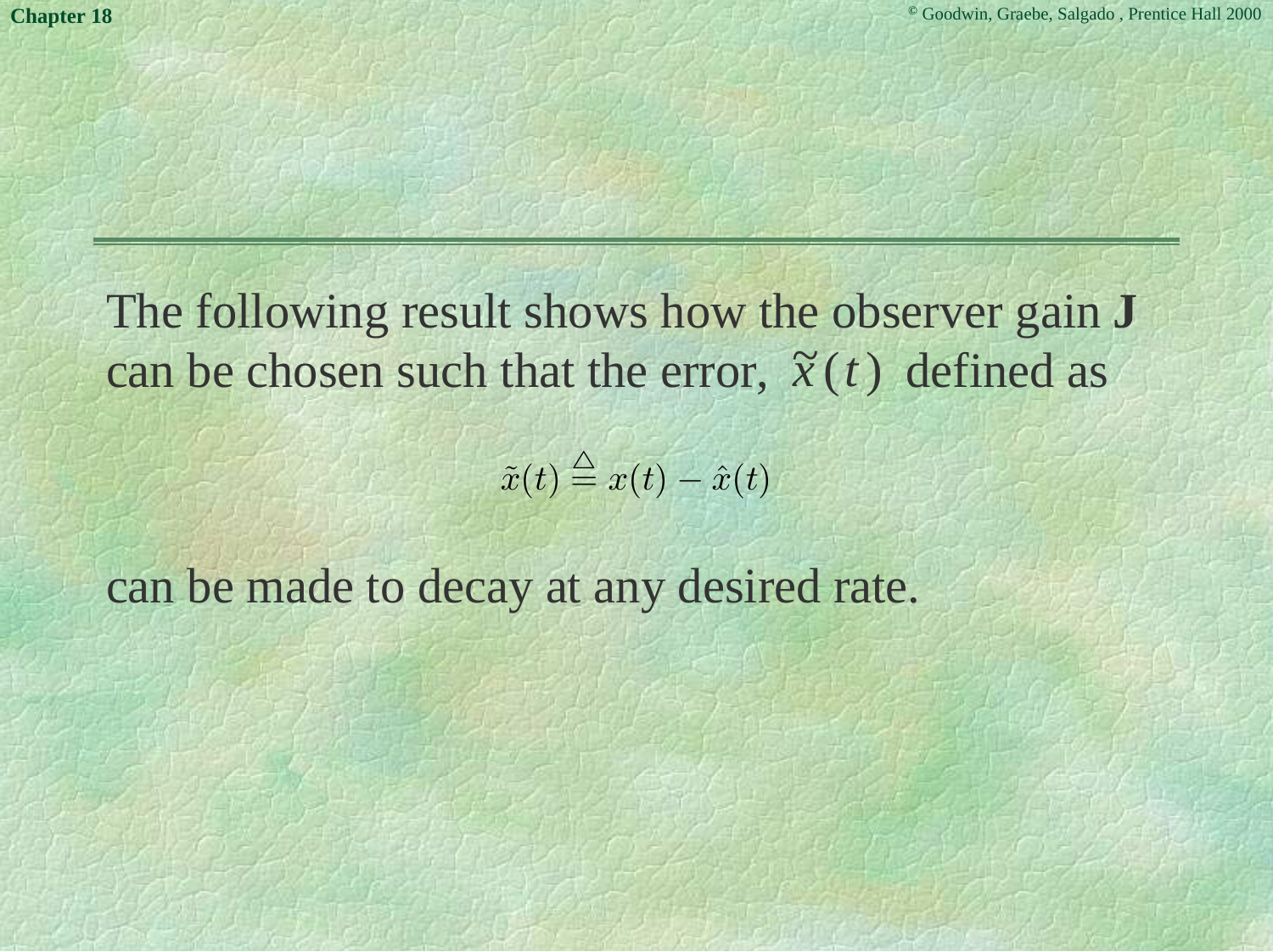**Lemma 18.4:** The estimation error  $\tilde{x}(t)$  satisfies Moreover, provided the model is completely observable, then the eigenvalues of  $(A_0 - JC_0)$  can be arbitrarily assigned by choice of **J**.  $\mathcal{X}% _{M_{1},M_{2}}^{(n)}(\theta)=\left( \sum_{i=1}^{M}\alpha _{i}^{M_{i}}\right) ^{n}$ ˜˙ $(t)=(\mathbf{A_o}-\mathbf{JC_o})\tilde{x}(t)$ 

Proof: See the book.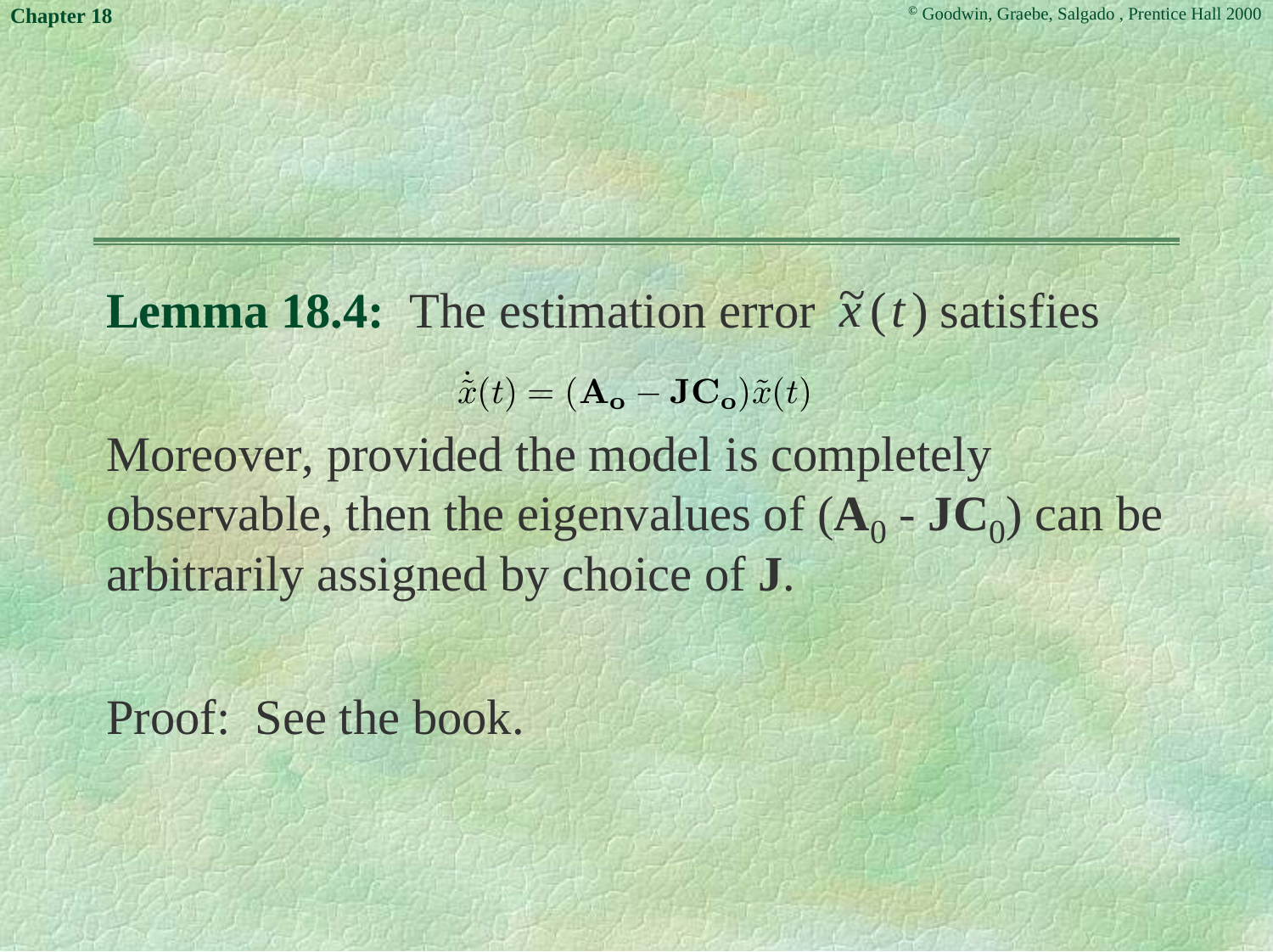### Example 18.1: Tank-level estimation

As a simple application of a linear observer to estimate states, we consider the problem of two coupled tanks in which only the height of the liquid in the second tank is actually measured but where we are also interested in estimating the height of the liquid in the first tank. We will design a virtual sensor for this task.

A photograph is given on the next slide.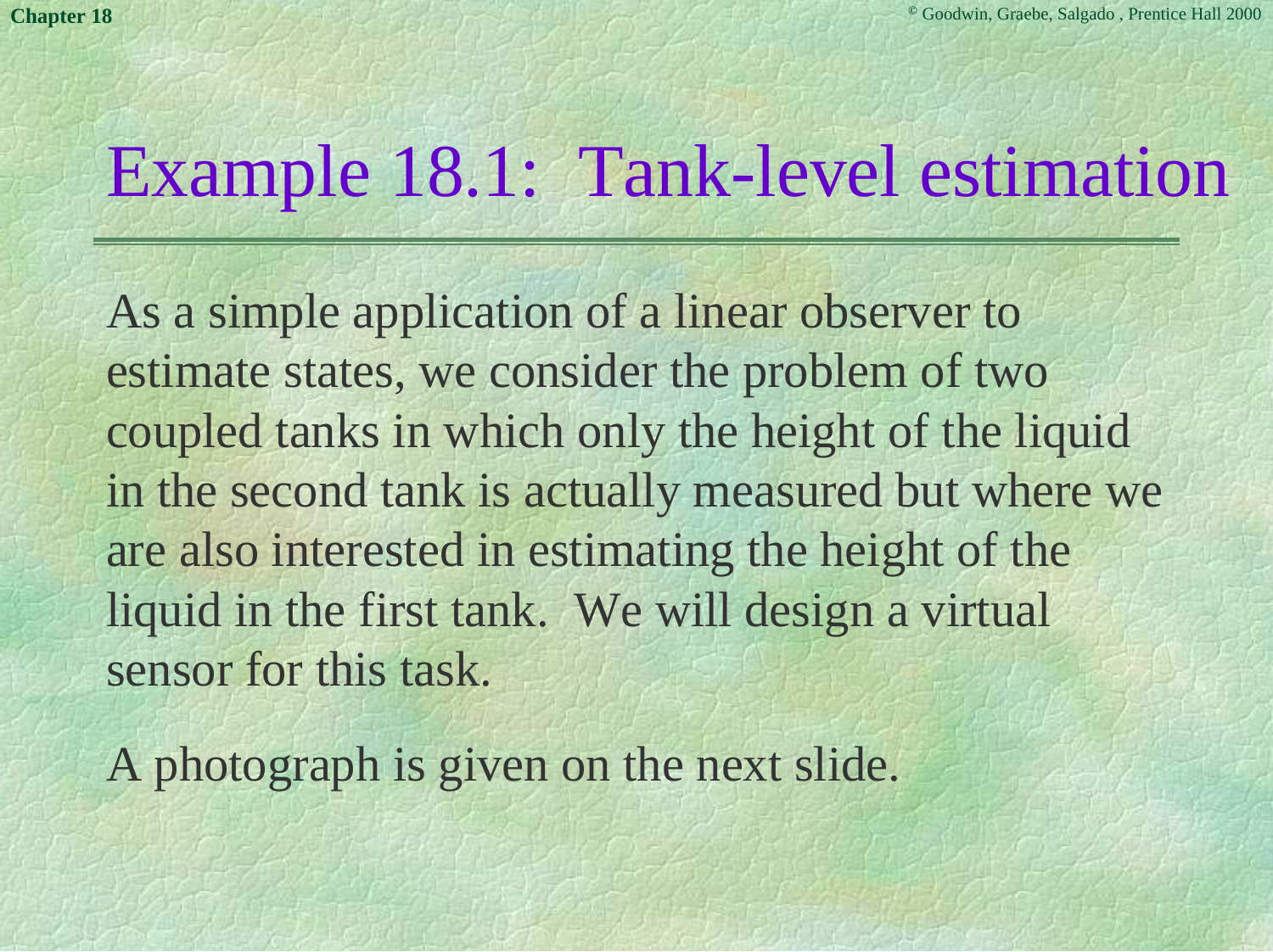## Coupled Tanks Apparatus

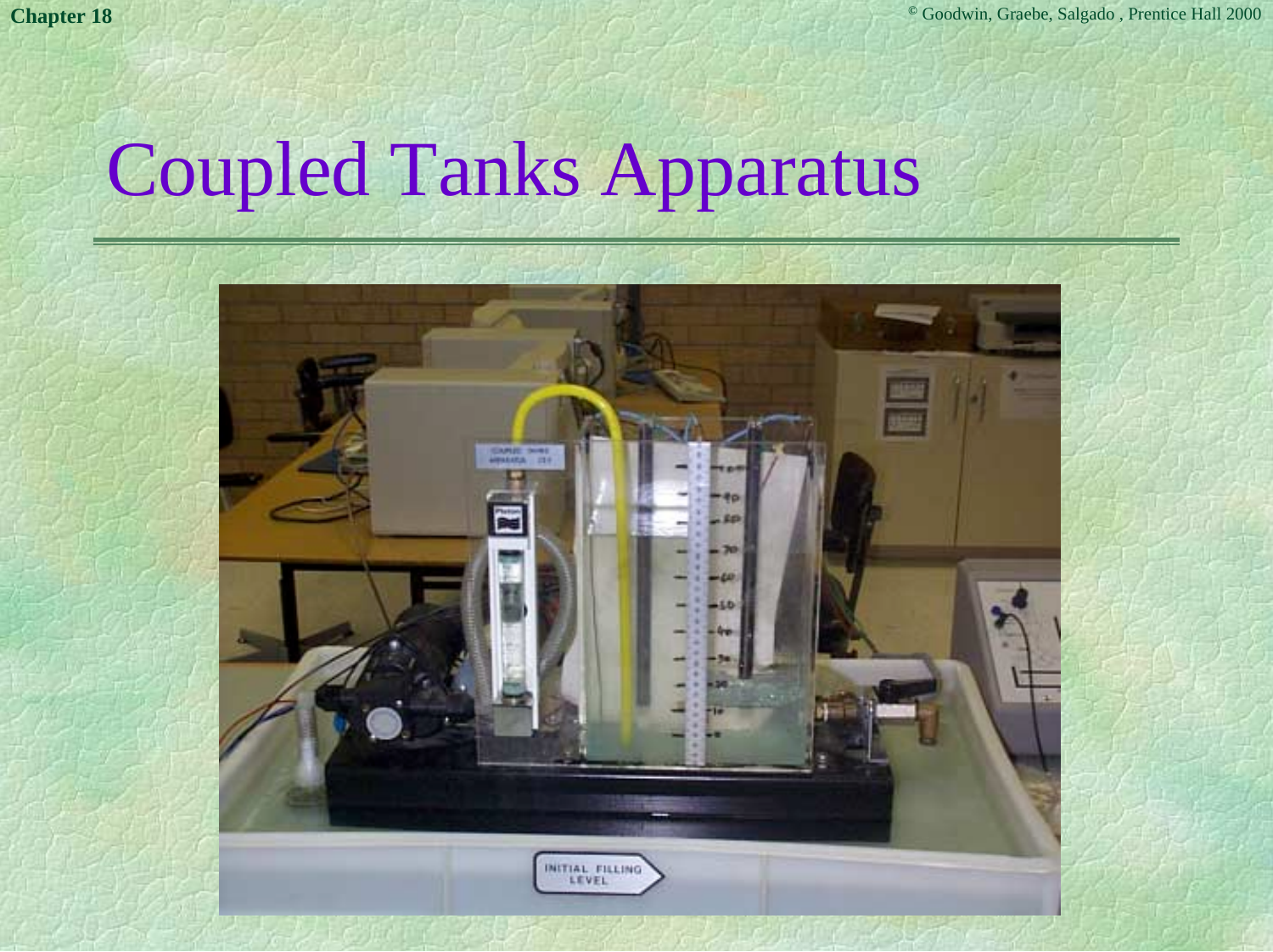### Figure 18.1: *Schematic diagram of two coupled tanks*

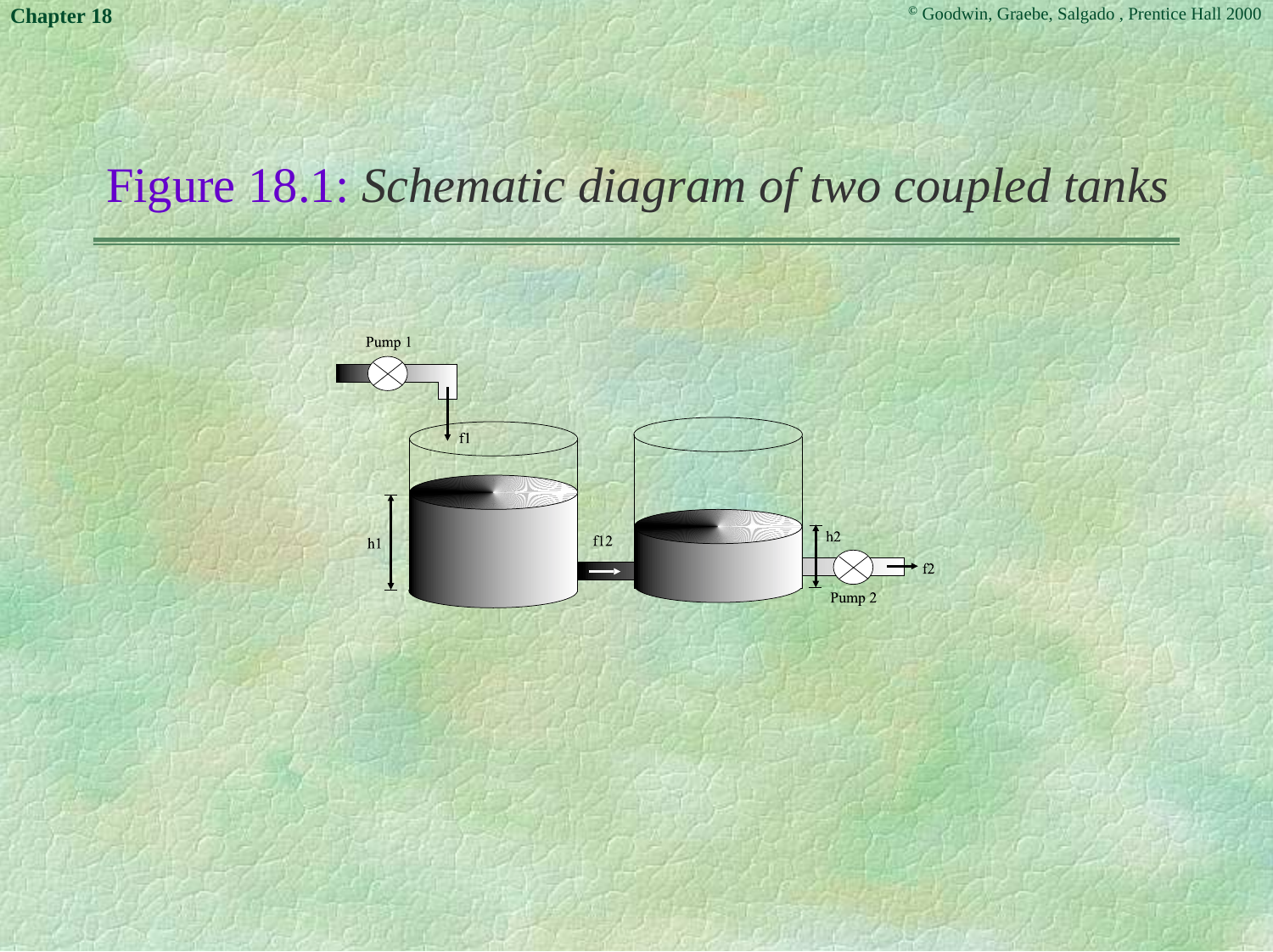Water flows into the first tank through pump 1 a rate  $f_i(t)$  that obviously affects the head of water in tank 1 (*denoted by*  $h_1(t)$ ). Water flows out of tank 1 into tank 2 at a rate  $f_{12}(t)$ , affecting both  $h_1(t)$  and  $h_2(t)$ . Water than flows out of tank 2 at a rate *f*<sub>e</sub> controlled by pump 2.

Given this information, the challenge is to build a virtual sensor (*or observer*) to estimate the height of liquid in tank 1 from measurements of the height of liquid in tank 2 and the flows  $f_1(t)$  and  $f_2(t)$ .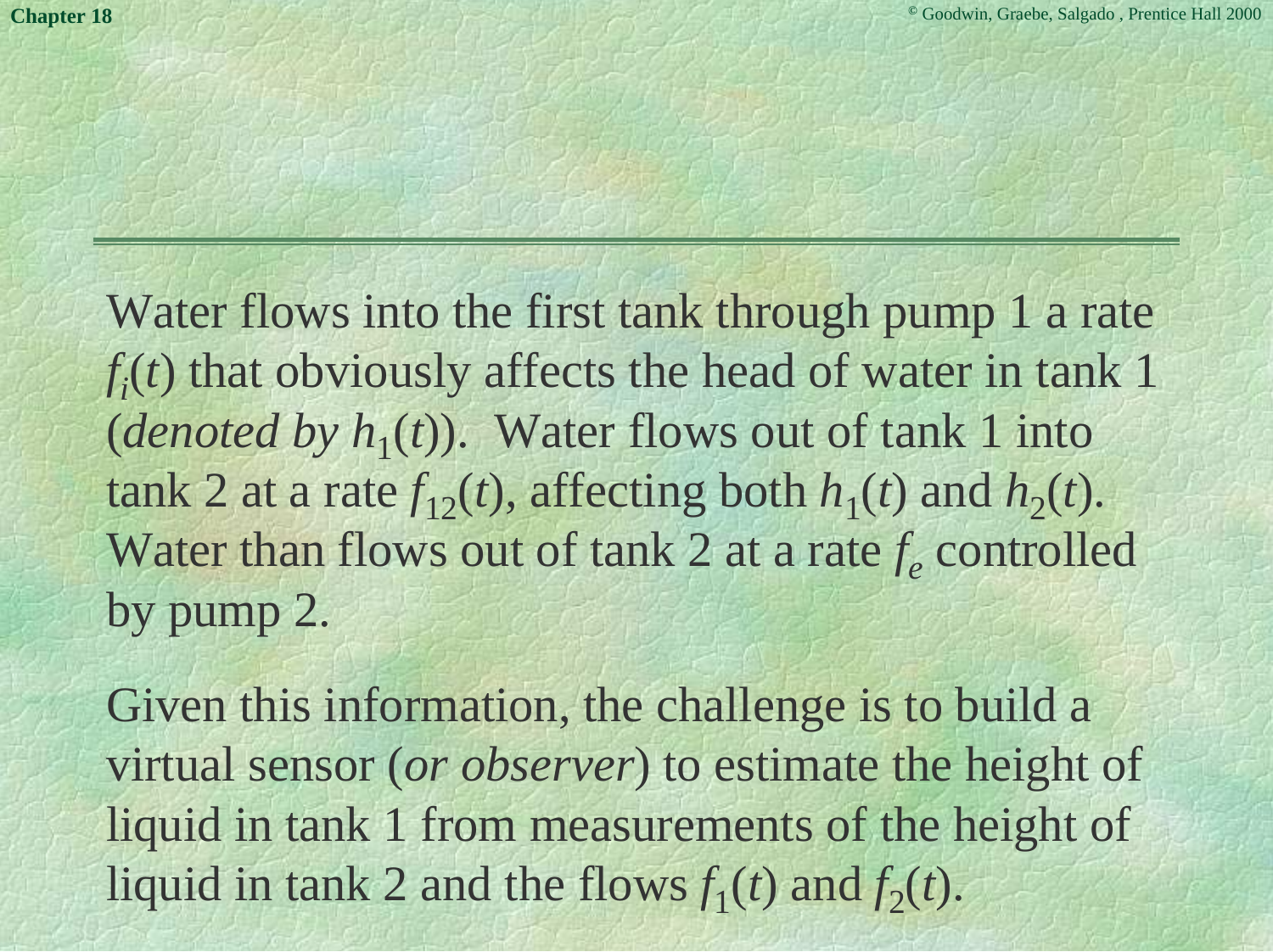Before we continue with the observer design, we first make a model of the system. The height of liquid in tank 1 can be described by the equation

$$
\frac{dh_1(t)}{dt} = \frac{1}{A}(f_i(t) - f_{12}(t))
$$
  
Similarly,  $h_2(t)$  is described by

$$
\frac{dh_2(t)}{dt} = \frac{1}{A}(f_{12}(t) - f_e)
$$

The flow between the two tanks can be approximated by the free-fall velocity for the difference in height between the two tanks:

$$
f_{12}(t) = \sqrt{2g(h_1(t) - h_2(t))}
$$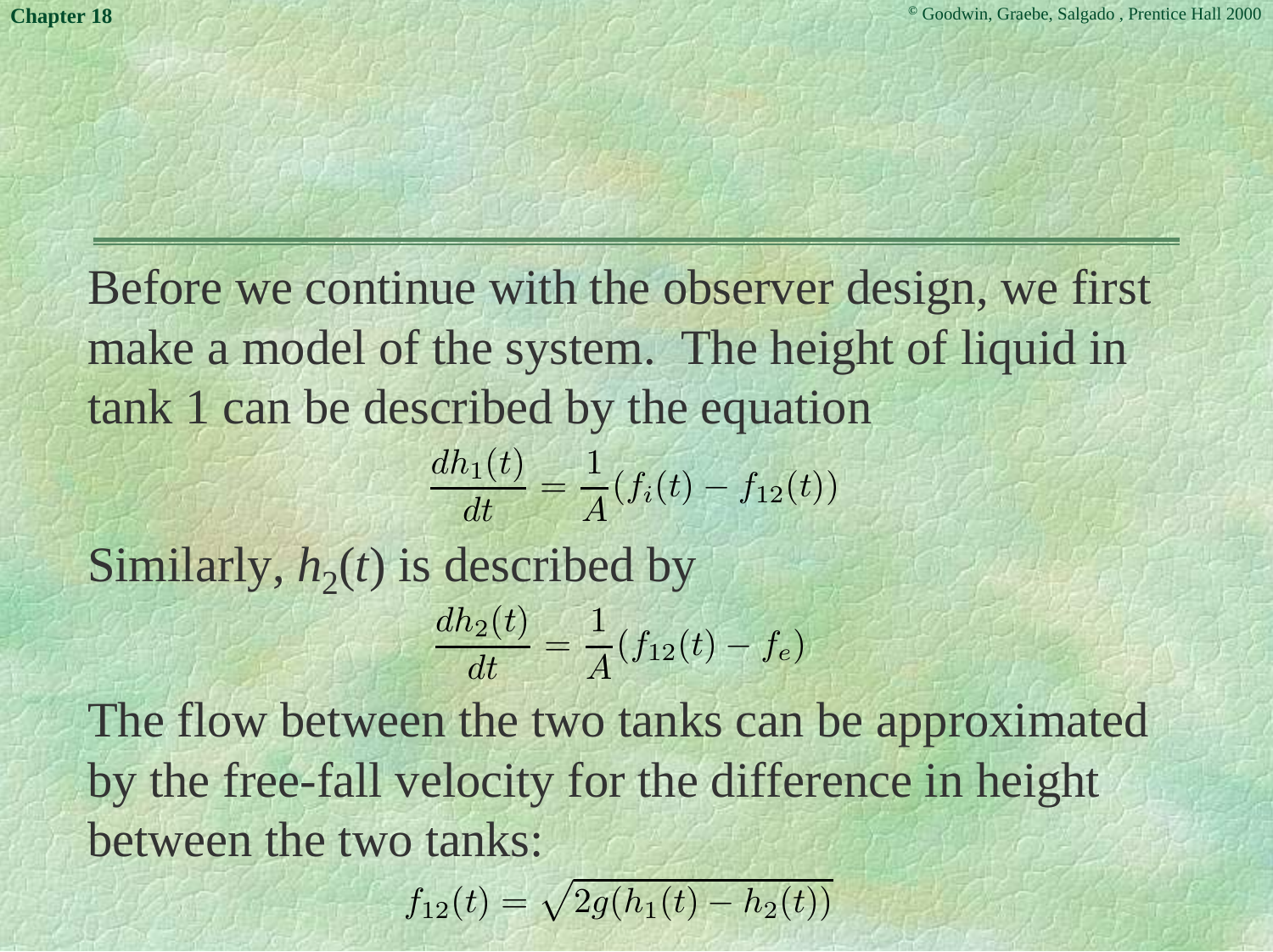We can linearize this model for a nominal steadystate height difference (*or operating point*). Let This yields the following linear model: where $h_1(t) - h_2(t) = \Delta h(t) = H + h_d(t)$ *d dt* $\frac{d}{dt}\begin{bmatrix}h_1(t)\h_2(t)\end{bmatrix}=\begin{bmatrix} -k&k\k&-k \end{bmatrix}\begin{bmatrix}h_1(t)\h_2(t)\end{bmatrix}+\begin{bmatrix} 1&0\0&-1 \end{bmatrix}\begin{bmatrix} f_1(t)-\frac{K\sqrt{H}}{2}\f_2(t)+\frac{K\sqrt{H}}{2} \end{bmatrix}$ 

$$
k=\frac{K}{2\sqrt{H}}
$$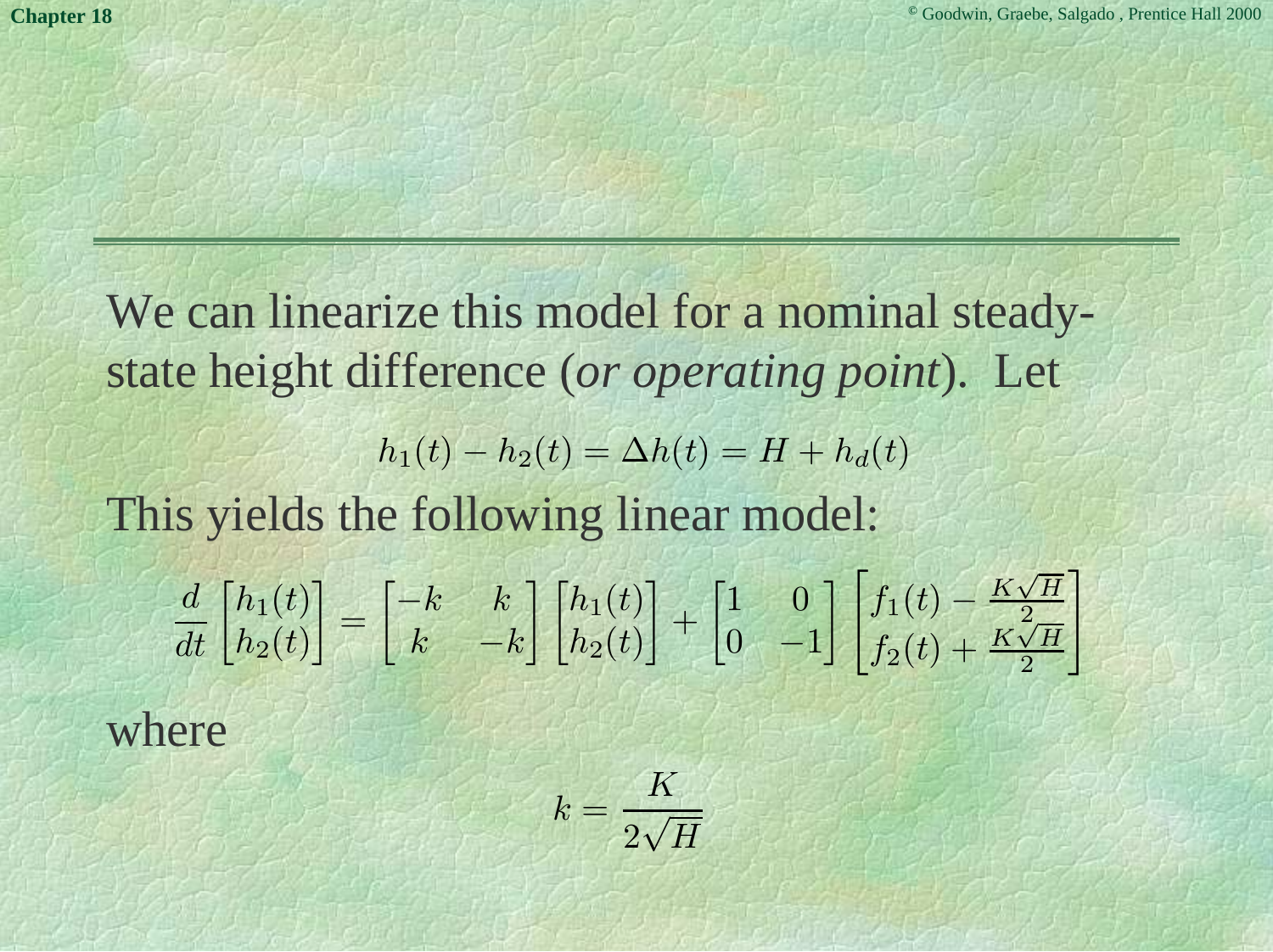We are assuming that  $h_2(t)$  can be measured and  $h_1(t)$ cannot, so we set  $C = \begin{bmatrix} 0 & 1 \end{bmatrix}$  and  $D = \begin{bmatrix} 0 & 0 \end{bmatrix}$ . The resulting system is both controllable and observable (*as you can easily verify*). Now we wish to design an observer

$$
J = \begin{bmatrix} J_1 \\ J_2 \end{bmatrix}
$$

to estimate the value of  $h_2(t)$ . The characteristic polynomial of the observer is readily seen to be  $s^2 + (2k + J_1)s + J_2k + J_1k$ 

so we can choose the observer poles; that choice gives us values for  $J_1$  and  $J_2$ .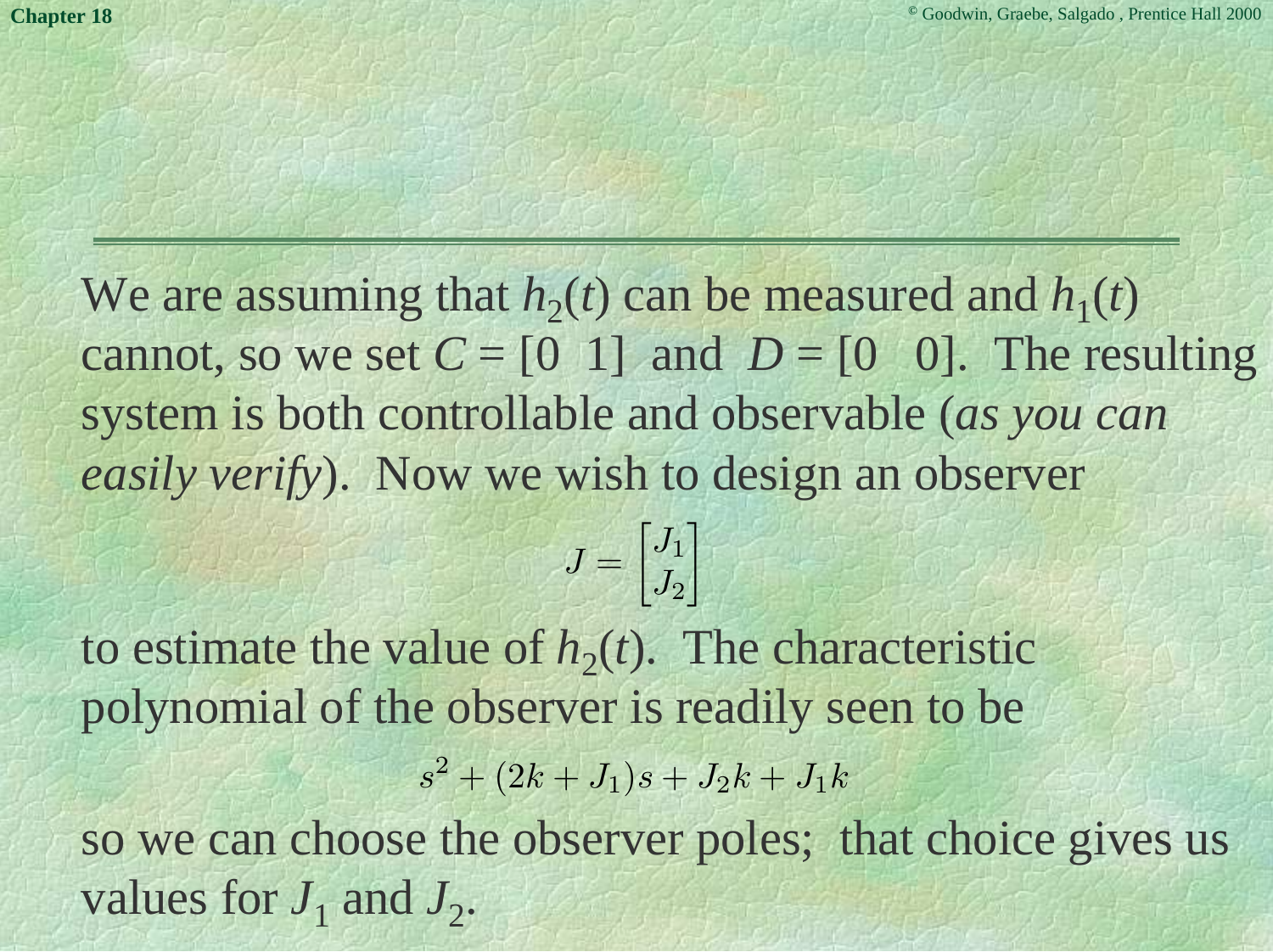If we assume that the operating point is  $H = 10\%$ , then  $k = 0.0411$ . If we wanted poles at  $s = -0.9291$ and  $s = -0.0531$ , then we would calculate that  $J_1 = 0.3$ and  $J_2 = 0.9$ . If we wanted two poles at  $s = -2$ , then  $J_2 = 3.9178$  and  $J_1 = 93.41$ .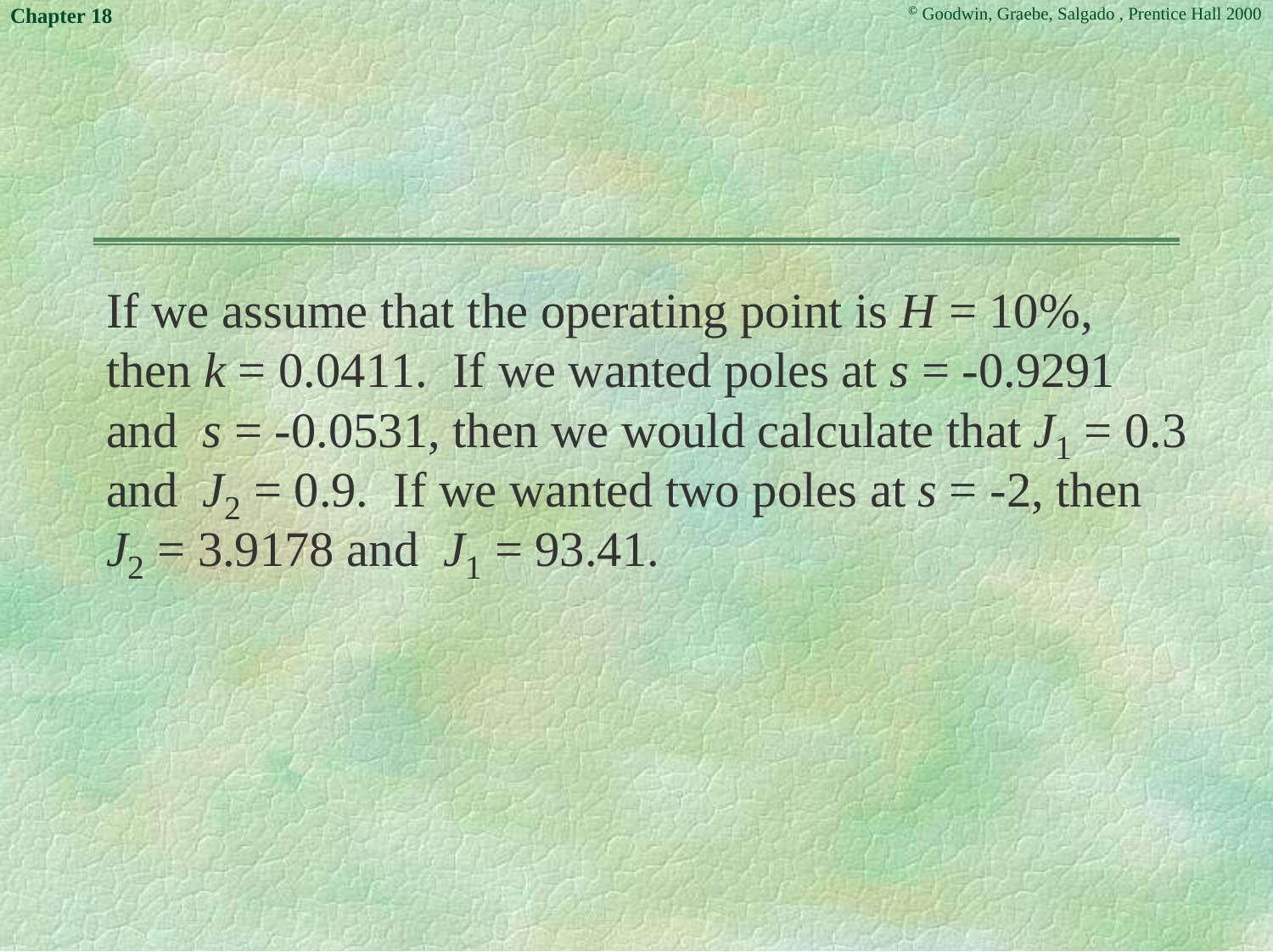### The equation for the final observer is then

$$
\frac{d}{dt} \begin{bmatrix} \hat{h}_1(t) \\ \hat{h}_2(t) \end{bmatrix} = \begin{bmatrix} -k & k \\ k & -k \end{bmatrix} \begin{bmatrix} \hat{h}_1(t) \\ \hat{h}_2(t) \end{bmatrix} + \begin{bmatrix} 1 & 0 \\ 0 & -1 \end{bmatrix} \begin{bmatrix} f_1(t) - \frac{K\sqrt{H}}{2} \\ f_2(t) + \frac{K\sqrt{H}}{2} \end{bmatrix} + J(h_2(t) - \hat{h}_2(t))
$$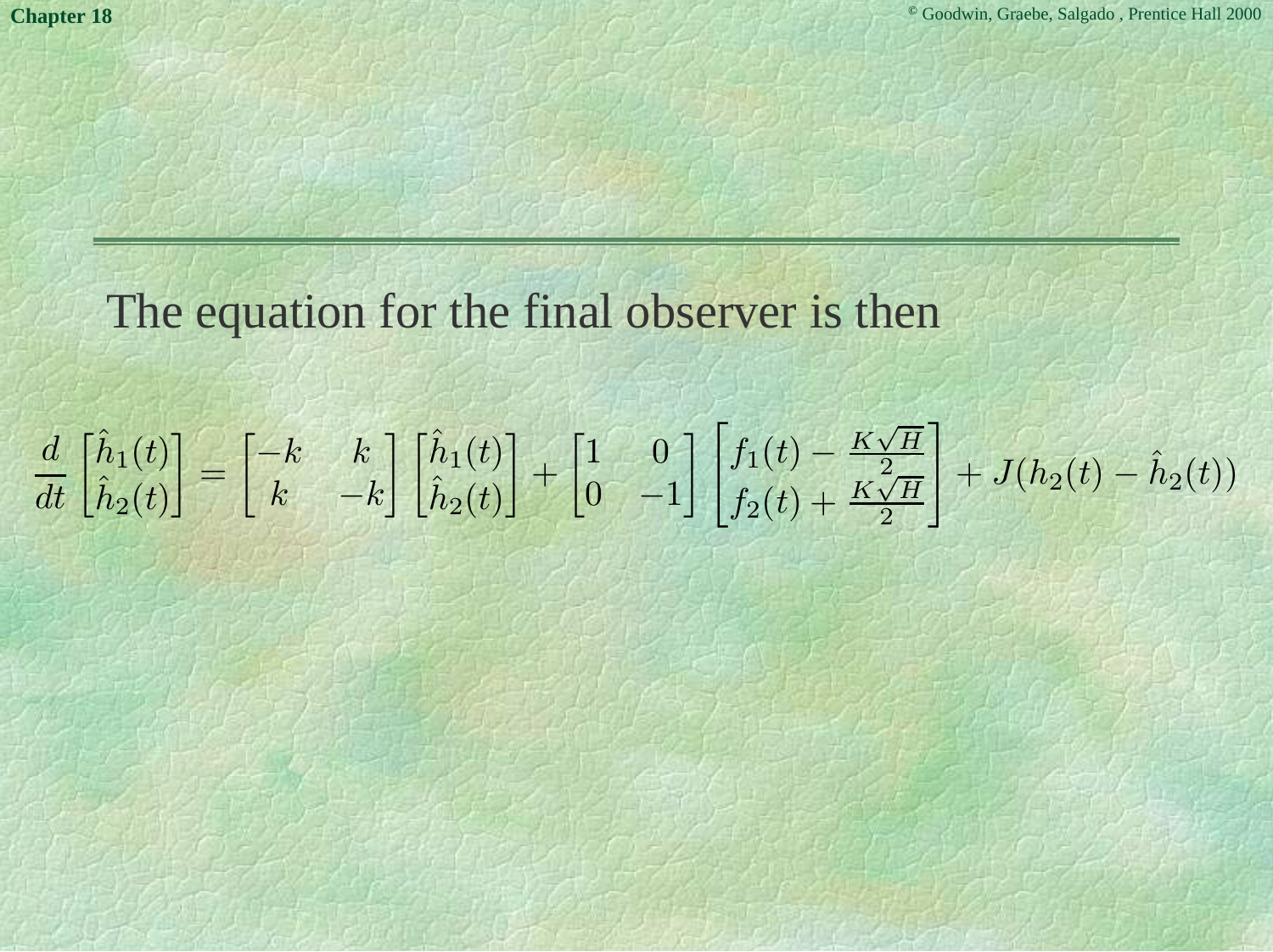The data below has been collected from the real system shown earlier

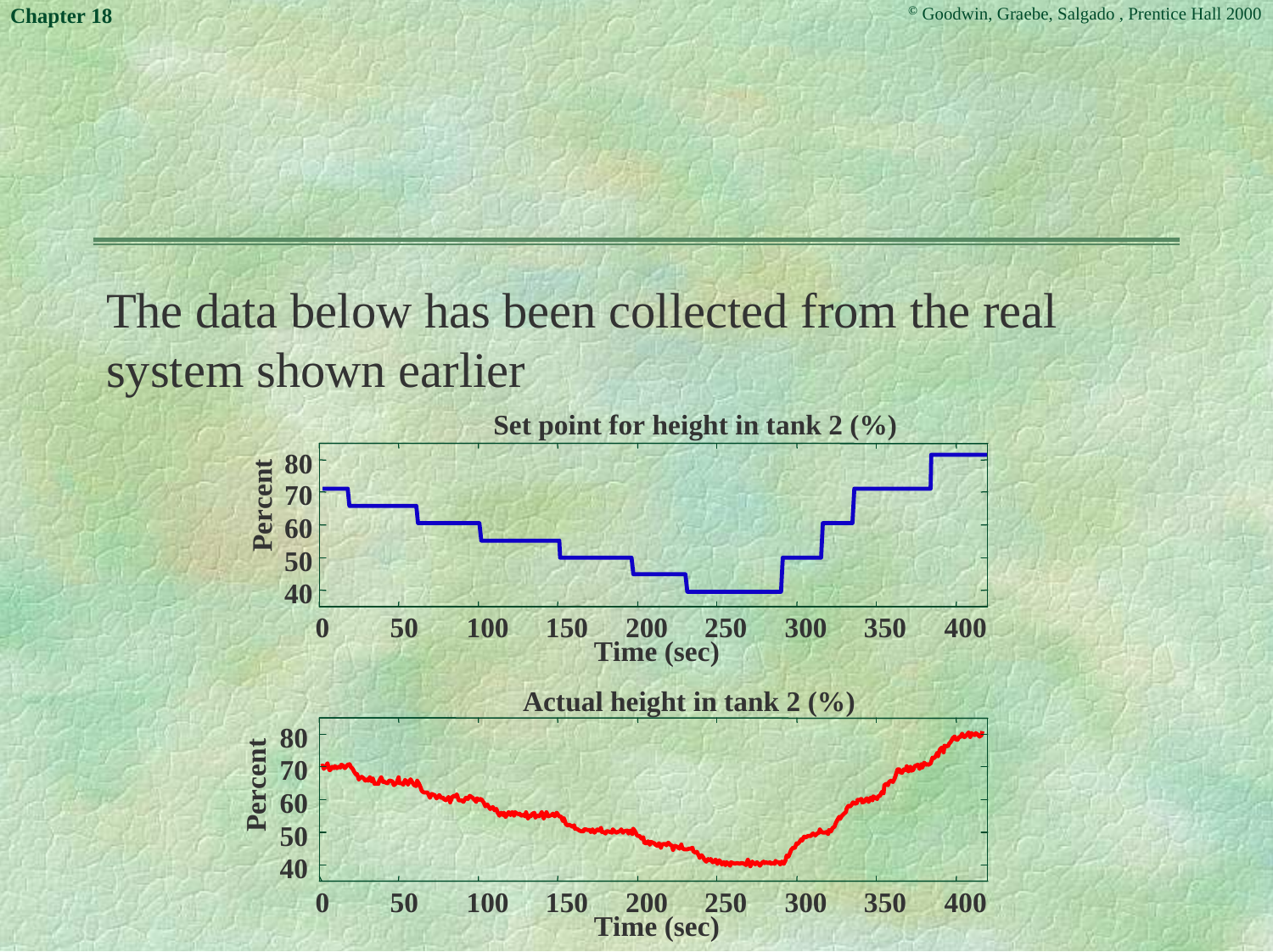The performance of the observer for tank height is compared below with the true tank height which is actually measured on this system.



Actual height in tank 1 (*blue*), Observed height in tank 1 (*red*)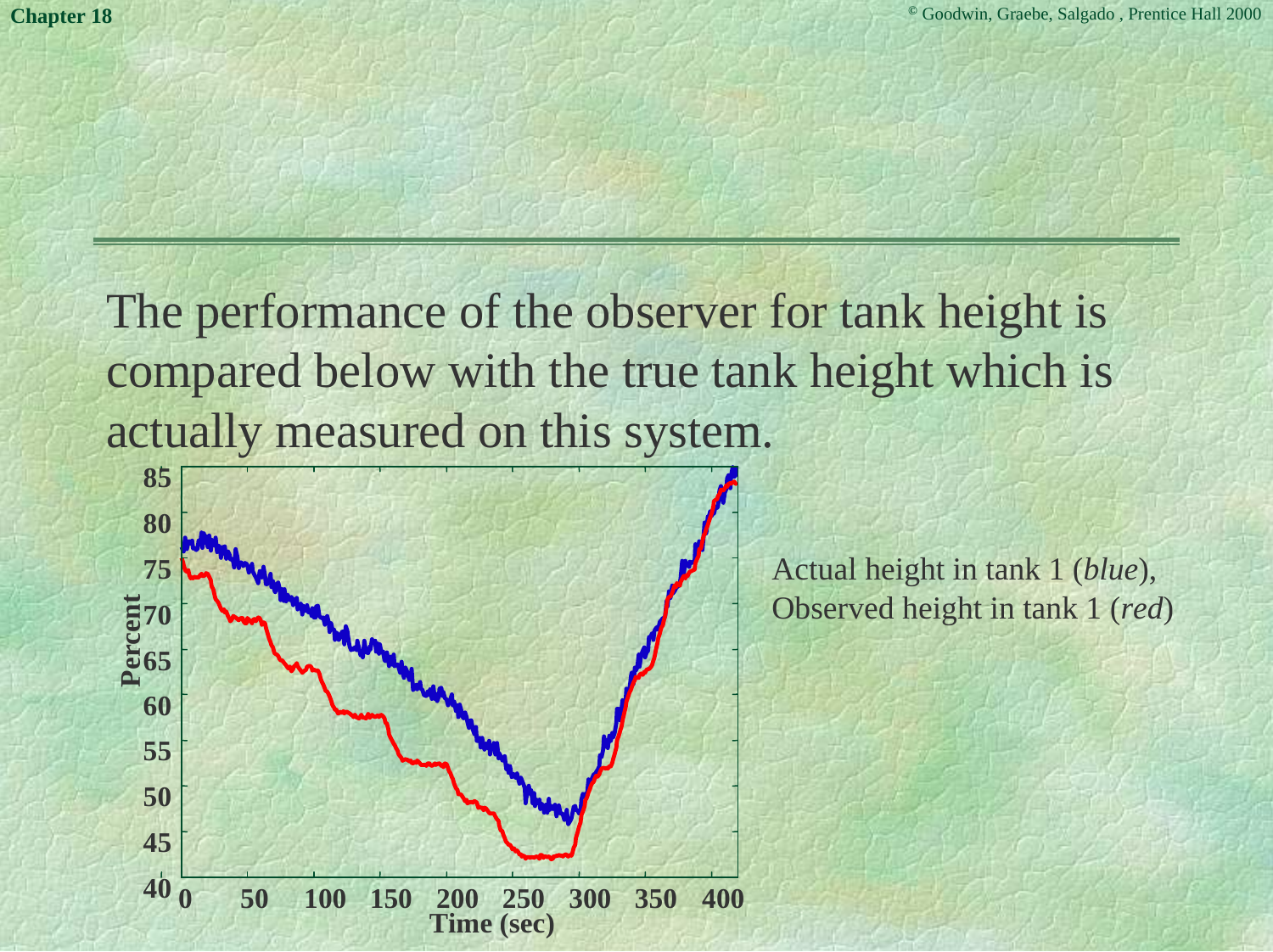## Combining State Feedback with an Observer

A reasonable conjecture arising from the last two sections is that it would be a good idea, in the presence of unmeasurable states, to proceed by estimating these states via an observer and then to complete the feedback control strategy by feeding back these estimates in lieu of the true states. Such a strategy is indeed very appealing, because it separates the task of observer design from that of controller design. A-priori, however, it is not clear how the observer poles and the state feedback interact. The following theorem shows that the resultant closed-loop poles are the combination of the observer and the statefeedback poles.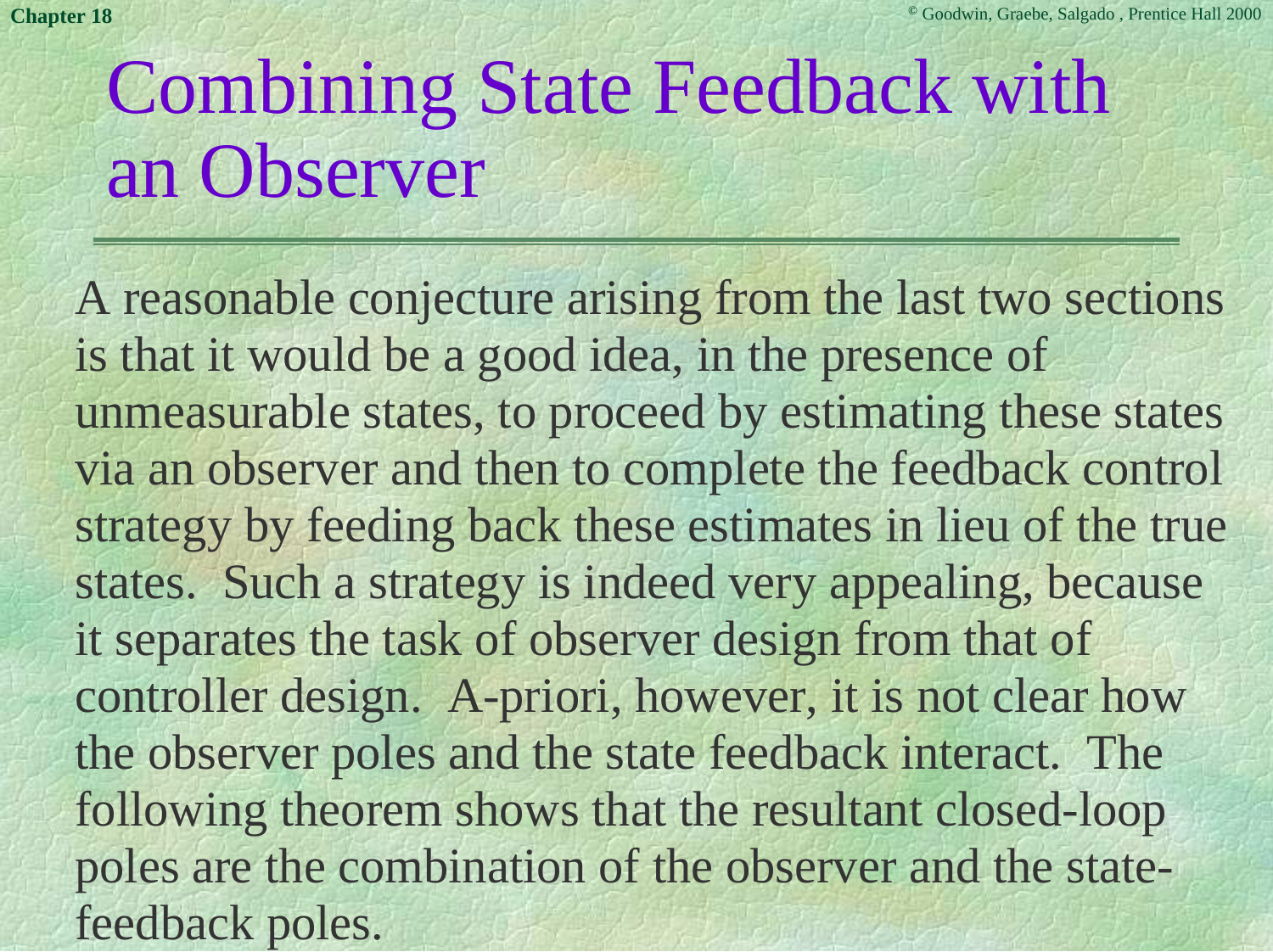## Separation Theorem

**Theorem 18.1:** (*Separation theorem*). Consider the state space model and assume that it is completely controllable and completely observable. Consider also an associated observer and state-variablefeedback, where the state estimates are used in lieu of the true states:

$$
u(t) = \bar{r}(t) - \mathbf{K}\hat{x}(t)
$$

$$
\mathbf{K} \stackrel{\triangle}{=} \begin{bmatrix} k_0 & k_1 & \dots & k_{n-1} \end{bmatrix}
$$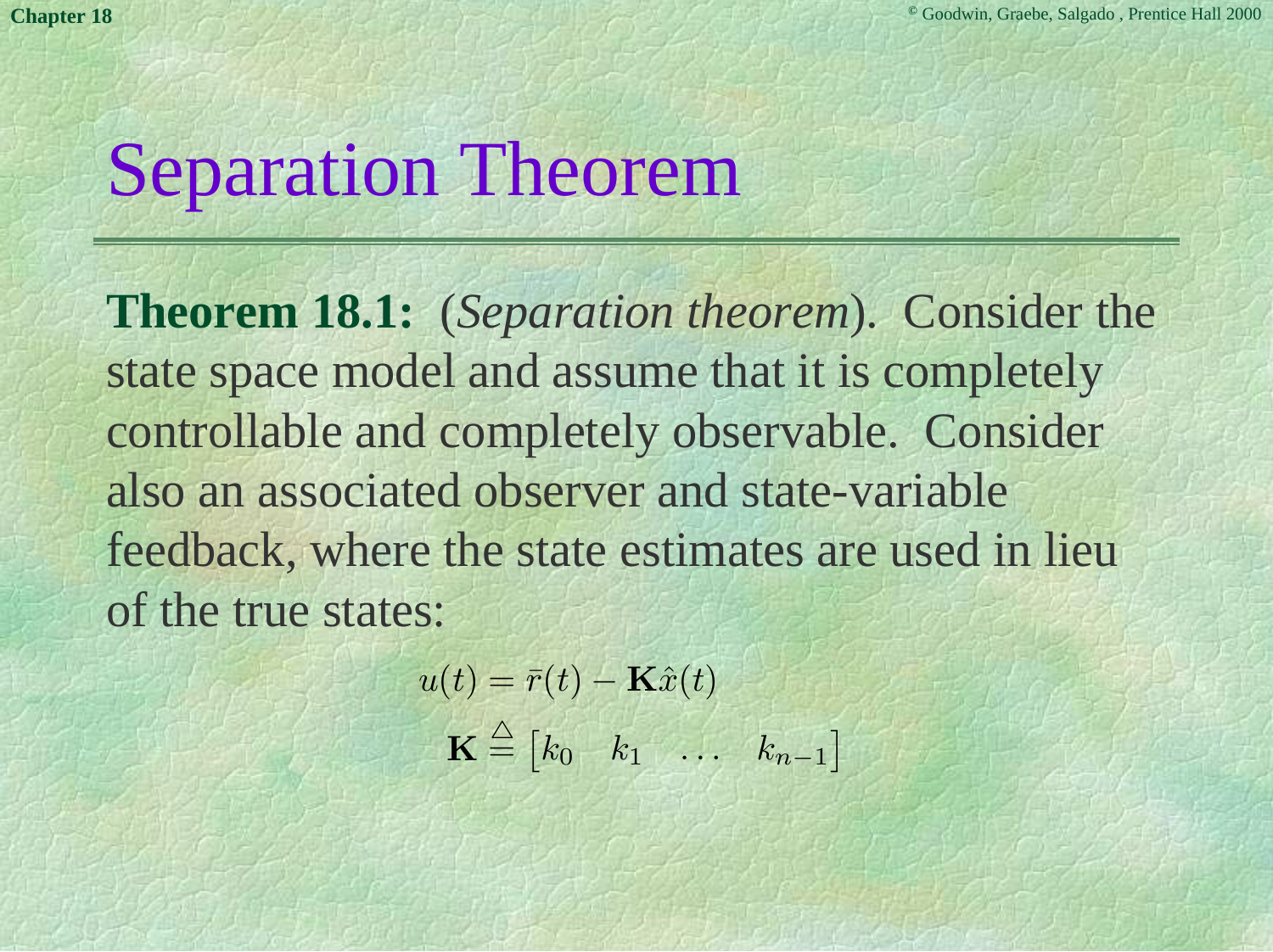#### Then

(*i*) the closed-loop poles are the combination of the poles from the observer and the poles that would have resulted from using the same feedback on the true states specifically, the closed-loop polynomial  $A_{c}(s)$  is given by

 $A_{cl}(s) = \det(s\mathbf{I} - \mathbf{A}_{o} + \mathbf{B}_{o}\mathbf{K}) \det(s\mathbf{I} - \mathbf{A}_{o} + \mathbf{J}\mathbf{C}_{o})$ 

(*ii*) The state-estimation error  $\tilde{x}(t)$  cannot be controlled from the external signal  $\bar{r}(t)$ .

*Proof:* See the book.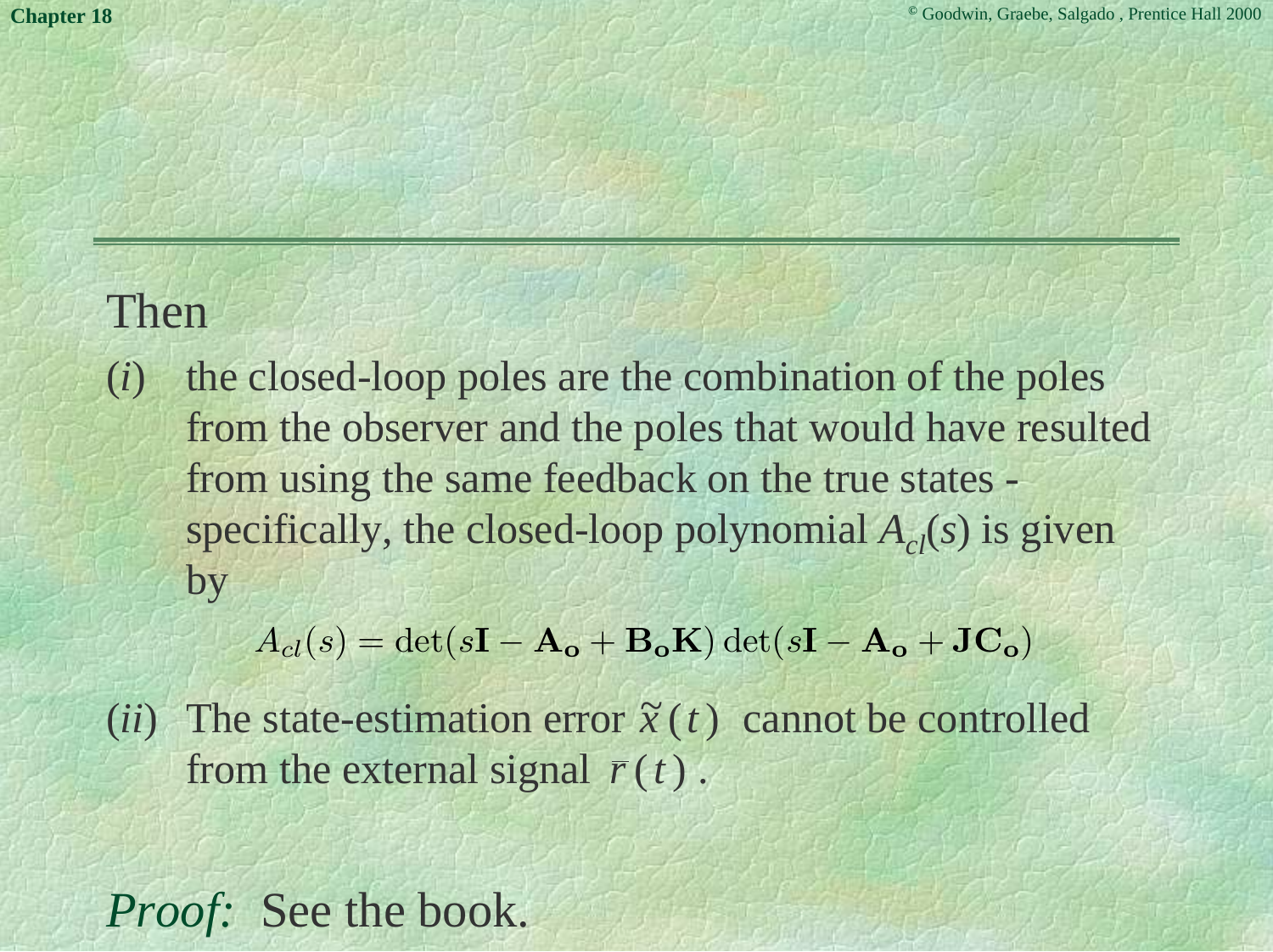The above theorem makes a very compelling case for the use of state-estimate feedback. However, the reader is cautioned that the location of closed-loop poles is only one among many factors that come into control-system design. Indeed, we shall see later that state-estimate feedback is not a panacea. Indeed it is subject to the same issues of sensitivity to disturbances, model errors, etc. as all feedback solutions. In particular, all of the schemes turn out to be essentially identical.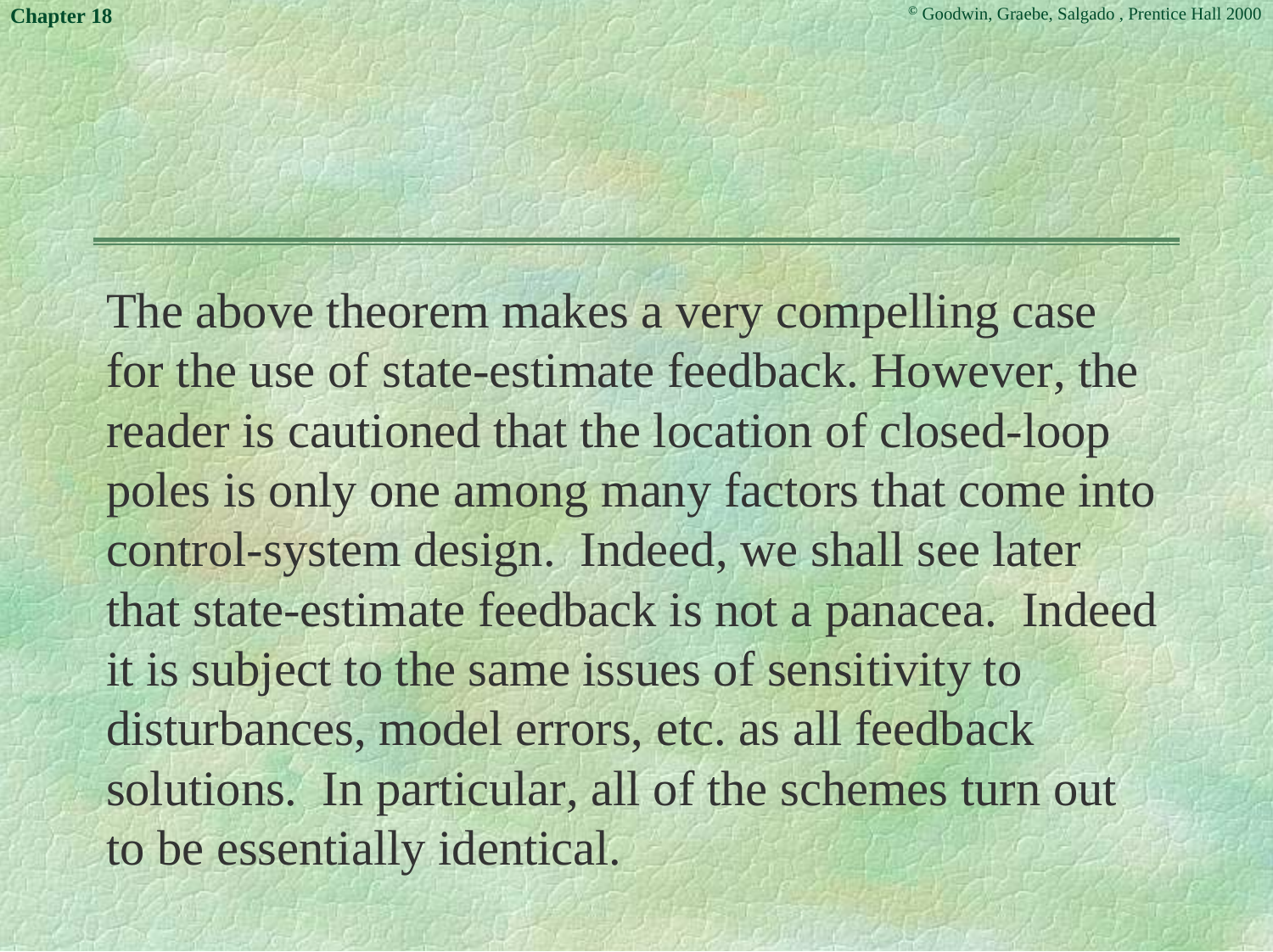### Transfer-Function Interpretations

In the material presented above, we have developed a seemingly different approach to SISO linear control-systems synthesis. This could leave the reader wondering what the connection is between this and the transfer-function ideas presented earlier. We next show that these two methods are actually different ways of expressing the same result.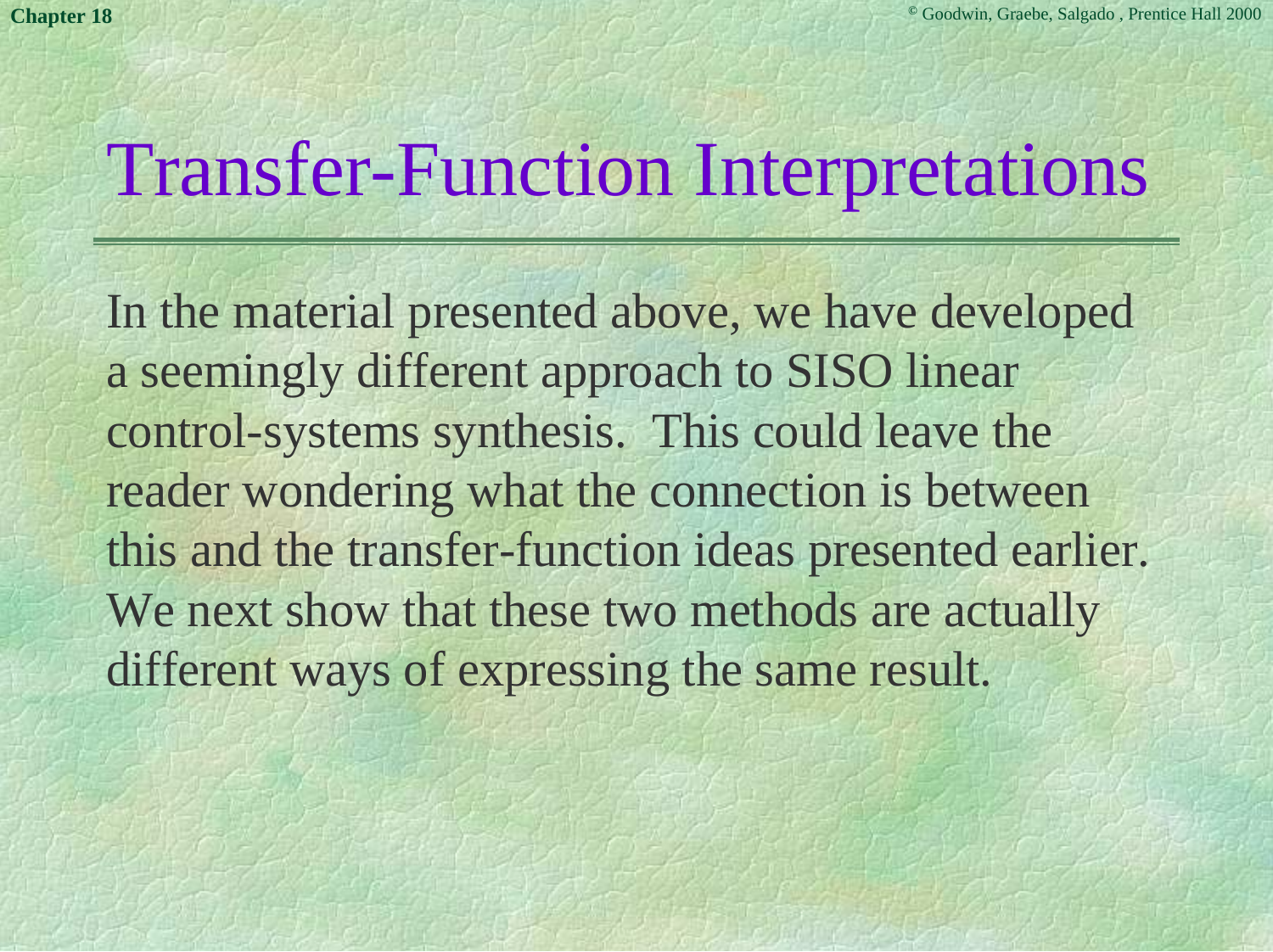### Transfer-Function Form of Observer

We first give a transfer-function interpretation to the observer. We recall that the state space observer takes the form

$$
\dot{\hat{x}}(t) = \mathbf{A_o}\hat{x}(t) + \mathbf{B_o}u(t) + \mathbf{J}(y(t) - \mathbf{C_o}\hat{x}(t))
$$

where **J** is the observer gain and  $\hat{x}(t)$  is the state estimate.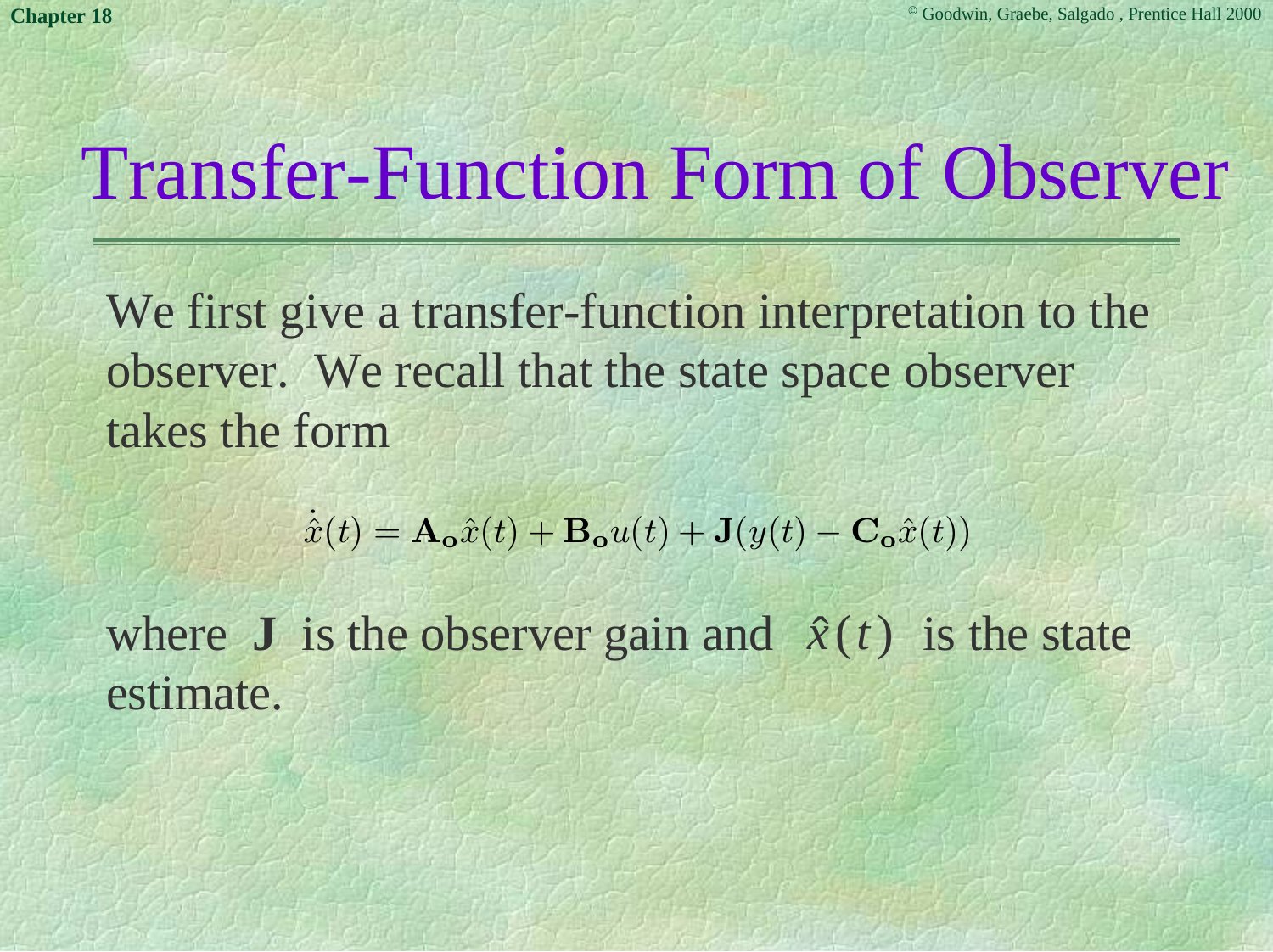- A transfer-function interpretation for this observer is given in the following lemma.
- **Lemma 18.5:** The Laplace transform of the state estimate has the following properties:
- (a) The estimate can be expressed in transfer-function form as:
- where  $T_1(s)$  and  $T_2(s)$  are the following two stable transfer functions: *X* ˆ $f(s)=(s{\bf I}-{\bf A_o}+{\bf J}{\bf C_o})^{-1}({\bf B_o}U(s)+{\bf J}Y(s))=T_1(s)U(s)+T_2(s)Y(s)$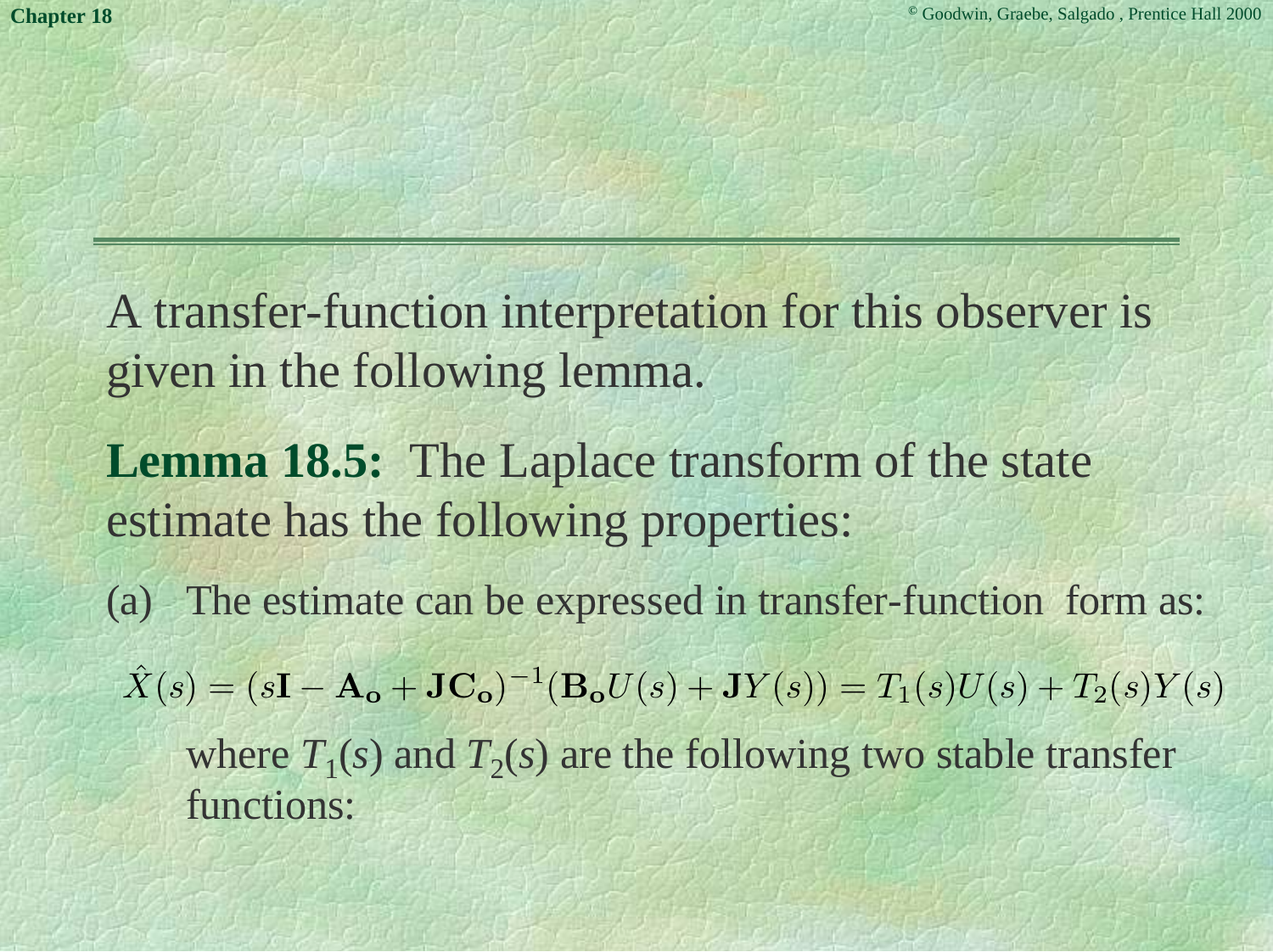$$
T_1(s) \stackrel{\triangle}{=} (s\mathbf{I} - \mathbf{A_o} + \mathbf{J}\mathbf{C_o})^{-1}\mathbf{B_o}
$$

$$
T_2(s) \stackrel{\triangle}{=} (s\mathbf{I} - \mathbf{A_o} + \mathbf{J}\mathbf{C_o})^{-1}\mathbf{J}
$$

Note that  $T_1(s)$  and  $T_2(s)$  have a common denominator of

$$
E(s) \stackrel{\triangle}{=} \det(s\mathbf{I} - \mathbf{A_o} + \mathbf{JC_o})
$$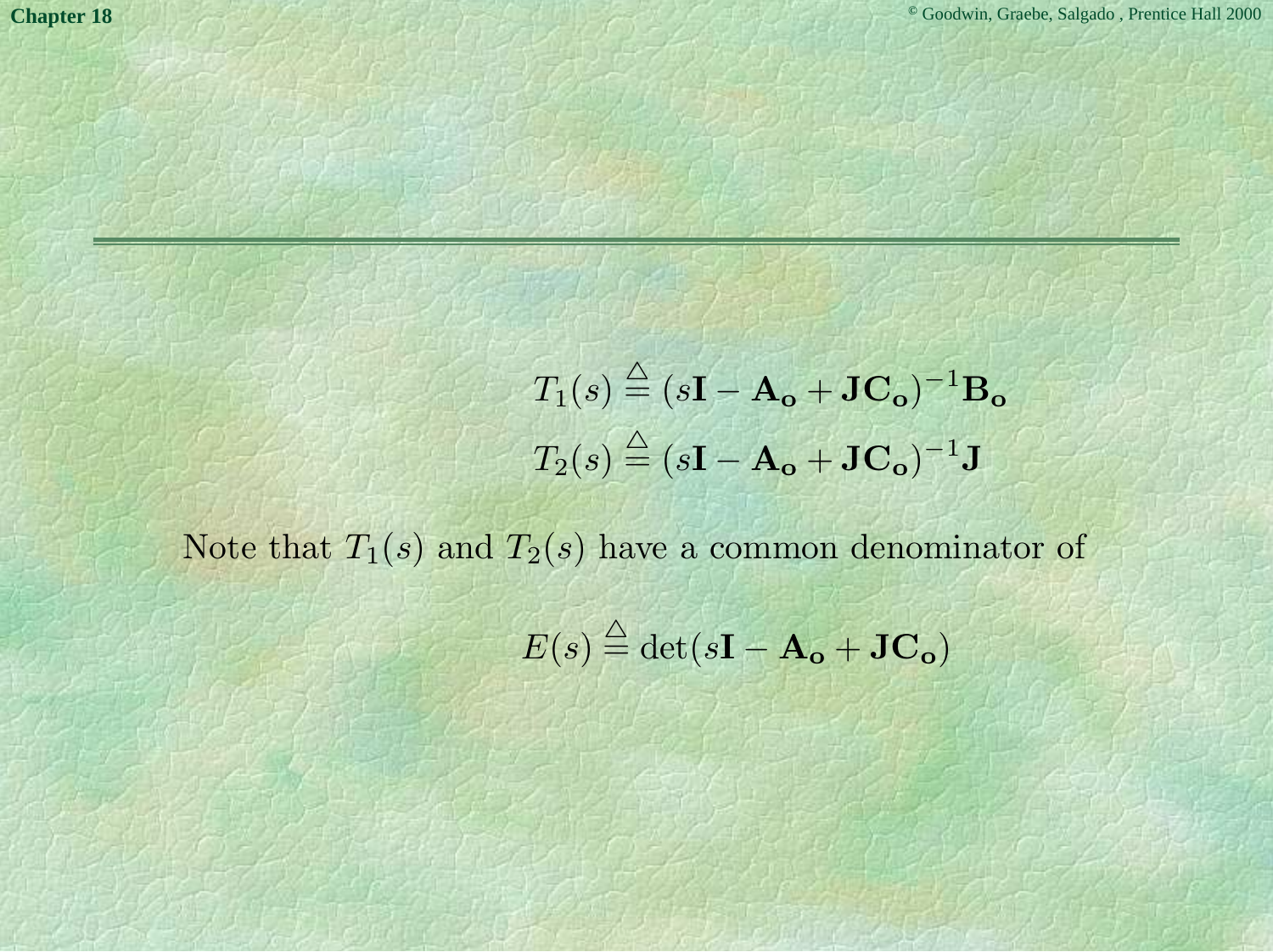(b) The estimate is related to the input and initial conditions by *X* ˆ $(s) = (s{\bf I} - {\bf A_o})^{-1}{\bf B_o}U(s) - \frac{f_0(s)}{E(s)}$ 

where  $f_0(s)$  is a polynomial vector in *s* with coefficients depending linearly on the initial conditions of the error  $\tilde{x}(t)$ .

(c) The estimate is unbiased in the sense that where  $G_0(s)$  is the nominal plant model.  $T_1(s) + T_2(s)G_o(s) = (sI - A_o)^{-1}B_o$ 

*Proof:* See the book.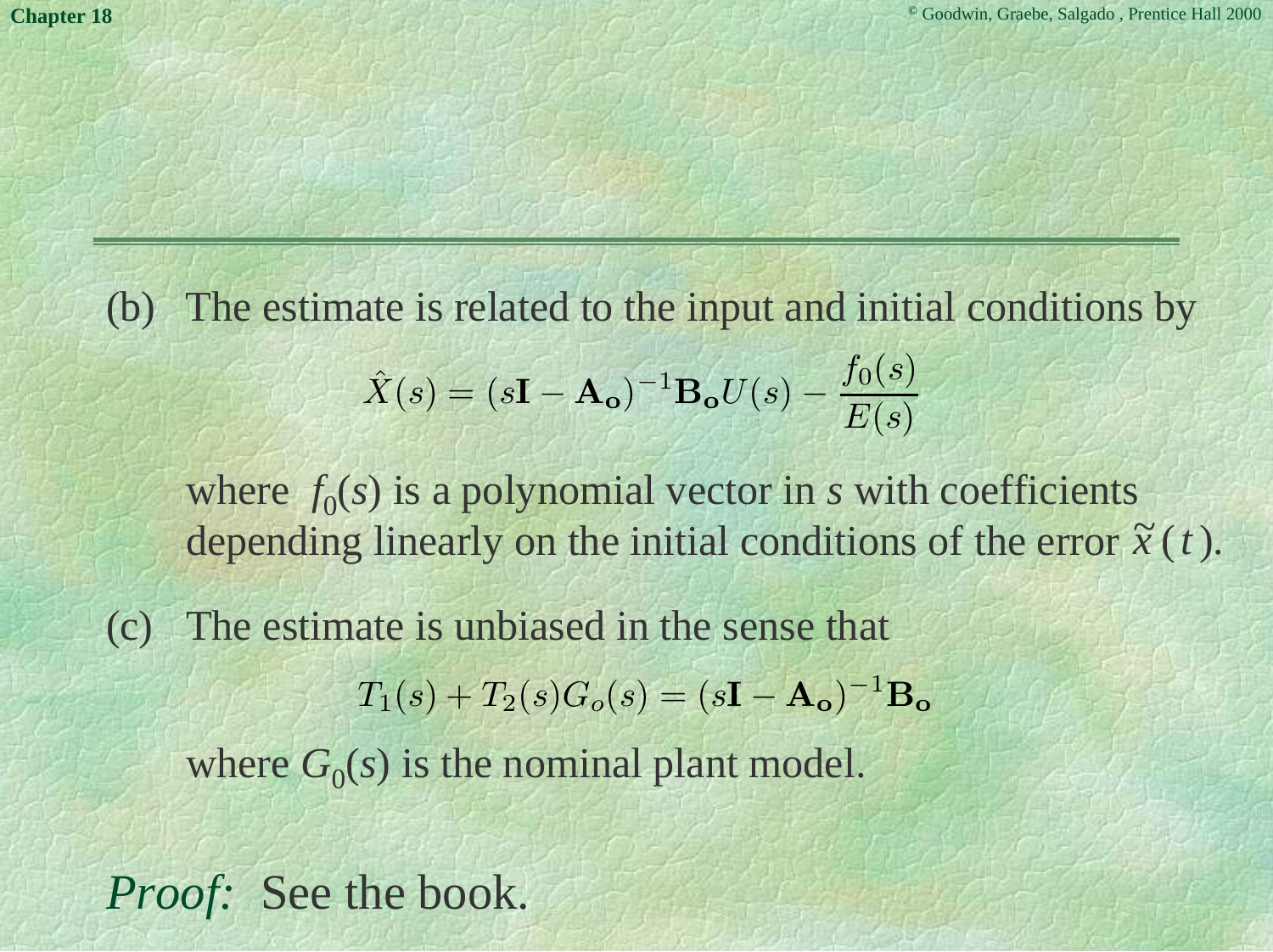# Transfer-Function Form of State-Estimate Feedback

We next give a transfer-function interpretation to the interconnection of an observer with state-variable feedback. The key result is described in the following lemma.

#### **Lemma 18.6:**

(a) The state-estimate feedback law can be expressed in transfer-function form as  $u(t)=\bar{r}(t)-\mathbf{K}\hat{x}(t)$  $\mathbf{K} \stackrel{\triangle}{=} \begin{bmatrix} k_0 & k_1 & \ldots & k_{n-1} \end{bmatrix}$  $\frac{L(s)}{E(s)}U(s) = -\frac{P(s)}{E(s)}Y(s) + \overline{R}(s)$ 

where *E*(*s*) is the polynomial defined previously.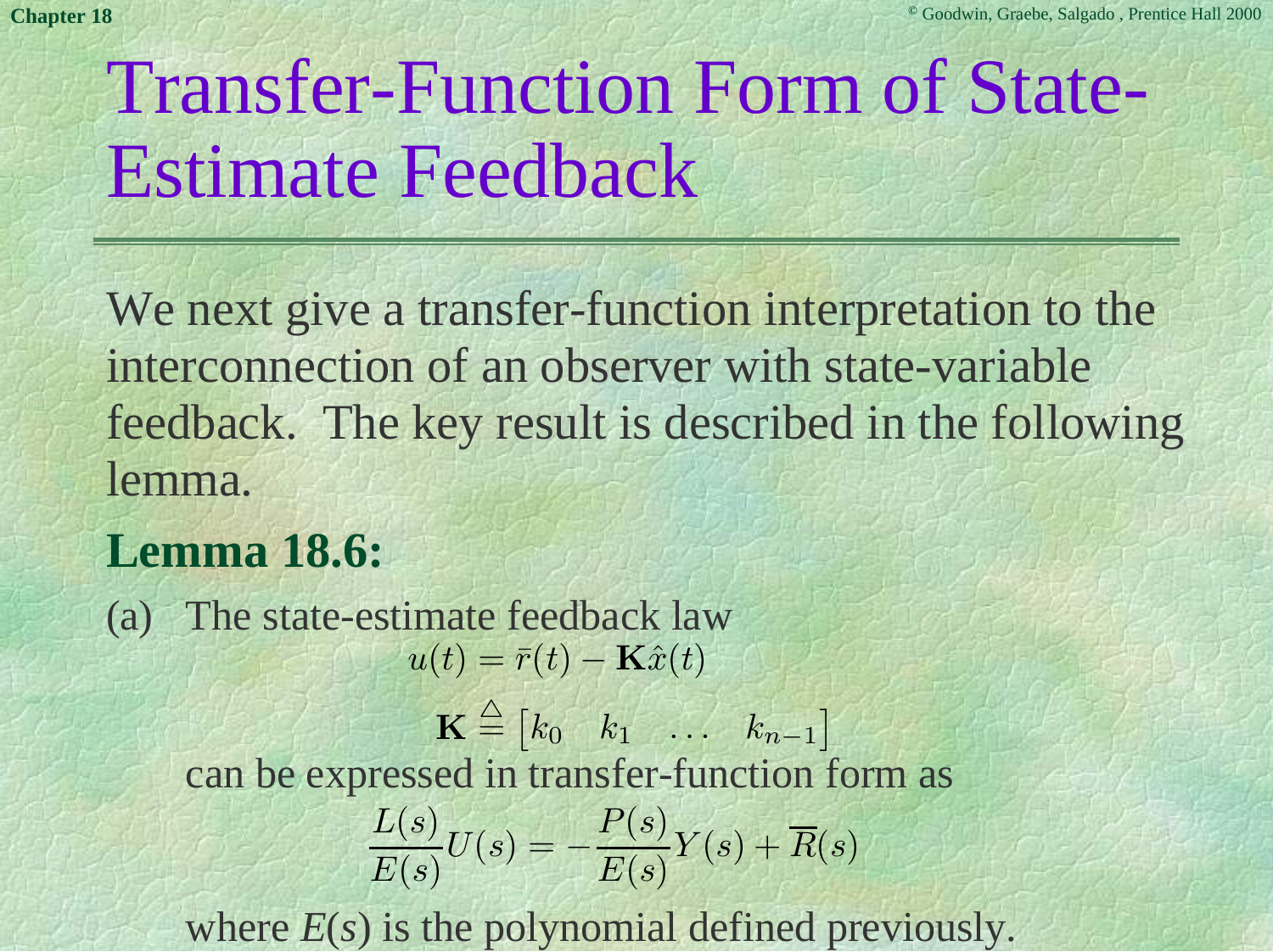#### In the above feedback law

$$
\frac{L(s)}{E(s)} = 1 + \mathbf{K}T_1(s) = \frac{\det(s\mathbf{I} - \mathbf{A_o} + \mathbf{J}\mathbf{C_o} + \mathbf{B_o}\mathbf{K})}{E(s)}
$$

$$
\frac{P(s)}{E(s)} = \mathbf{K}T_2(s) = \frac{\mathbf{K}Adj(s\mathbf{I} - \mathbf{A_o})\mathbf{J}}{E(s)}
$$

$$
\frac{P(s)}{L(s)} = \mathbf{K}[s\mathbf{I} - \mathbf{A_o} + \mathbf{J}\mathbf{C_o} + \mathbf{B_o}\mathbf{K}]^{-1}\mathbf{J}
$$

where **K** is the feedback gain and **J** is the observer gain.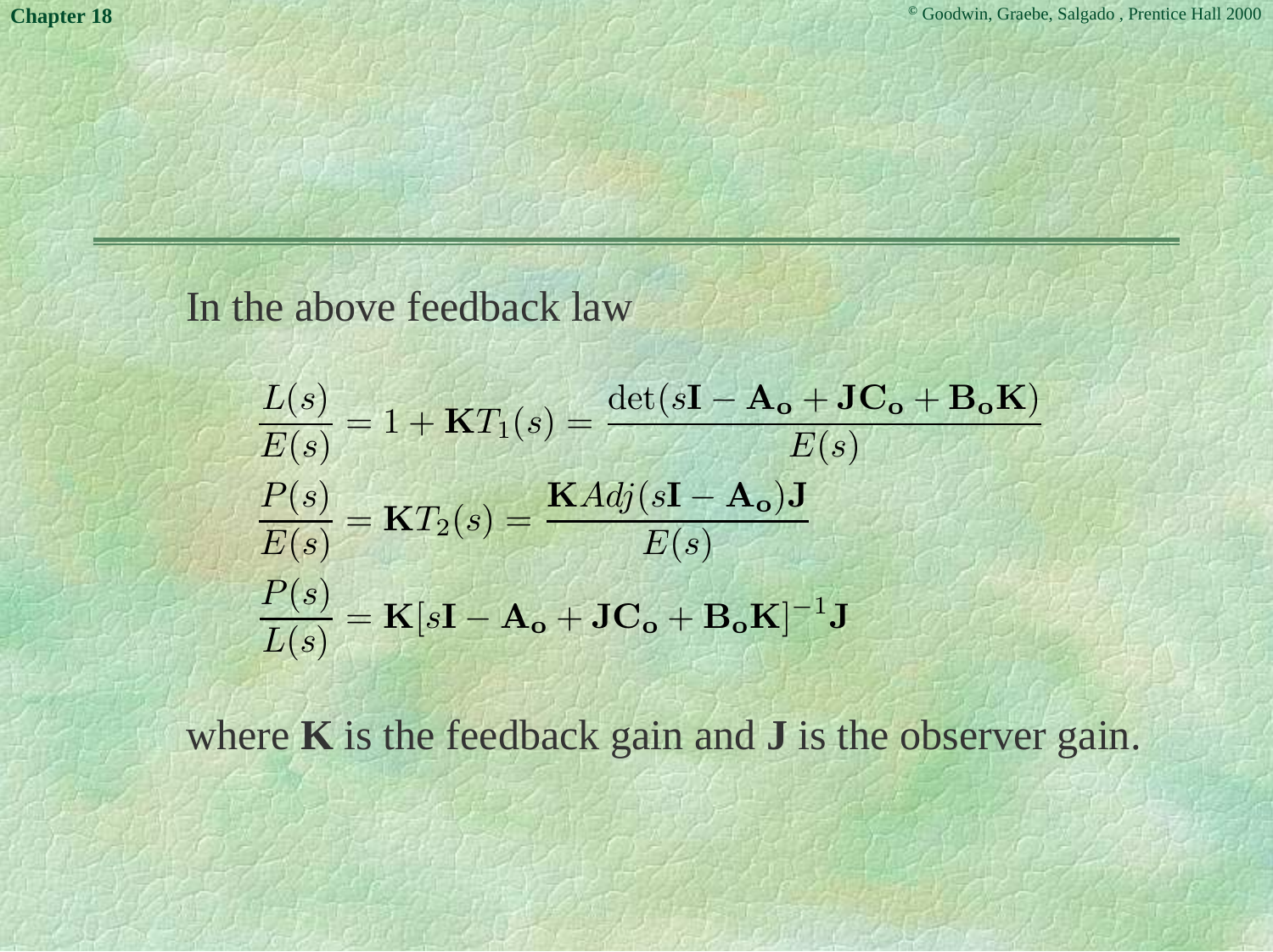#### (b) The closed-loop characteristic polynomial is

$$
A_{cl}(s) = \det(s\mathbf{I} - \mathbf{A_o} + \mathbf{B_o K}) \det(s\mathbf{I} - \mathbf{A_o} + \mathbf{J C_o})
$$
  
=  $F(s)E(s) = A_o(s)L(s) + B_o(s)P(s)$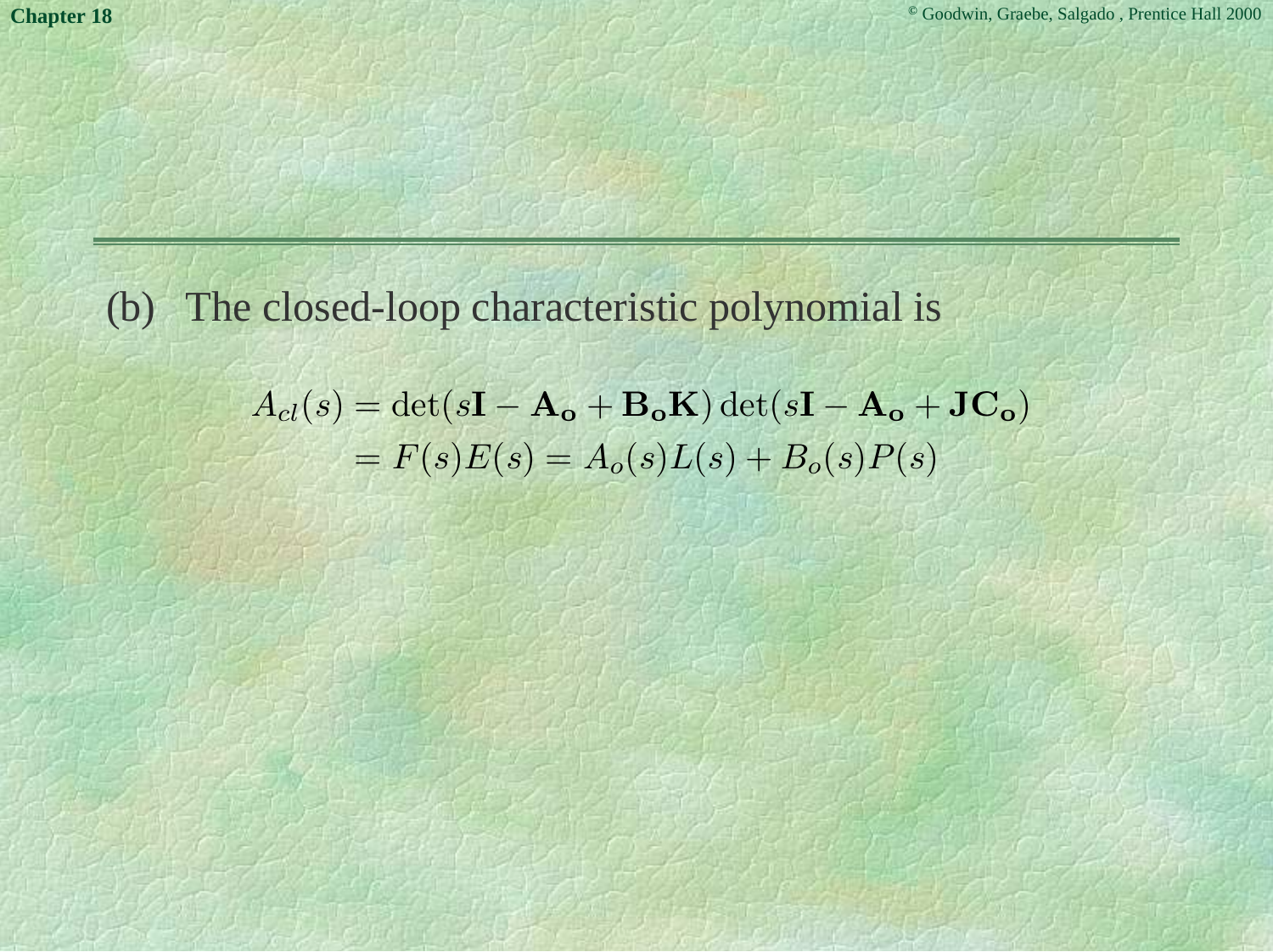#### (c) The transfer function from  $R(t)$  to  $Y(s)$  is given by

$$
\frac{Y(s)}{\overline{R}(s)} = \frac{B_o(s)E(s)}{A_o(s)L(s) + B_o(s)P(s)}
$$

$$
= \frac{B_o(s)}{\det(s\mathbf{I} - \mathbf{A_o} + \mathbf{B_oK})}
$$

$$
= \frac{B_o(s)}{F(s)}
$$

where  $B_0(s)$  and  $A_0(s)$  are the numerator and denominator of the nominal loop respectively. *P*(*s*) and *L*(*s*) are the polynomials defined above.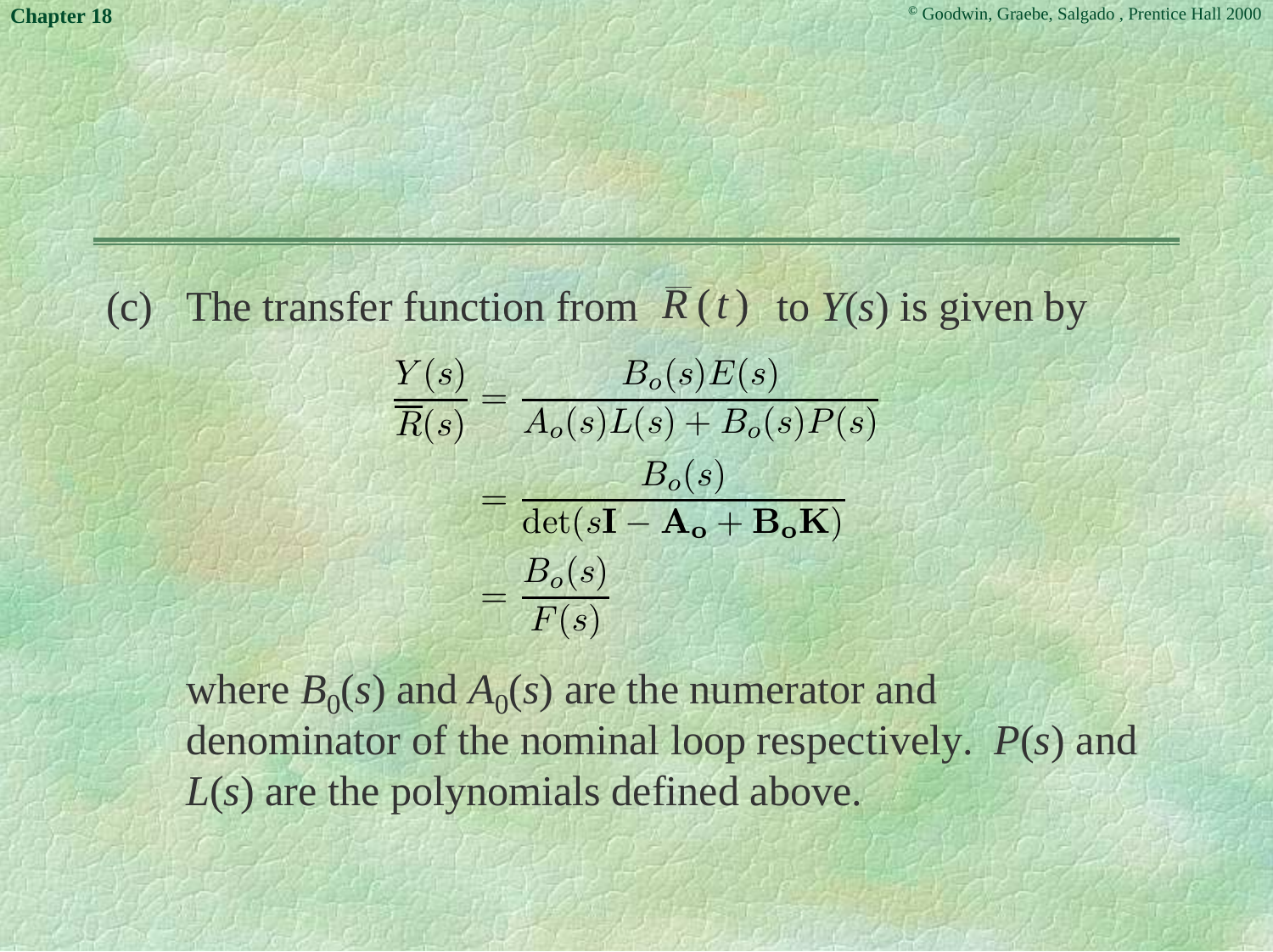The foregoing lemma shows that polynomial pole assignment and state-estimate feedback lead to the same result. Thus, the only difference is in the terms of implementation.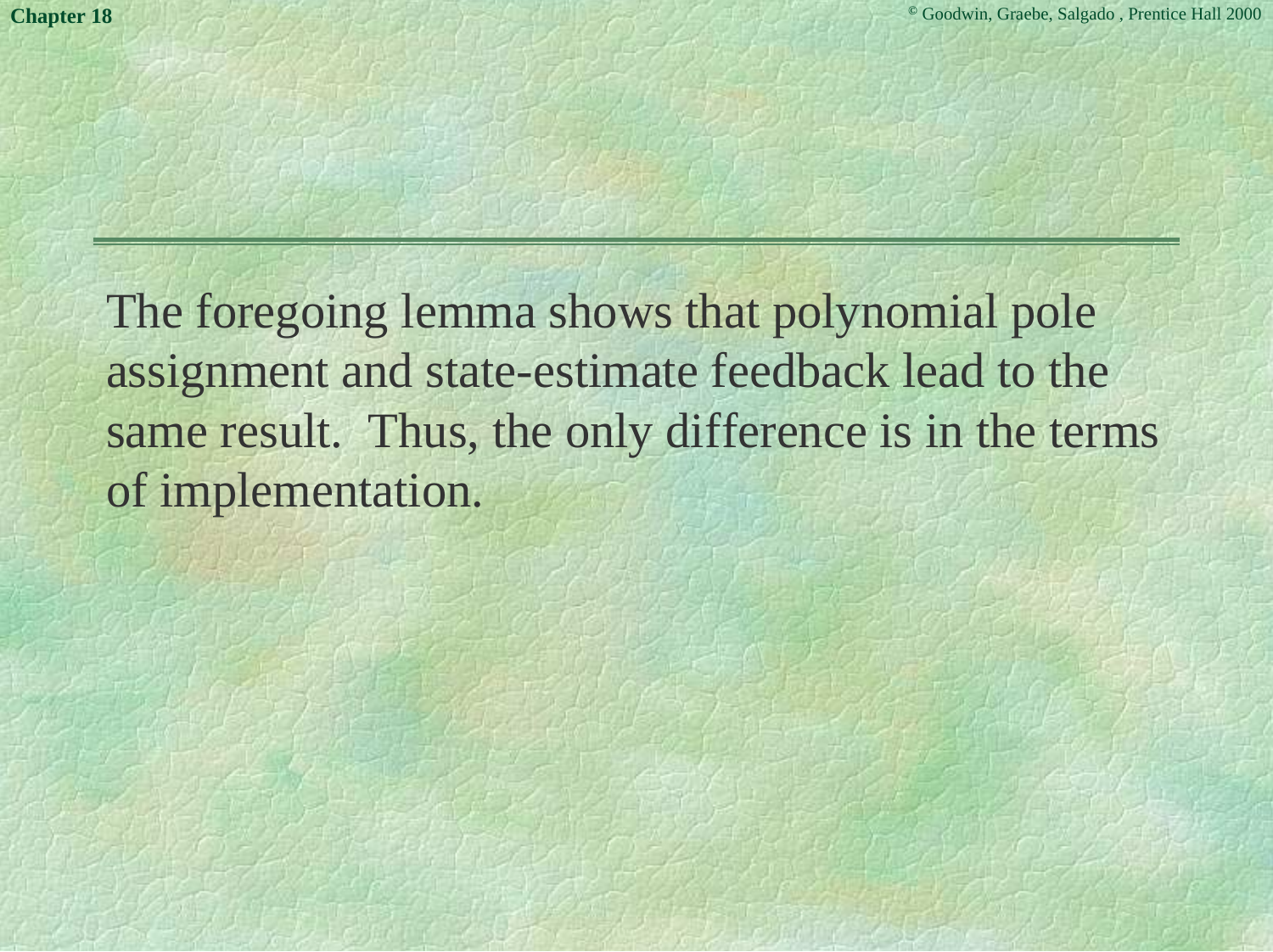The combination of observer and state-estimatefeedback has some simple interpretations in terms of a standard feedback loop. A first possible interpretation derives directly from

$$
\frac{L(s)}{E(s)}U(s) = -\frac{P(s)}{E(s)}Y(s) + \overline{R}(s)
$$
  
by expressing the controller output as  

$$
U(s) = \frac{E(s)}{L(s)}\left(\overline{R}(s) - \frac{P(s)}{E(s)}Y(s)\right)
$$

This is graphically depicted in part (a) of Figure 18.2 on the following slide. We see that this is a twodegree-of-freedom control loop.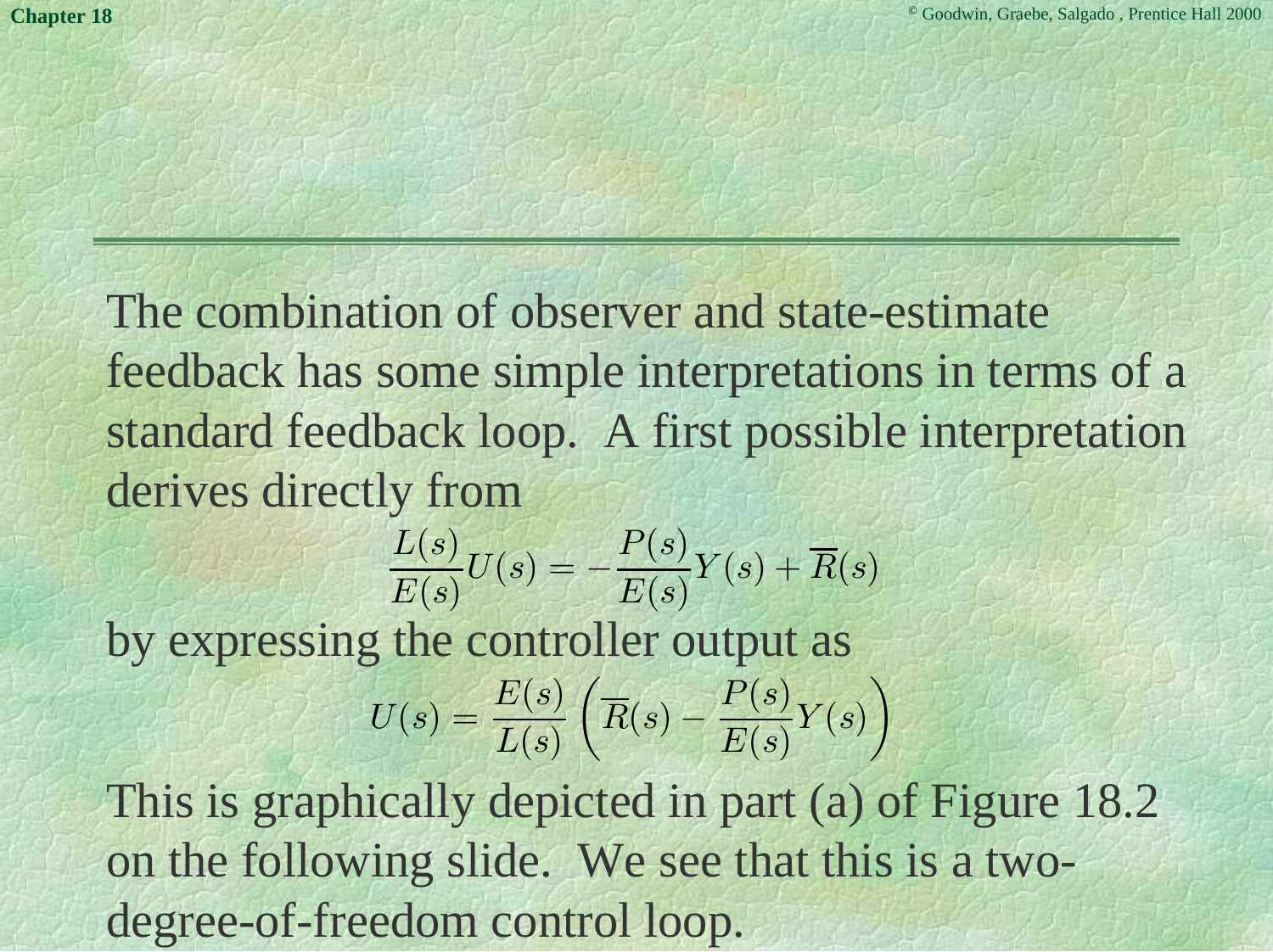### Figure 18.2: *Separation theorem in standard loop forms*

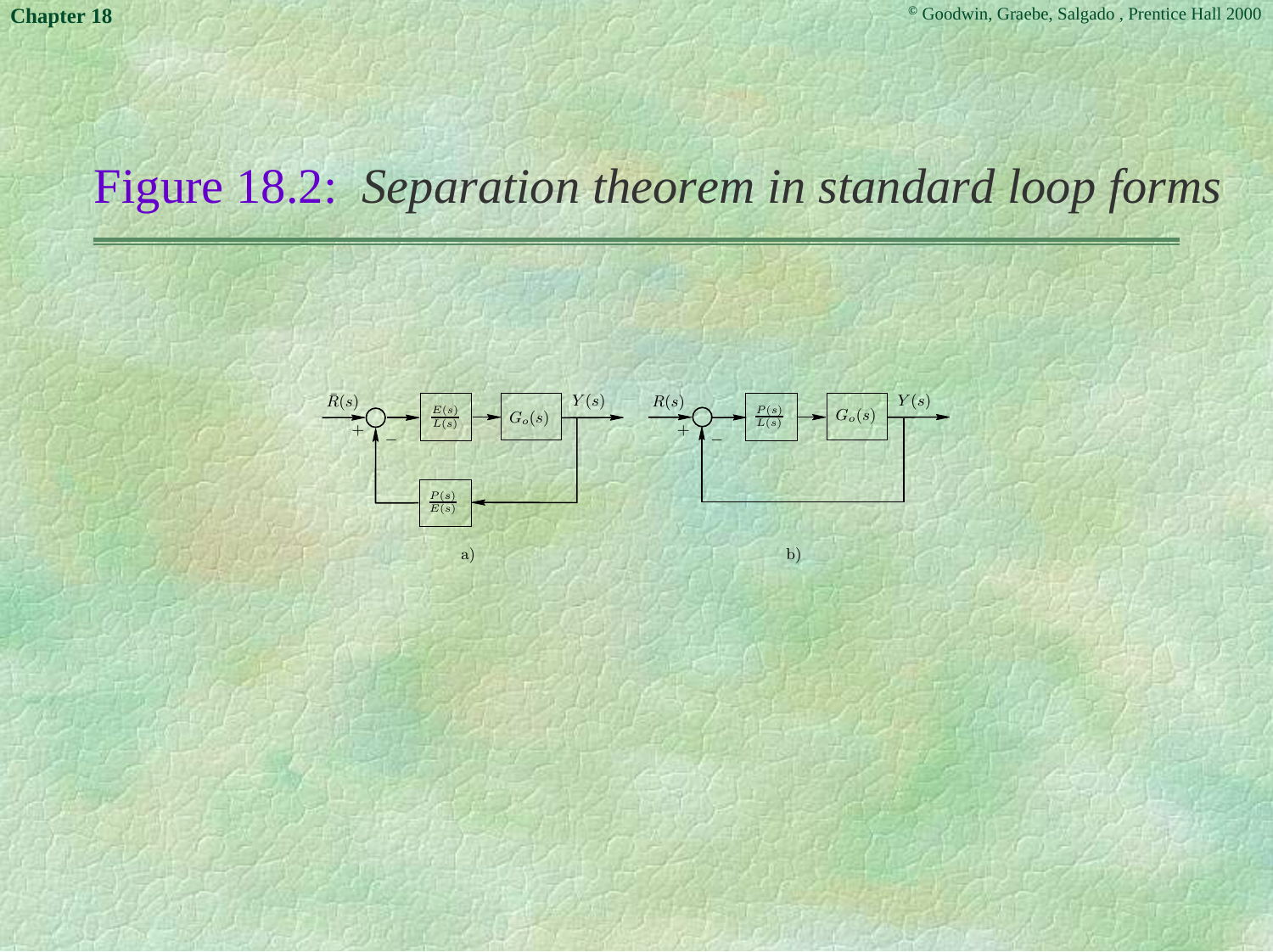A standard one-degree-of-freedom loop can be obtained if we generate  $\bar{r}(t)$  from the loop reference *<sup>r</sup>*(*t*) as follows:

$$
\overline{R}(s) = \frac{P(s)}{E(s)}R(s)
$$

We then have

$$
U(s)=\frac{P(s)}{L(s)}(R(s)-Y(s))
$$

This corresponds to the one-degree-of-freedom loop shown in part (b) of Figure 18.2.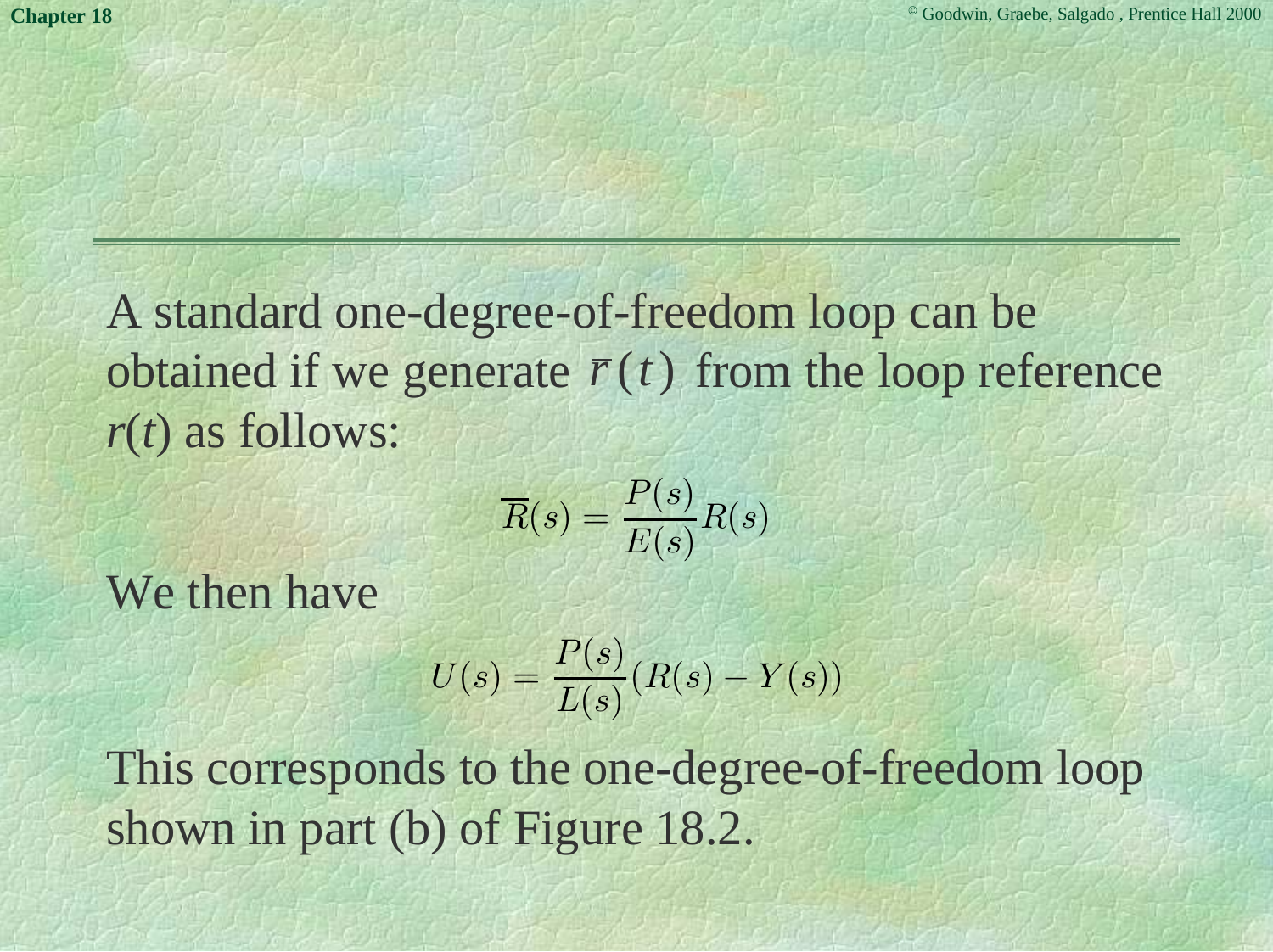Note that the feedback controller can beimplemented as a system defined, in state space form, by the 4-tuple  $(A_0 - JC_0 - B_0K, J, K, 0)$ . (*MATLAB provides a special command, reg, to obtain the transfer function form.)*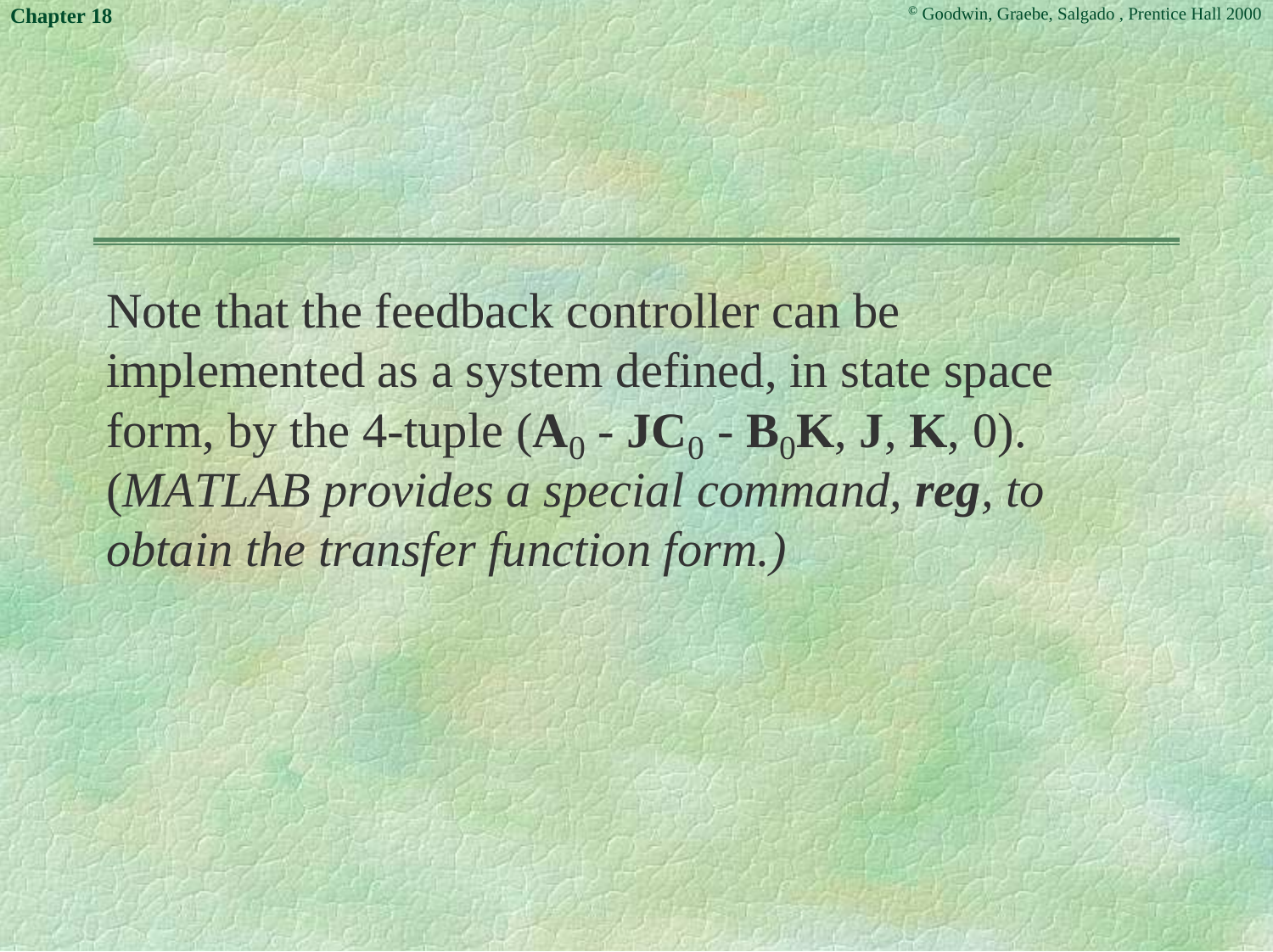# Transfer Function for Innovation Process

We finally give an interpretation to the innovation process. Recall that

$$
\nu(t) = y(t) - \mathbf{C_o}\hat{x}(t)
$$

This equation can also be expressed in terms of Laplace transfer functions by using

as*X* ˆ $f(s)=(s{\bf I}-{\bf A_o}+{\bf J}{\bf C_o})^{-1}({\bf B_o}U(s)+{\bf J}Y(s))=T_1(s)U(s)+T_2(s)Y(s)$ 

 $E_{\nu}(s) = \mathcal{L}[\nu(t)] = Y(s) - C_0[T_1(s)U(s) + T_2(s)Y(s)]$  $= (1 - \mathbf{C_o}T_2(s))Y(s) - \mathbf{C_o}T_1U(s)$ 

We can use the above result to express the innovation process  $v(t)$  in terms of the original plant transfer function. In particular, we have the next lemma.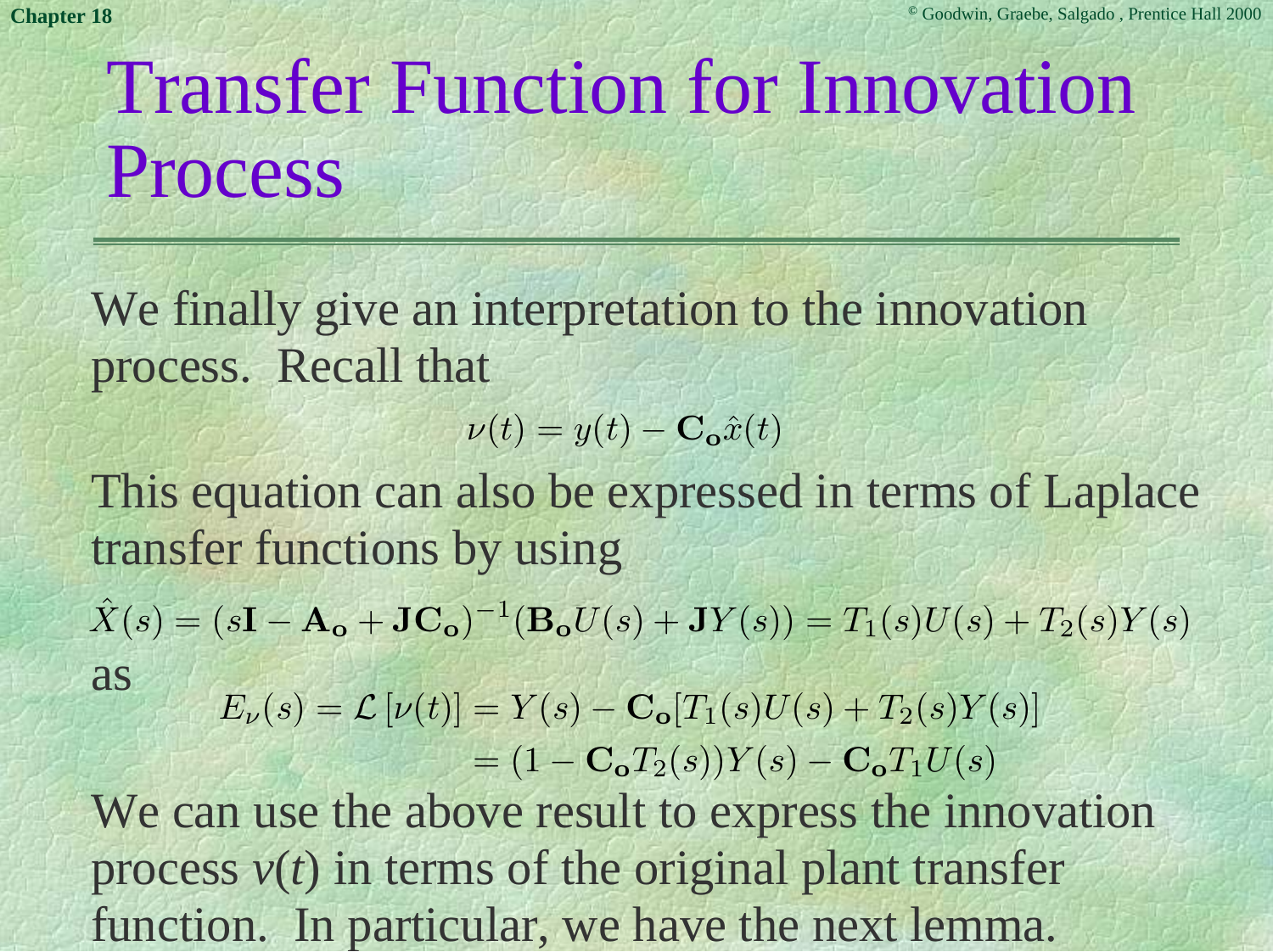**Lemma 18.7:** Consider the state space model and the associated nominal transfer function  $G_0(s) = B_0(s)/A_0(s)$ . Then the innovations process, *v*(*t*), can be expressed as

$$
E_{\nu}(s)=\frac{A_o(s)}{E(s)}Y(s)-\frac{B_o(s)}{E(s)}U(s)
$$

where *E*(*s*) is the observer polynomial (*called the observer characteristic polynomial*).

*Proof*: See the book.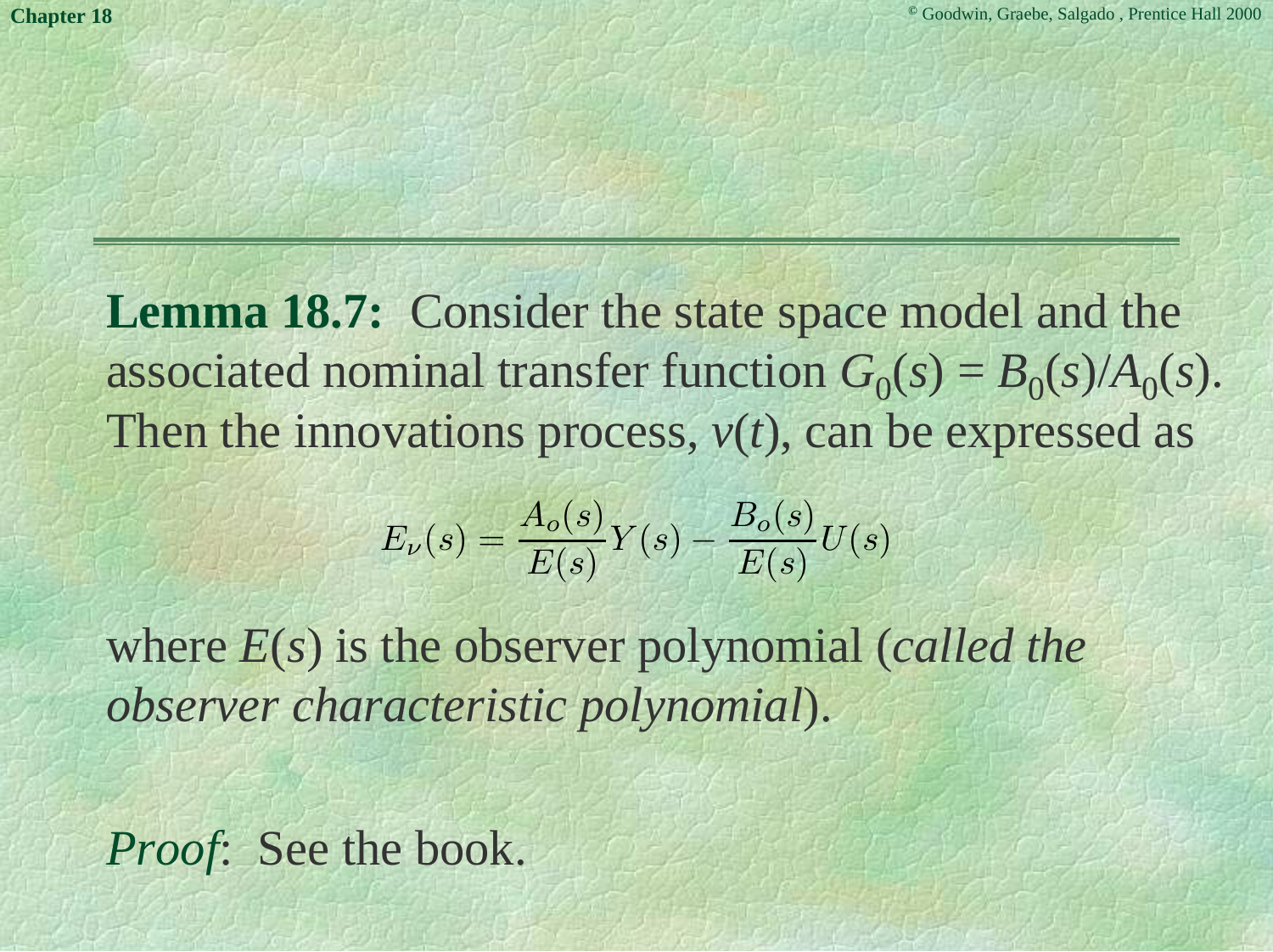### Reinterpretation of the Affine Parameterization of all Stabilizing Controllers

We recall the parameterization of all stabilizing controllers (*see Figure 15.9 below*)

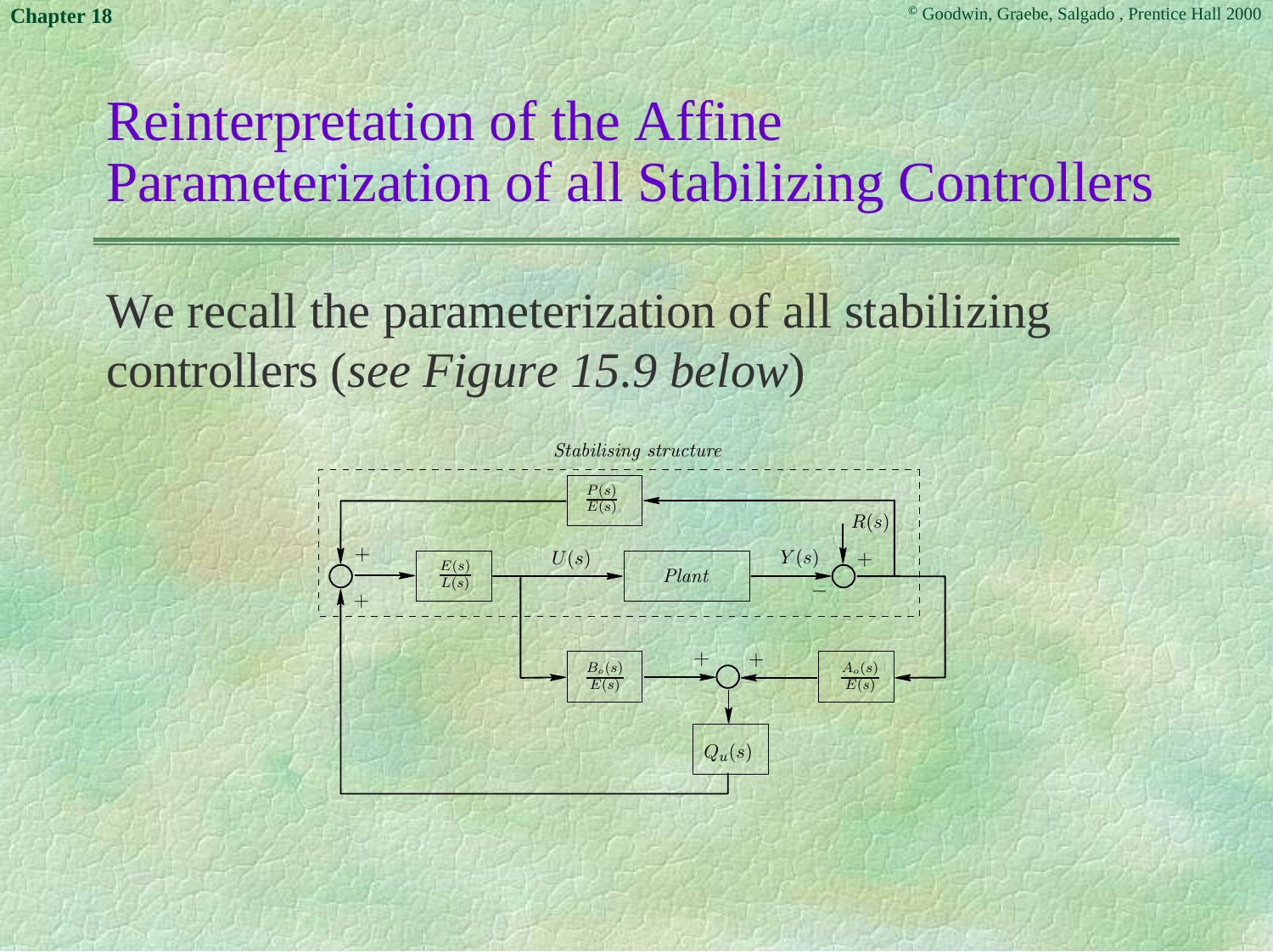In the sequel, we take  $R(s) = 0$ . We note that the input *U*(*s*) in Figure 15.9 satisfies

$$
\frac{L(s)}{E(s)}U(s) = -\frac{P(s)}{E(s)}Y(s) + Q_u(s)\left[\frac{B_o(s)}{E(s)}U(s) - \frac{A_o(s)}{E(s)}Y(s)\right]
$$

we can connect this result to state-estimate feedbackand innovations feedback from an observer by using the results of the previous section. In particular, we have the next lemma.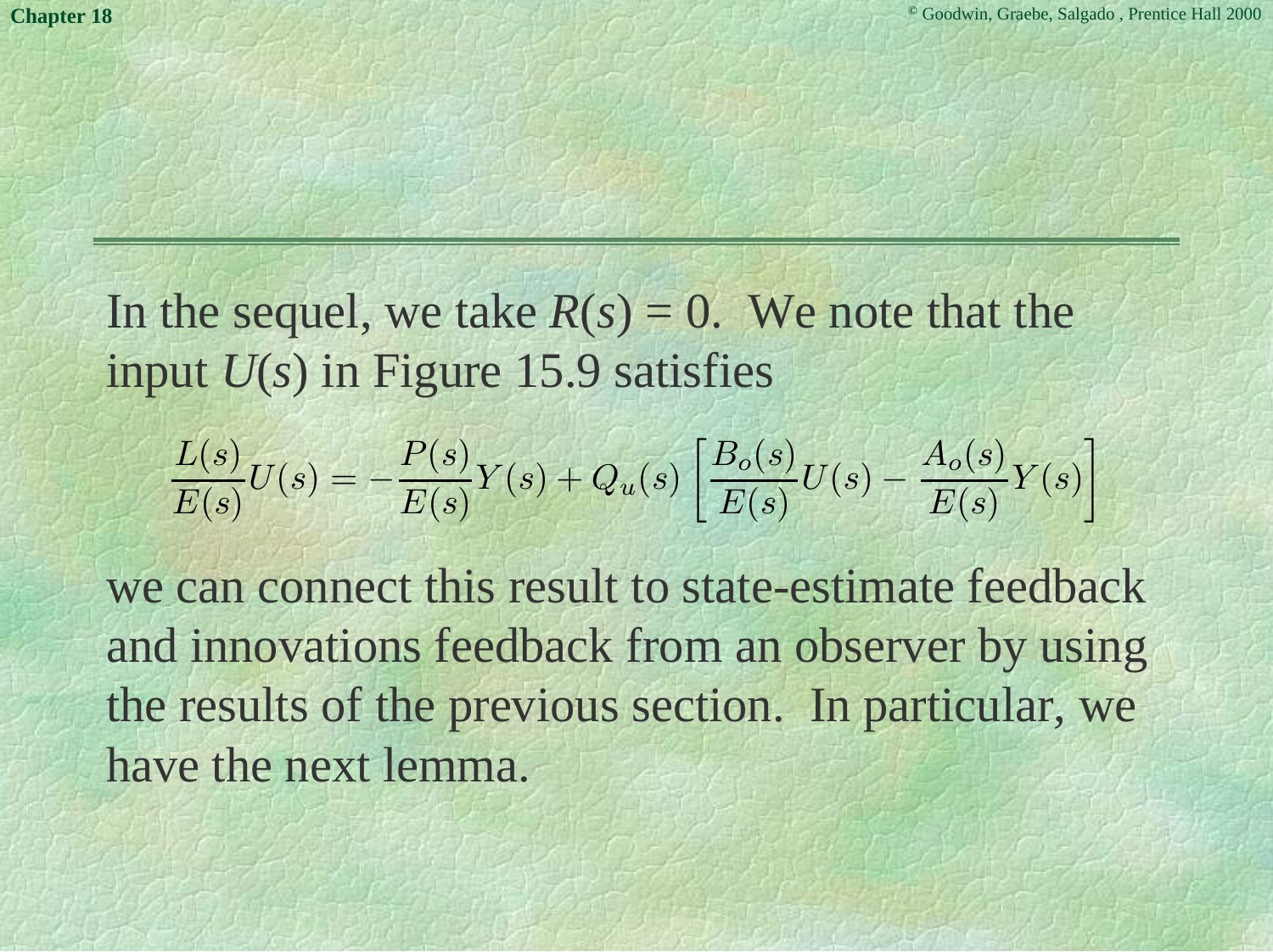**Lemma 18.8:** The class of all stabilizing linear controllers can be expressed in state space form as  $U(s) = -\mathbf{K}\hat{X}$  $(s) - Q_u(s) E_\nu(s)$ 

where **K** is a state-feedback gain  $\hat{x}(s)$  is a state estimate provided by any stable linear observer, and  $E_{\nu}(s)$  denotes the corresponding innovation process.

*Proof:* The result follows immediately upon using earlier results.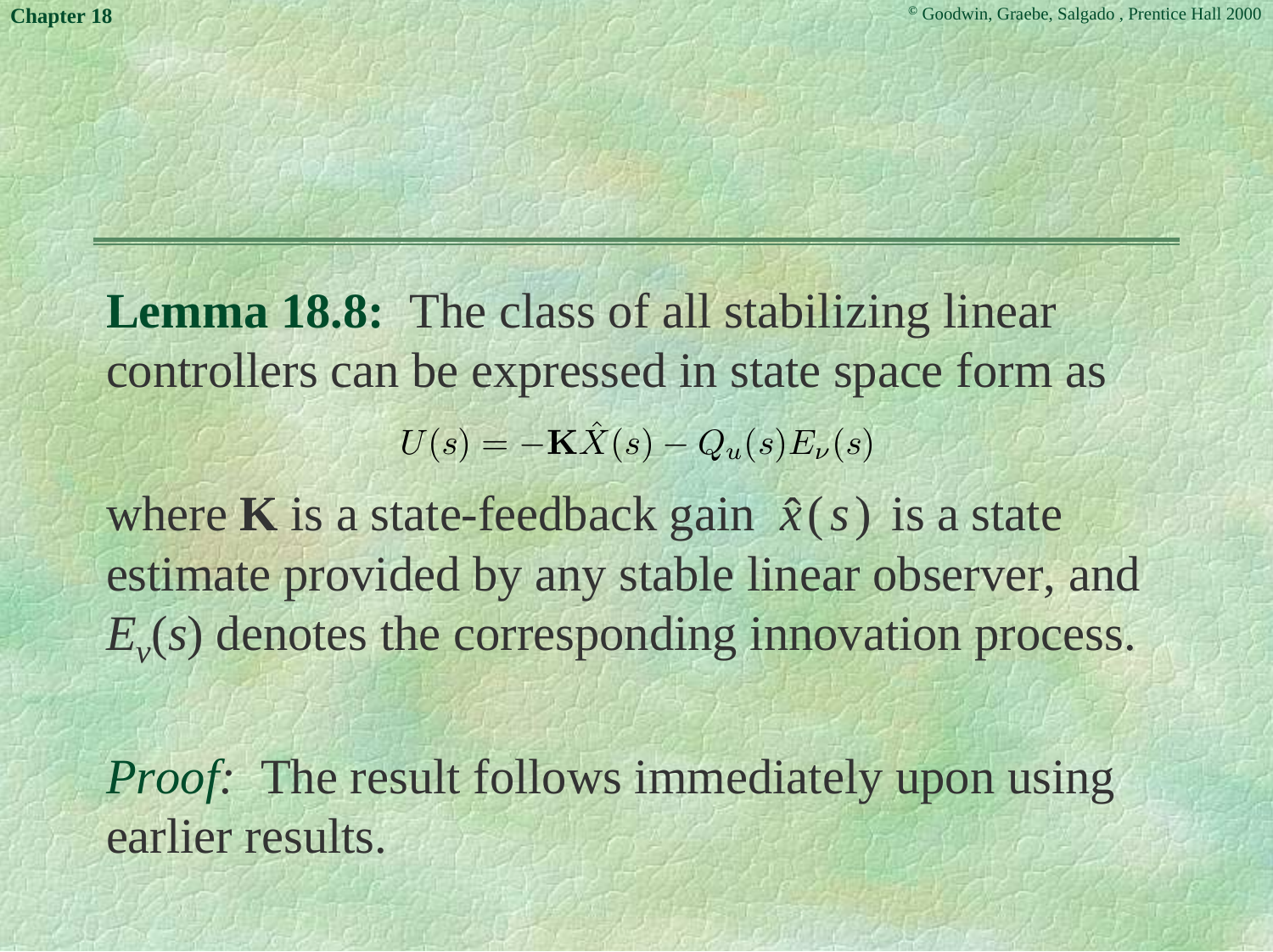### This alternative form of the class of all stabilizing controllers is shown in Figure 18.3.



controllers

Figure 18.3: *State-estimate feedback interpretation of all stabilizing controllers*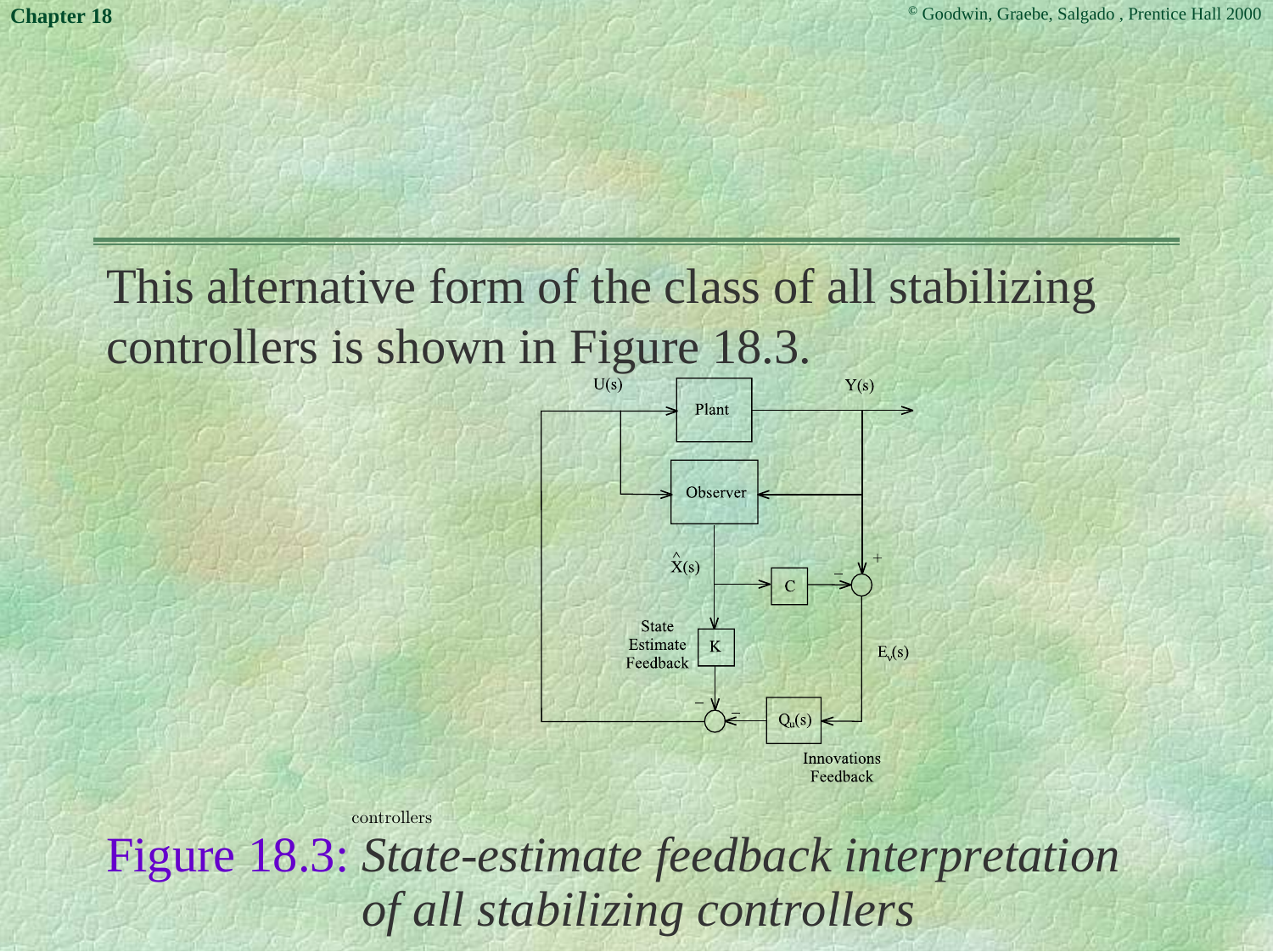# State-Space Interpretation of Internal Model Principle

A generalization of the above ideas on state-estimate feedback is the Internal Model Principle (IMP) described in Chapter 10. We next explore the state space form of IMP from two alternative perspectives.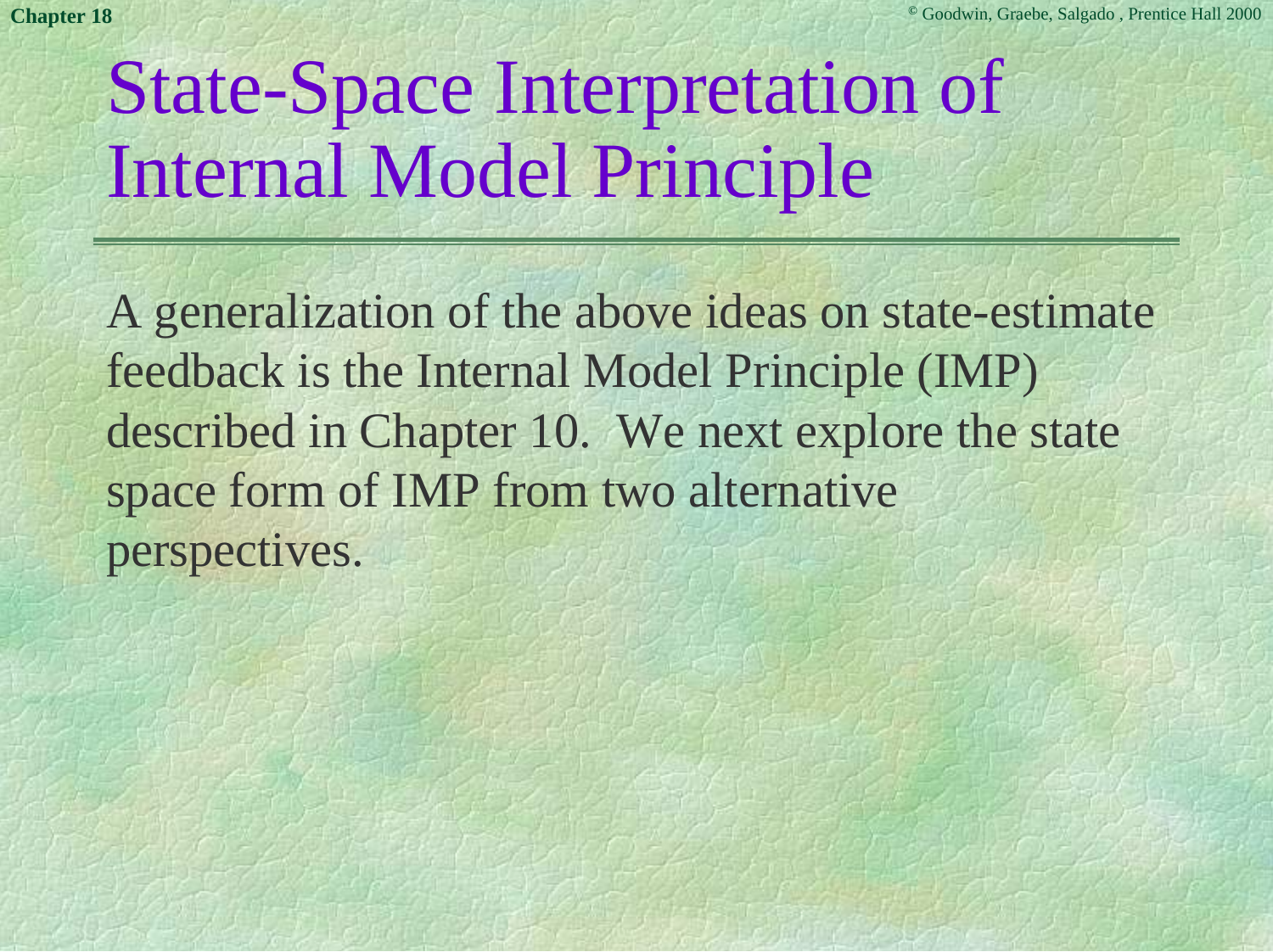## (a) Disturbance-estimate feedback

One way that the IMP can be formulated in state space is to assume that we have a general deterministic *input disturbance d(t)* with a generating polynomial  $\Gamma_d(s)$ . We then proceed by building an observer so as to generate a model state estimate  $\hat{x}_0(t)$  and a disturbance estimate,  $\hat{d}(t)$ . These estimates can then be combined in a control law of the formˆ $\boldsymbol{\hat{\mathfrak{x}}}_0\left(t\right)$ *d t*

> $u(t) = -\mathbf{K_o}\hat{x}_o(t) - \hat{d}$  $\hat{d}(t)+r\bar{(\cdot)}$  $r(t)$

which cancels the estimated input disturbance from the input.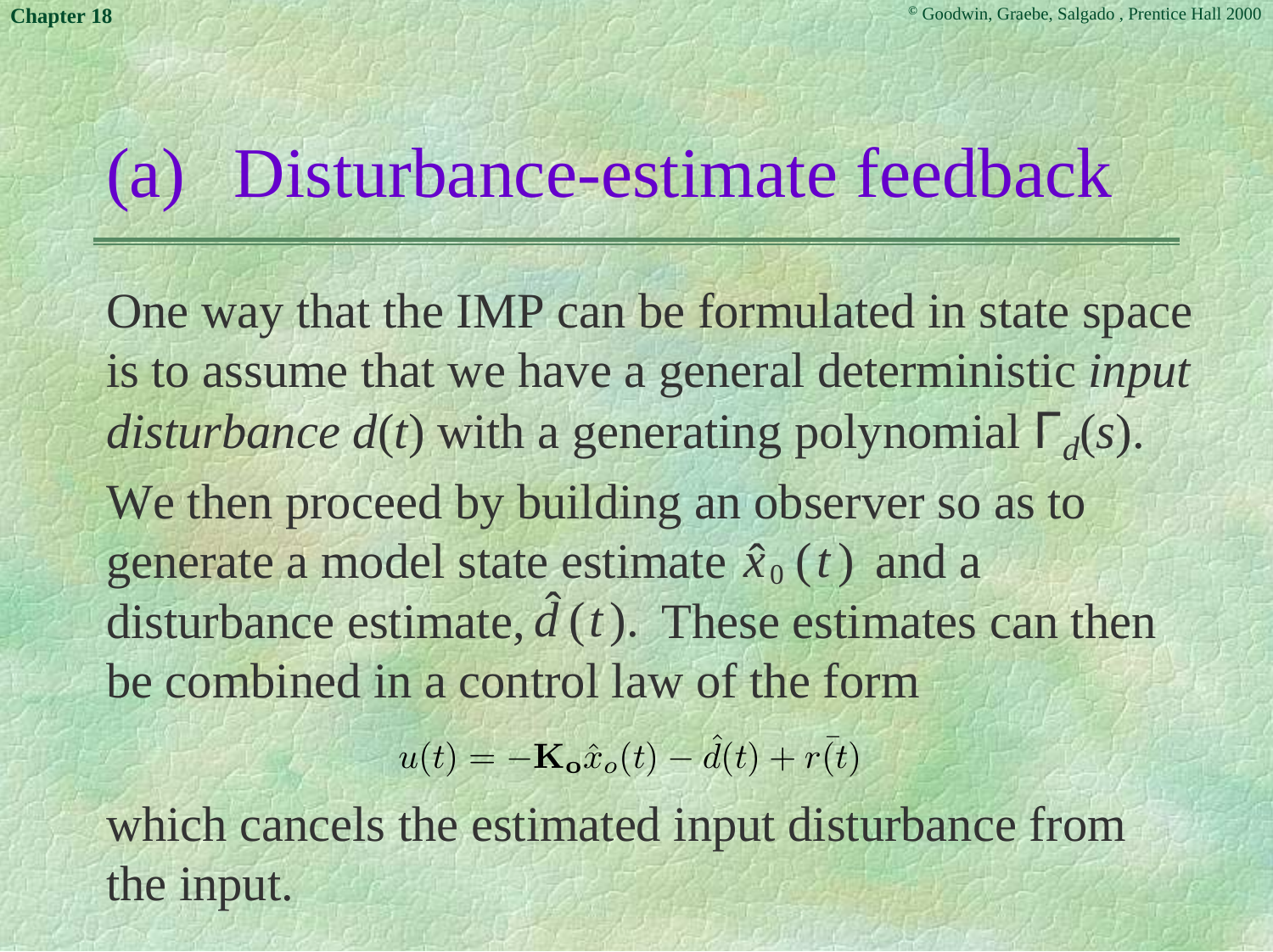We will show below that the above control law automatically ensures that the polynomial  $\Gamma_d(s)$ appears in the denominator, *L*(*s*), of the corresponding transfer-function form of the controller.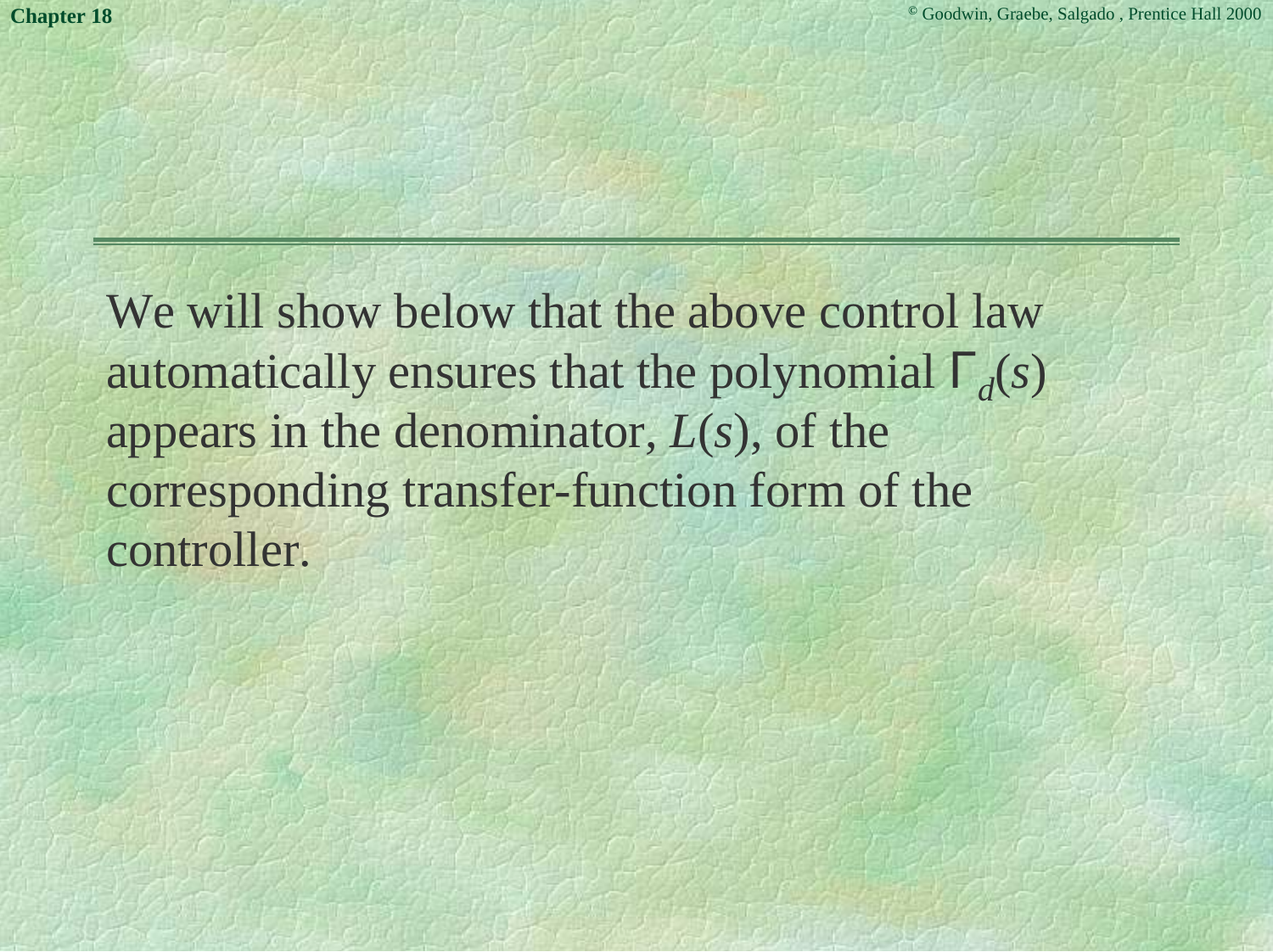Consider a composite state description, which includes the plant-model state

$$
\dot{x}(t) = \mathbf{A_o}x(t) + \mathbf{B_o}u(t)
$$

$$
y(t) = \mathbf{C_o}x(t)
$$

and the disturbance model state:

 $x \$ ˙ $\dot{x}_d(t) = A_d x_d(t)$  $d(t) = C_d x_d(t)$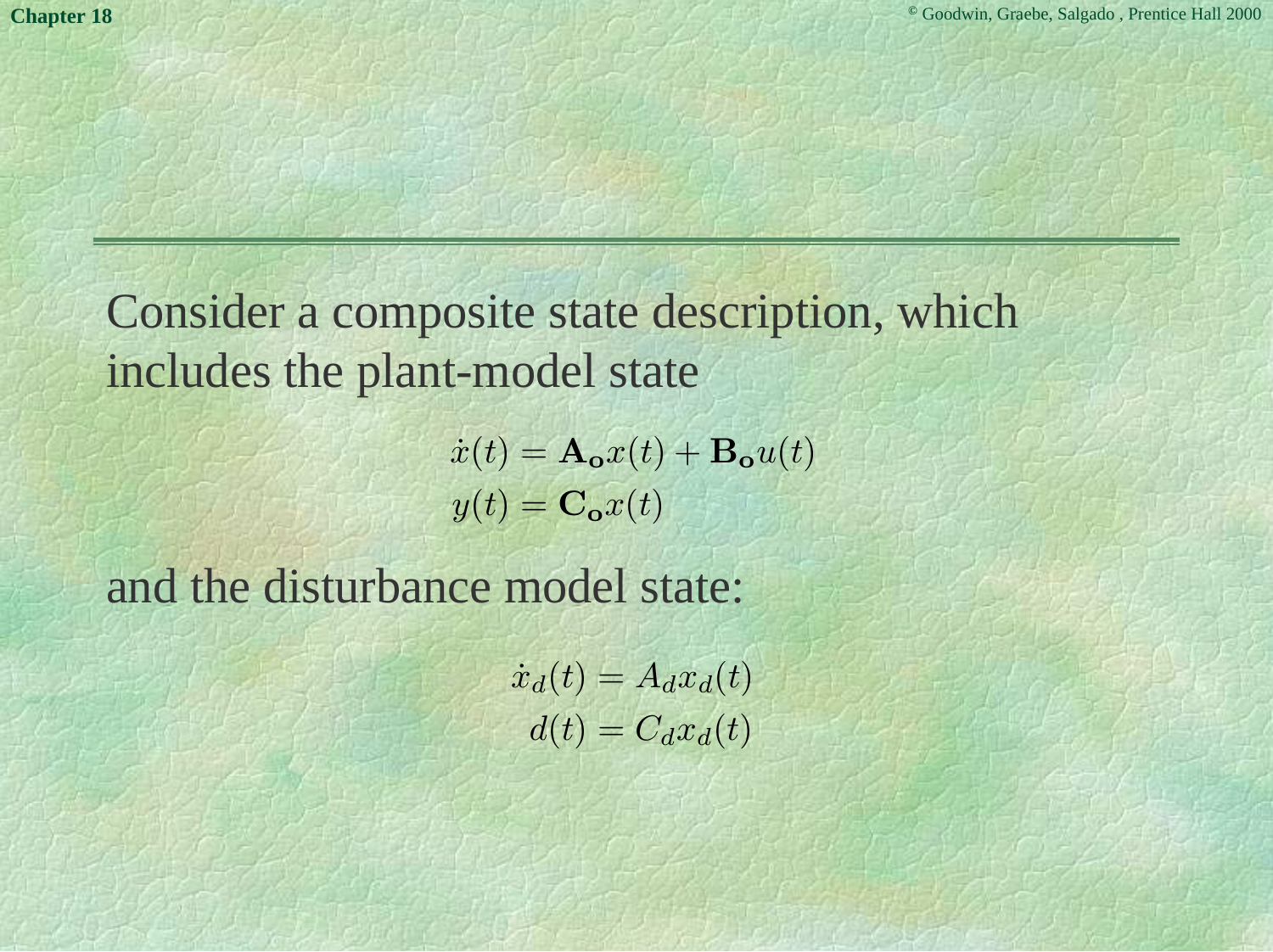We note that the corresponding 4-tuples that define the partial models are  $(A_0, B_0, C_0, 0)$  and  $(A_d, 0, C_d, 0)$  for the plant and disturbance, respectively. For the combined state  $\begin{bmatrix} x_0^T(t) & x_d^T(t) \end{bmatrix}^T$ , we have

$$
\dot{x}(t) = \mathbf{A}x(t) + \mathbf{B}u(t) \qquad \text{where} \qquad \mathbf{A} = \begin{bmatrix} \mathbf{A}_o & \mathbf{B}_o \mathbf{C}_d \\ 0 & \mathbf{A}_d \end{bmatrix} \qquad \mathbf{B} = \begin{bmatrix} \mathbf{B}_o \\ 0 \end{bmatrix}
$$

The plant-model output is given by

 $y(t) = \mathbf{C}x(t)$  where  $\mathbf{C}_o$  0]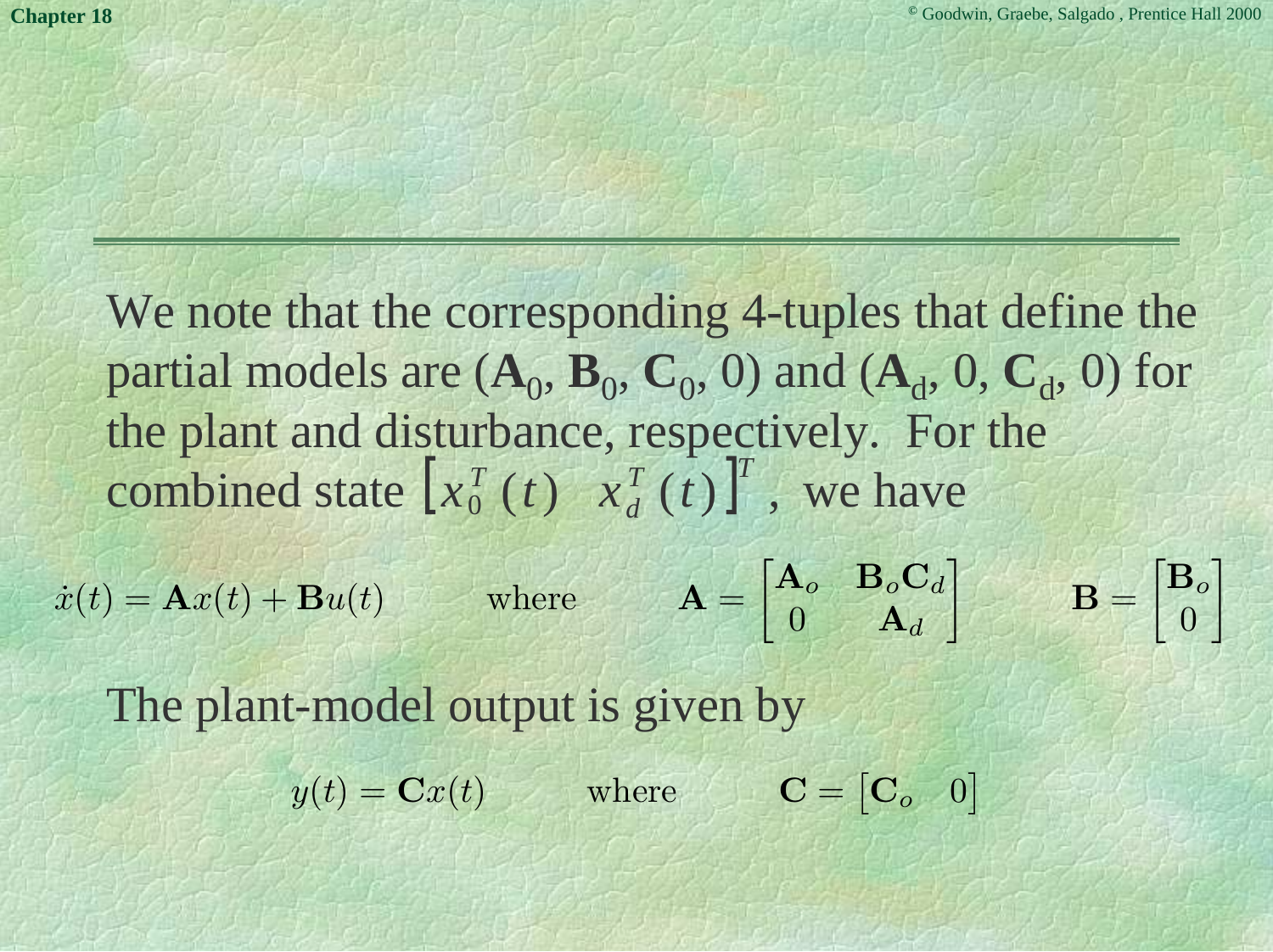Note that this composite model will, in general, be observable but *not* controllable (*on account of the disturbance modes*). Thus, we will only attempt to stabilize the plant modes, by choosing  $K_0$  so that  $(A_0 - B_0 K_0)$  is a stability matrix.

The observer and state-feedback gains can then be partitioned as on the next slide.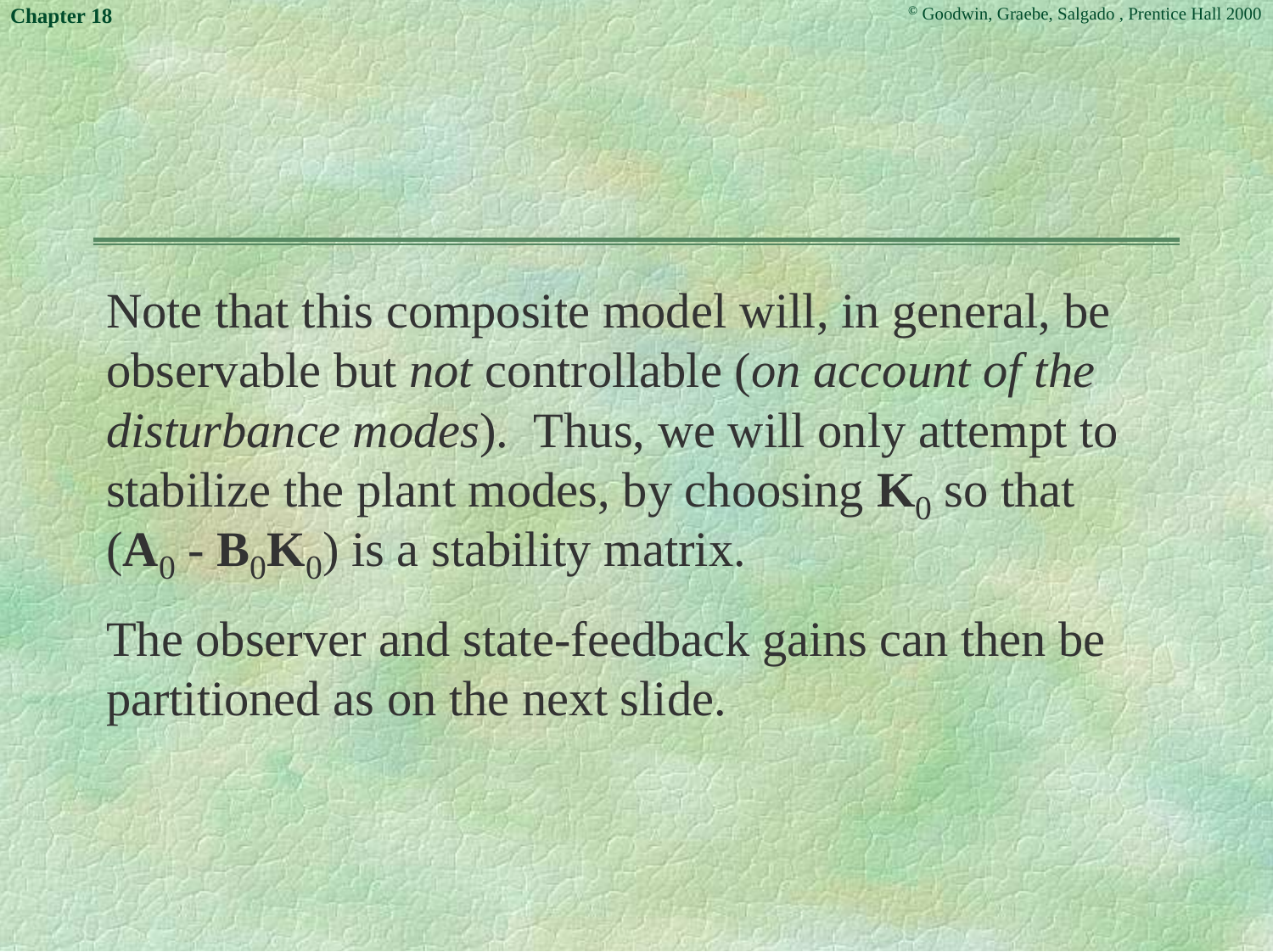$$
\mathbf{J} = \begin{bmatrix} \mathbf{J_o} \\ \mathbf{J_d} \end{bmatrix}; \qquad \mathbf{K} = \begin{bmatrix} \mathbf{K_o} & \mathbf{K_d} \end{bmatrix}
$$

When the control law  $u(t) = -\mathbf{K_o}\hat{x}_o(t) - \hat{d}(t) + r(t)$  is used, then, clearly  $\mathbf{K}_{d} = \mathbf{C}_{d}$ . We thus obtain  $\hat{d}(t)+r\bar{t}$  $r(t)$ 

$$
s\mathbf{I} - \mathbf{A} = \begin{bmatrix} s\mathbf{I} - \mathbf{A}_o & -\mathbf{B}_o \mathbf{C}_d \\ 0 & s\mathbf{I} - \mathbf{A}_d \end{bmatrix}; \quad \mathbf{J}\mathbf{C} = \begin{bmatrix} \mathbf{J}_o \mathbf{C}_o & 0 \\ \mathbf{J}_d \mathbf{C}_o & 0 \end{bmatrix}; \quad \mathbf{B}\mathbf{K} = \begin{bmatrix} \mathbf{B}_o \mathbf{K}_o & \mathbf{B}_o \mathbf{C}_d \\ 0 & 0 \end{bmatrix}
$$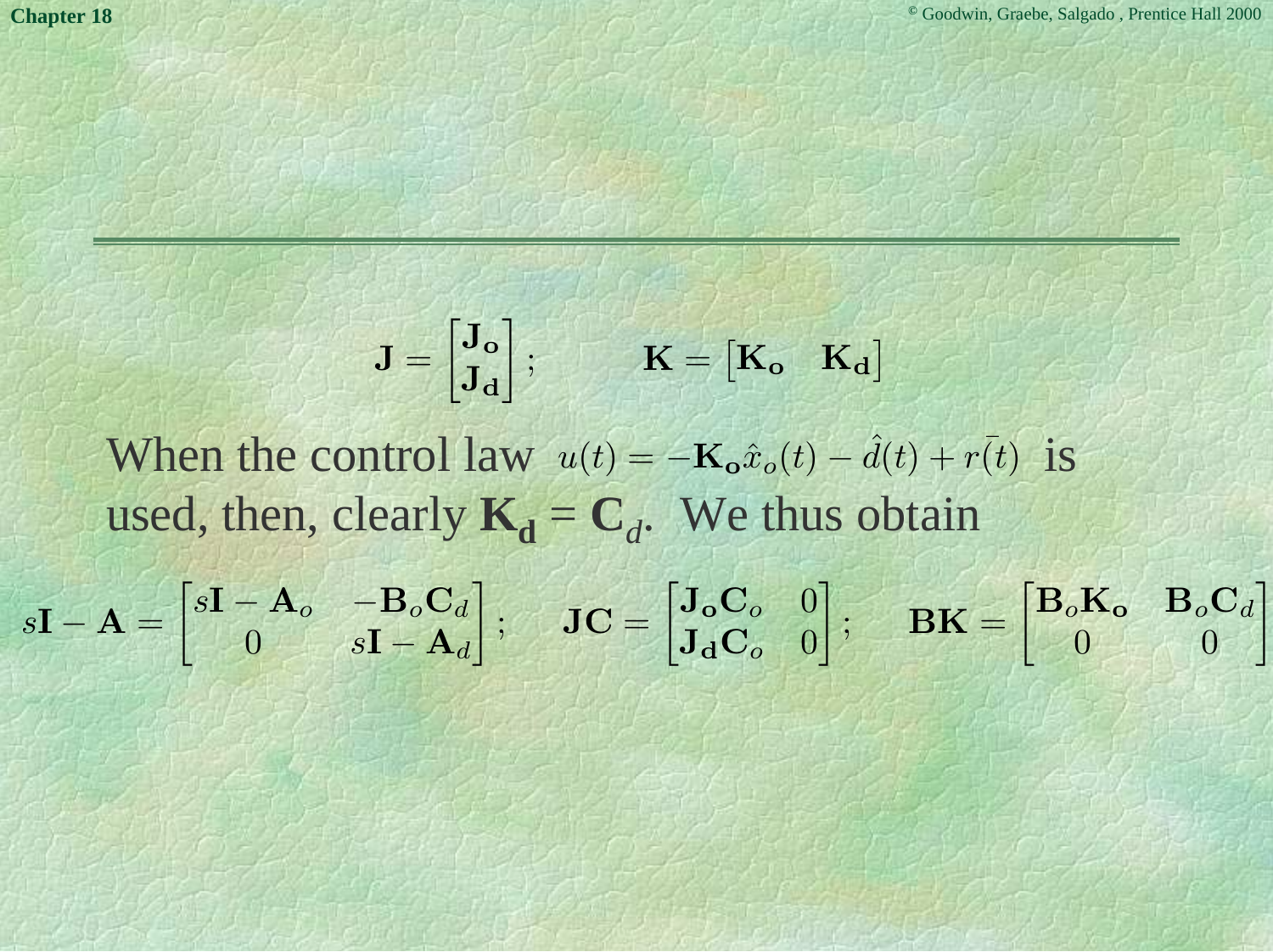The final control law is thus seen to correspond to the following transfer function:

$$
C(s) = \frac{P(s)}{L(s)} = \begin{bmatrix} \mathbf{K}_o & \mathbf{K}_d \end{bmatrix} \begin{bmatrix} s\mathbf{I} - \mathbf{A}_o + \mathbf{B}_o\mathbf{K}_o + \mathbf{J}_o\mathbf{C}_o & 0 \\ \mathbf{J_d\mathbf{C}_o} & s\mathbf{I} - \mathbf{A}_d \end{bmatrix}^{-1} \begin{bmatrix} \mathbf{J}_o \\ \mathbf{J}_d \end{bmatrix}
$$

From this, we see that the denominator of the control law in polynomial form is

 $L(s) = \det(s\mathbf{I} - \mathbf{A}_o + \mathbf{J}_o\mathbf{C}_o + \mathbf{B}_o\mathbf{K}_o)\det(s\mathbf{I} - \mathbf{A}_d)$ 

We finally see that  $\Gamma_d(s)$  is indeed a factor of  $L(s)$  as in the polynomial form of IMP.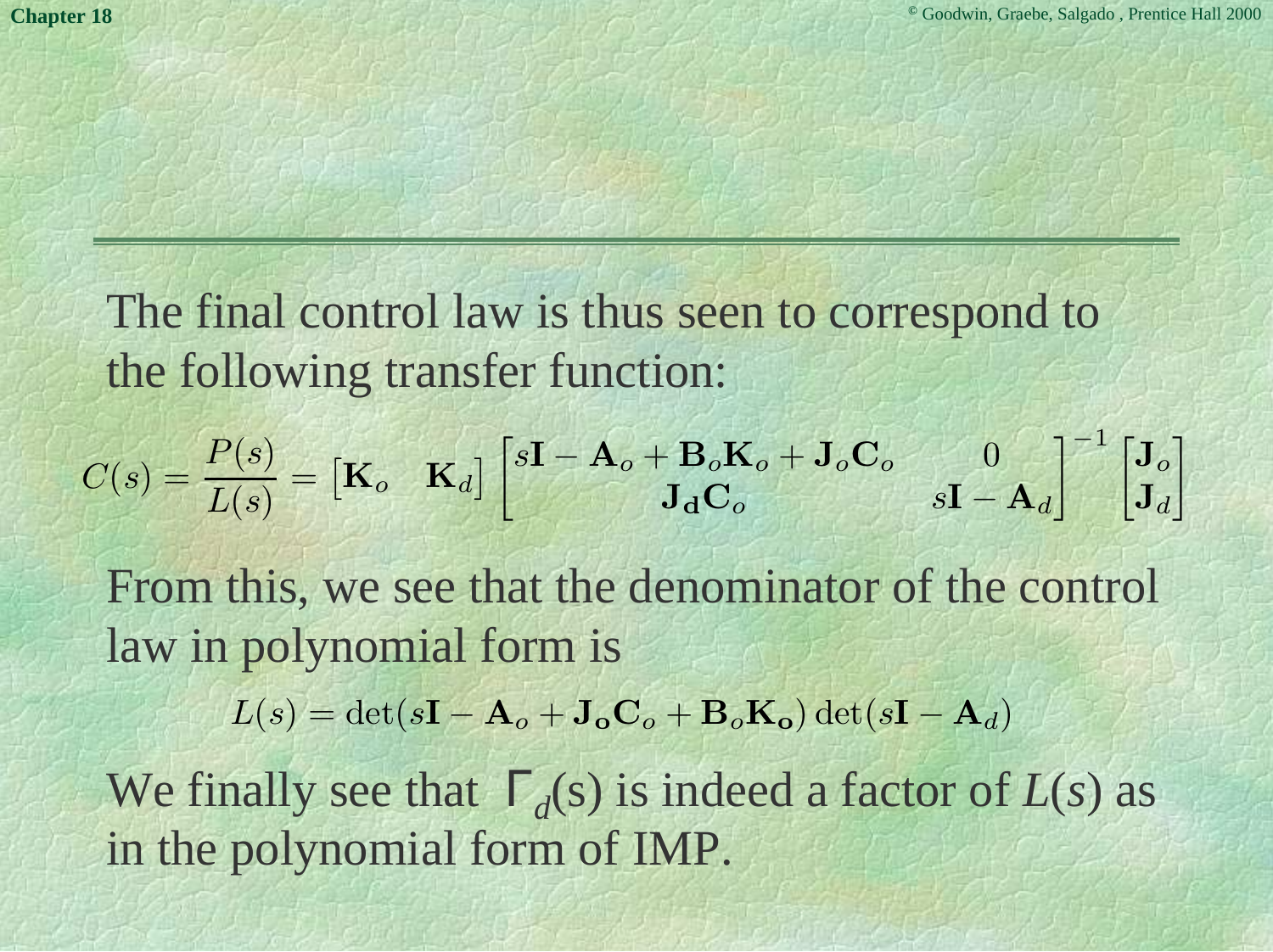## (b) Forcing the Internal Model Principle via additional dynamics

Another method of satisfying the internal Model Principle in state space is to filter the system output by passing it through the disturbance model. To illustrate this, say that the system is given by

$$
\dot{x}(t) = \mathbf{A}_o x(t) + \mathbf{B}_o u(t) + \mathbf{B}_o d_i(t)
$$
  

$$
y(t) = \mathbf{C}_o x(t)
$$
  

$$
\dot{x}_d(t) = \mathbf{A}_d x_d(t)
$$
  

$$
d_i(t) = \mathbf{C}_d x_d(t)
$$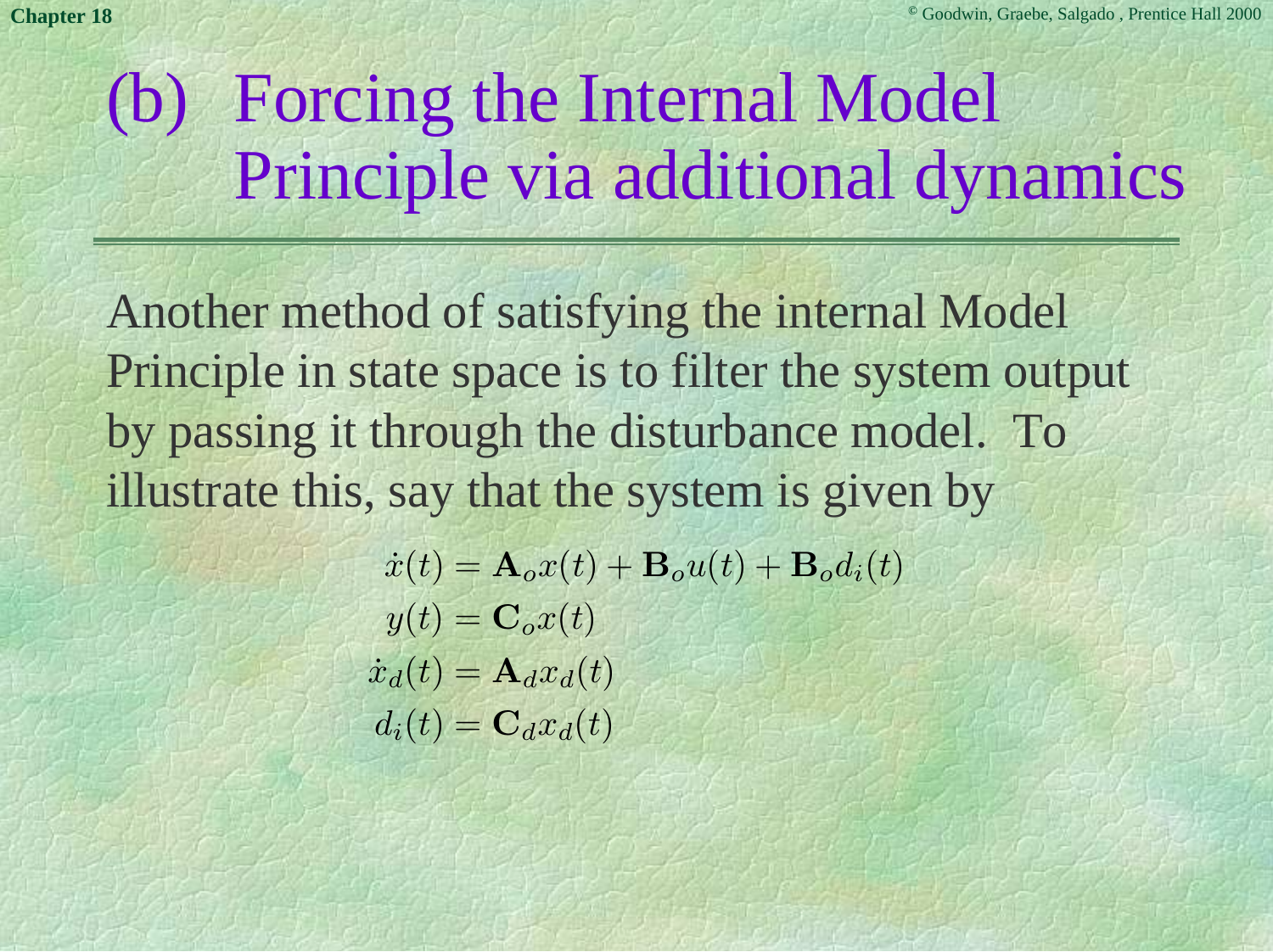We then modify the system by passing the system output through the following filter:

> $\mathcal X$  $\dot{x}'(t) = \mathbf{A}_d^T x'(t) + \mathbf{C}_d^T y(t)$

where observability of  $(C_d, A_d)$  implies controllabililty of  $(\mathbf{A}_{d}^{T}, \mathbf{C}_{d}^{T})$ . We then estimate  $x(t)$ using a standard observer, ignoring the disturbance, leading to

> ˙ $\hat{x}(t) = \mathbf{A}_o \hat{x}(t) + \mathbf{B}_o u(t) + \mathbf{J}_o(y(t) - \mathbf{C}_o \hat{x}(t))$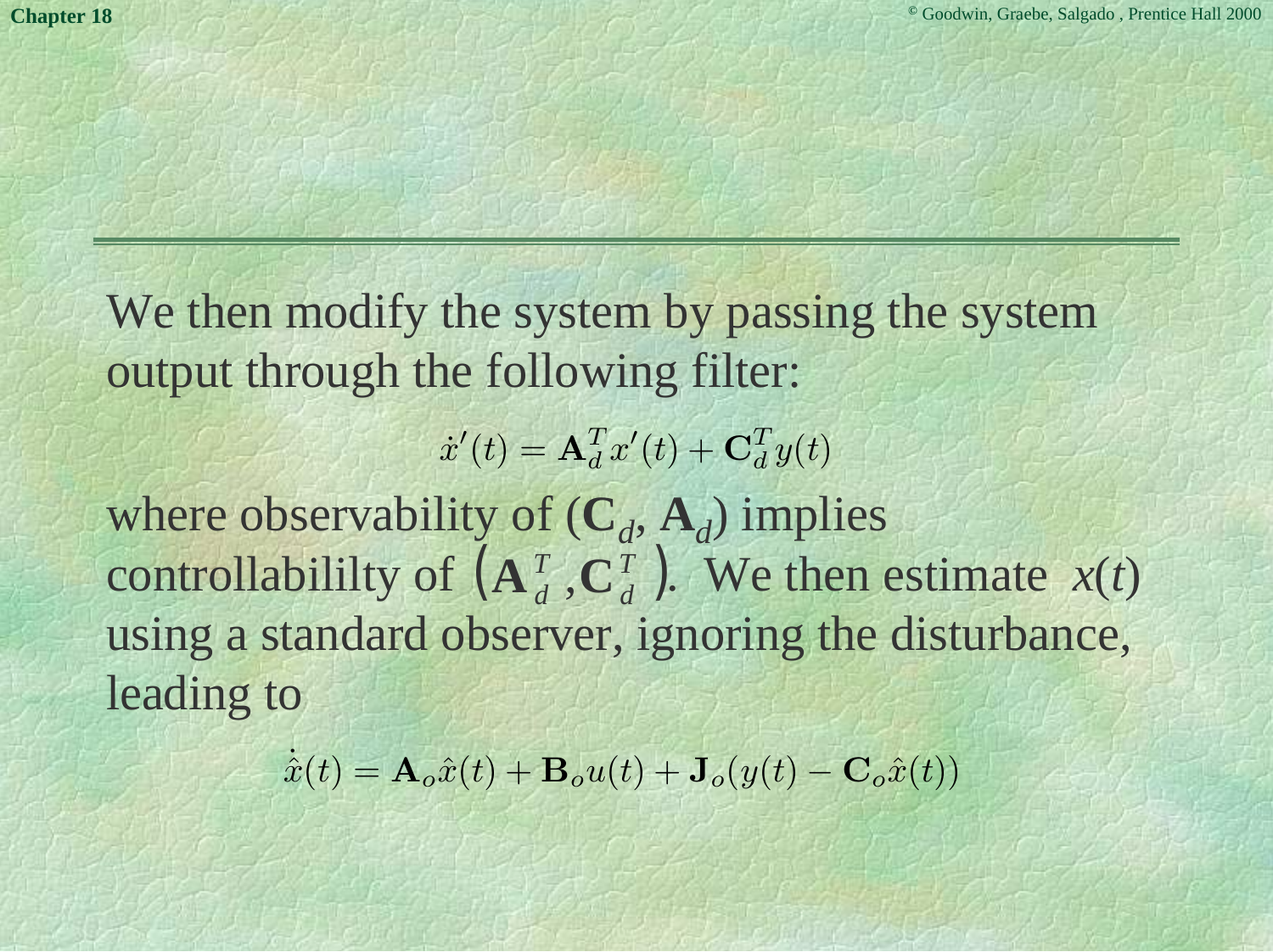The final control law is then obtained by feeding back both  $\hat{x}(t)$  and  $x'(t)$  to yield where  $[K_0, K_d]$  is chosen to stabilize the composite system.  $u(t) = -\mathbf{K}_o\hat{x}(t) - \mathbf{K}_d x'(t)$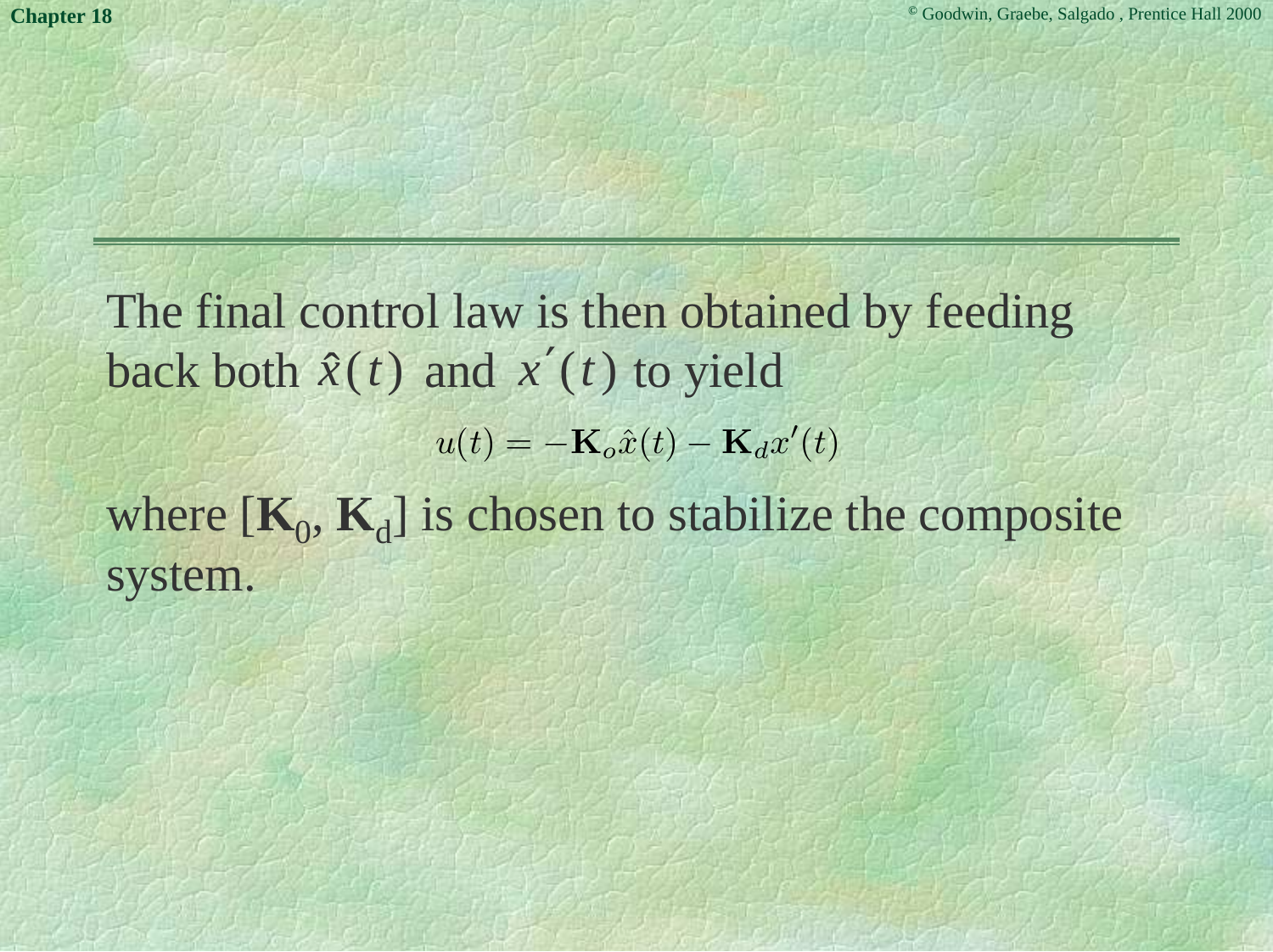The results in section 17.9 establish that the cascaded system is completely controllable, provided that the original system does not have a zero coinciding with any eigenvalue of **A***<sup>d</sup>*.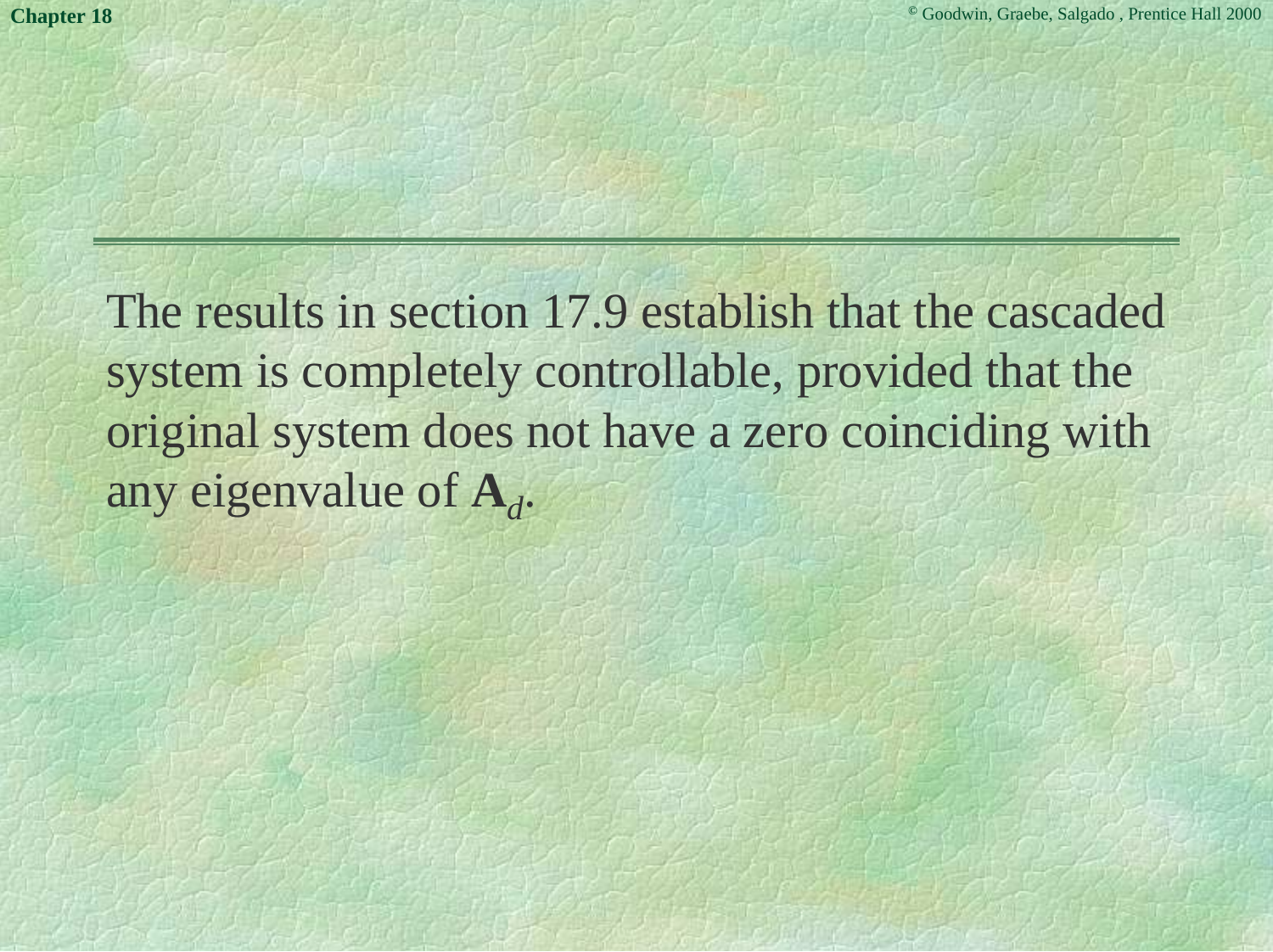The resulting control law is finally seen to have the following transfer function:

$$
C(s) = \frac{P(s)}{L(s)} = \begin{bmatrix} \mathbf{K}_o & \mathbf{K}_d \end{bmatrix} \begin{bmatrix} s\mathbf{I}-\mathbf{A}_o+\mathbf{B}_o\mathbf{K}_o+\mathbf{J}_o\mathbf{C}_o & \mathbf{B}_o\mathbf{K}_o \\ \mathbf{0} & s\mathbf{I}-\mathbf{A}_d^T \end{bmatrix}^{-1} \begin{bmatrix} \mathbf{J}_o \\ \mathbf{C}_d^T \end{bmatrix}
$$

The denominator polynomial is thus seen to be and we see again that  $\Gamma_d(s)$ , is a factor of  $L(s)$  as required.  $L(s) = \det(s\mathbf{I} - \mathbf{A}_o + \mathbf{J}_o\mathbf{C}_o + \mathbf{B}_o\mathbf{K}_o)\det(s\mathbf{I} - \mathbf{A}_d)$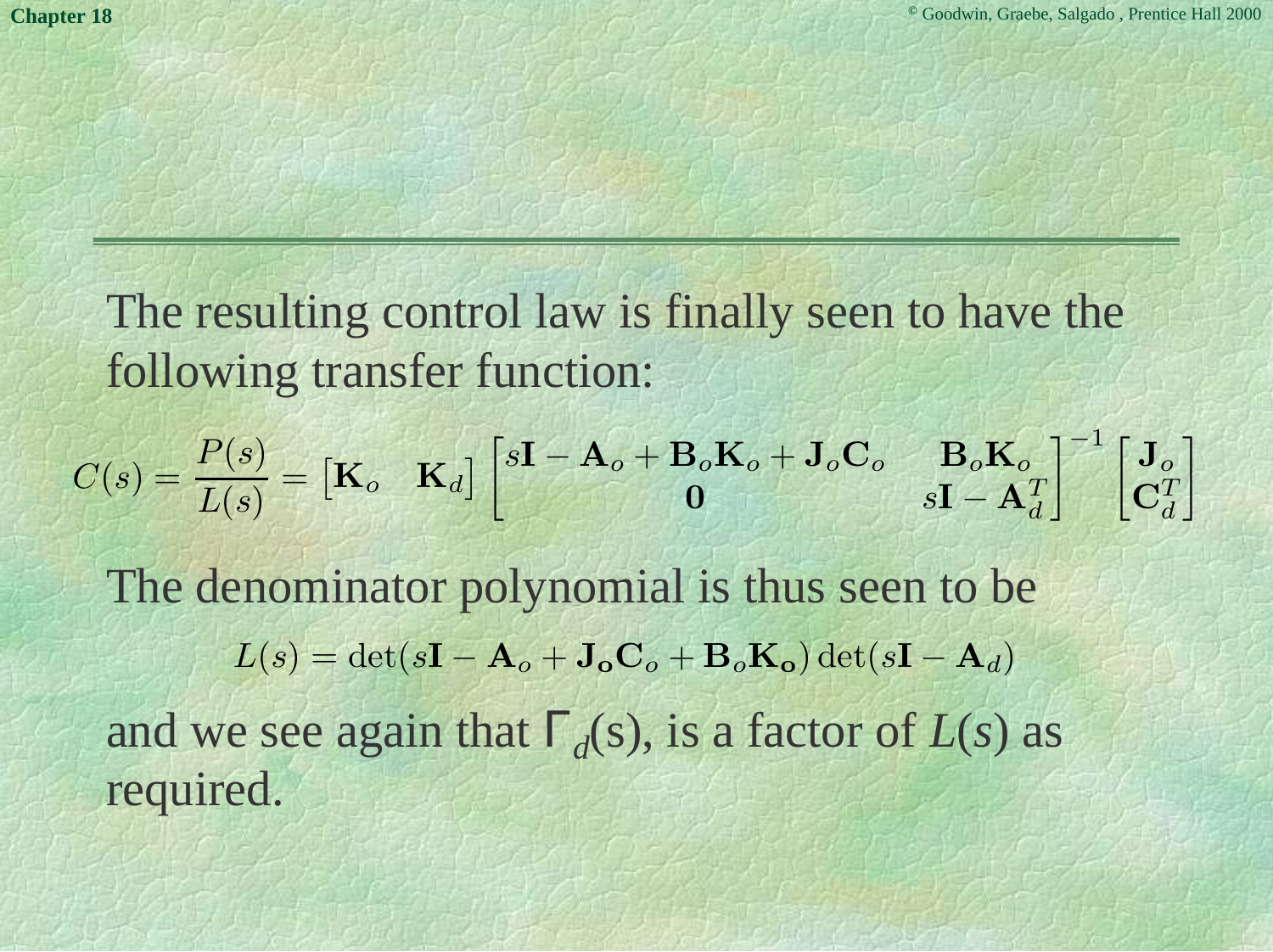## Dealing with Input Constraints in the Context of State-Estimate Feedback

- We give a state space interpretation to the anti-windup schemes presented in Chapter 11.
- We remind the reader of the two conditions placed on an anti-wind-up implementation of a controller,
	- (*i*) the states of the controller should be driven by the actual plant input;
	- (*ii*) the state should have a stable realization when driven by the actual plant input.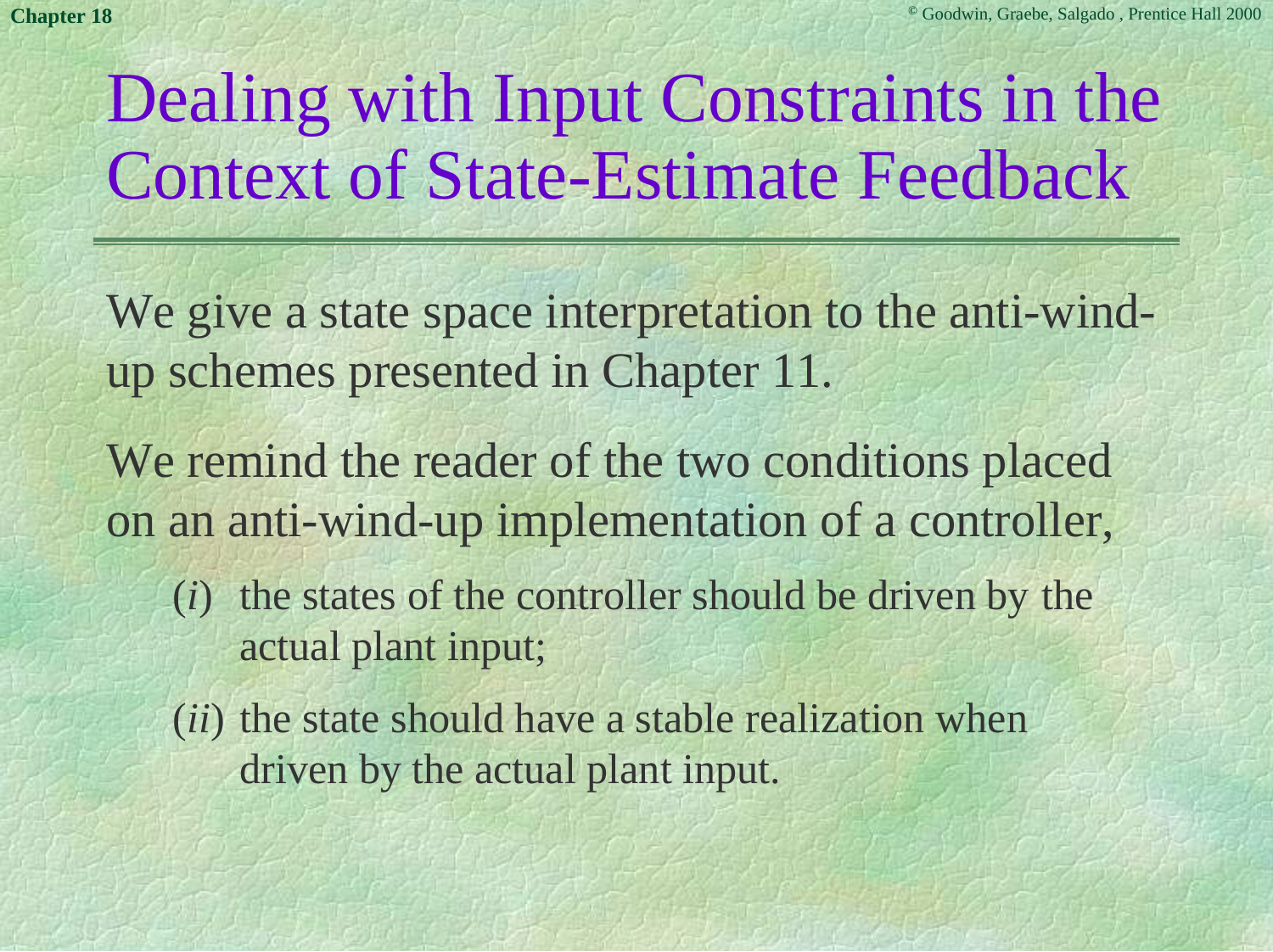The above requirements are easily met in the context of state-variable feedback. This leads to the antiwind-up scheme shown in Figure 18.4.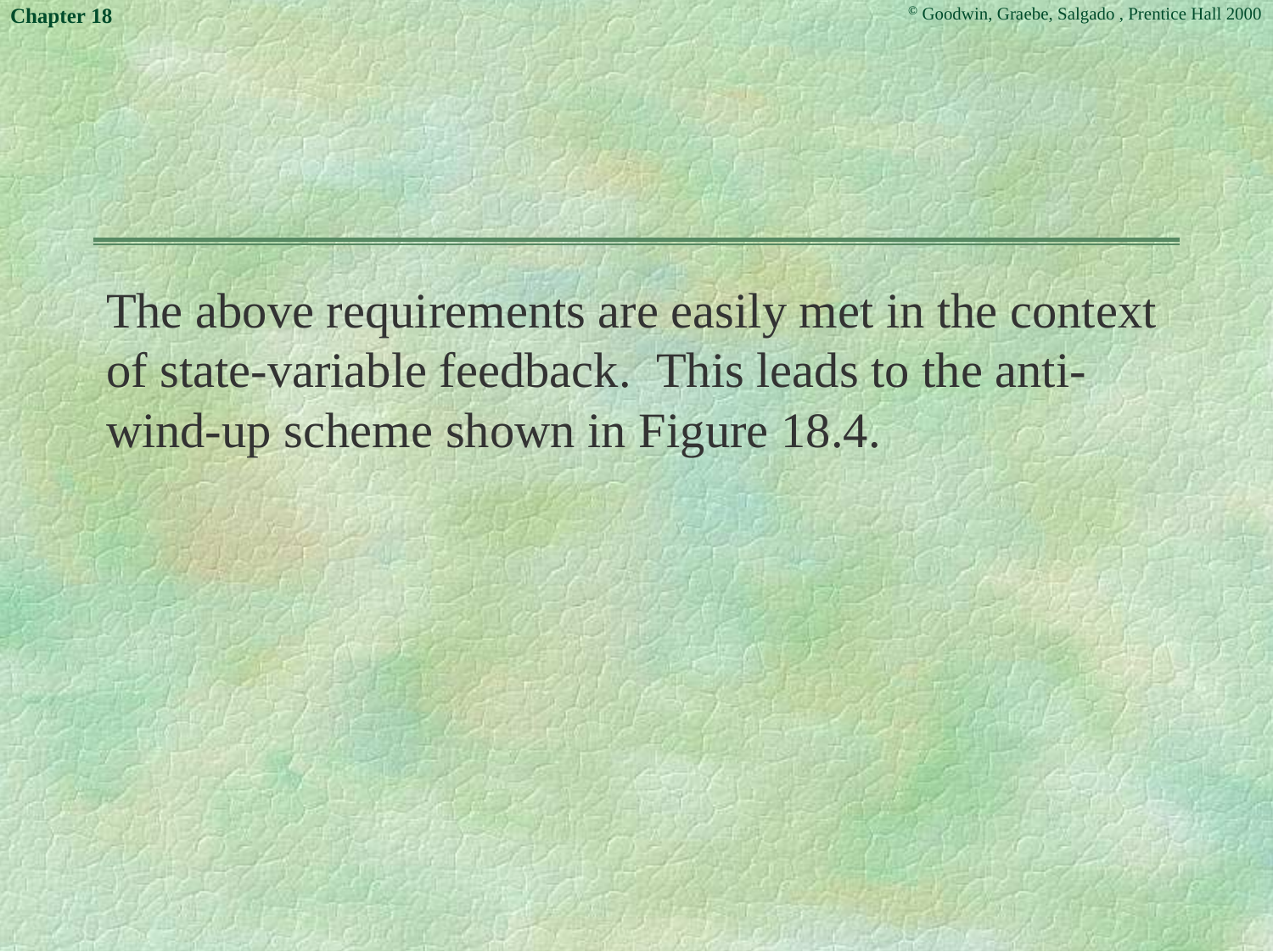#### Figure 18.4: *Anti-wind-up Scheme*

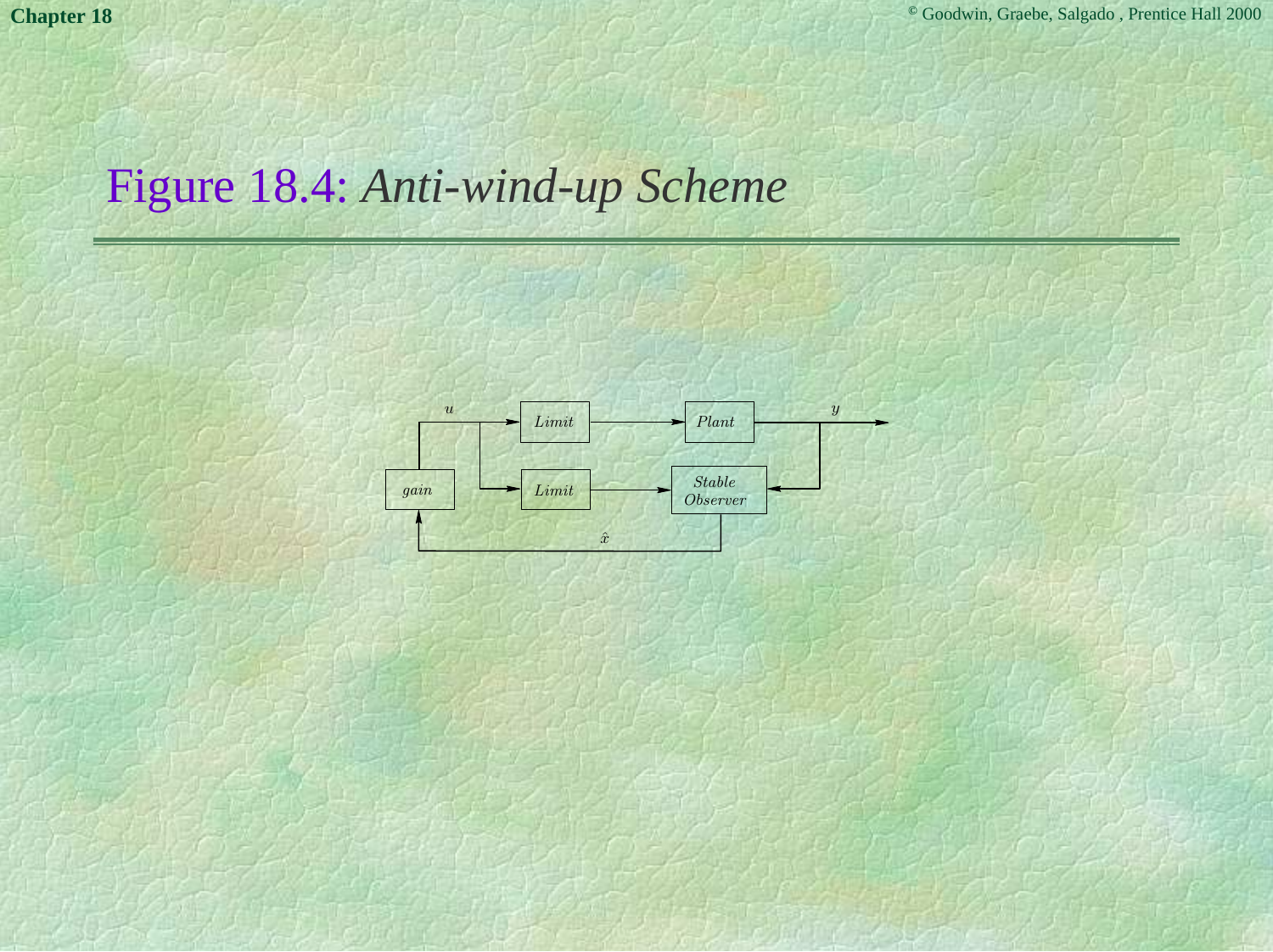In the above figure, the state  $\hat{x}$  should also include estimates of disturbances. Actually, to achieve a one-degree-of-freedom architecture for reference injection, then all one need do is subtract the reference prior to feeding the plant output into the observer. ˆ

We thus see that anti-wind-up has a particularly simple interpretation in state space.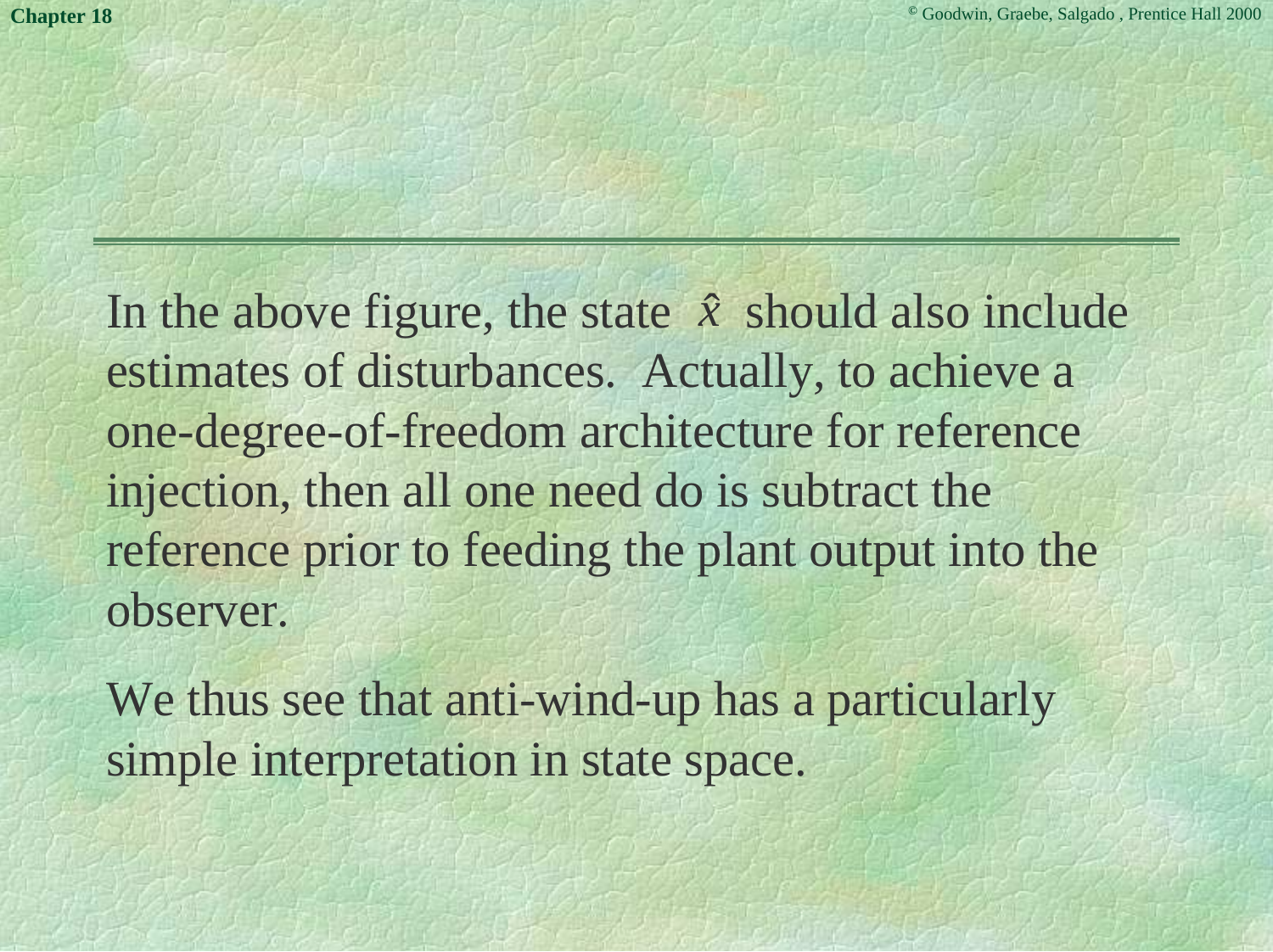# Summary

- ❖ We have shown that controller synthesis via pole placement can also be presented in state space form: Given a model in state space form, and given desired locations of the closed-loop poles, it is possible to compute a set of constant gains, one gain for each state, such that
	- feeding back the states through the gains results in a closed loop with poles in the prespecified locations.
- ❖ Viewed as a theoretical result, this insight complements the equivalence of transfer function and state space models with an equivalence of achieving pole placement by synthesizing a controller either as transfer function via the Diophantine equation or as consntant-gain state-variable feedback.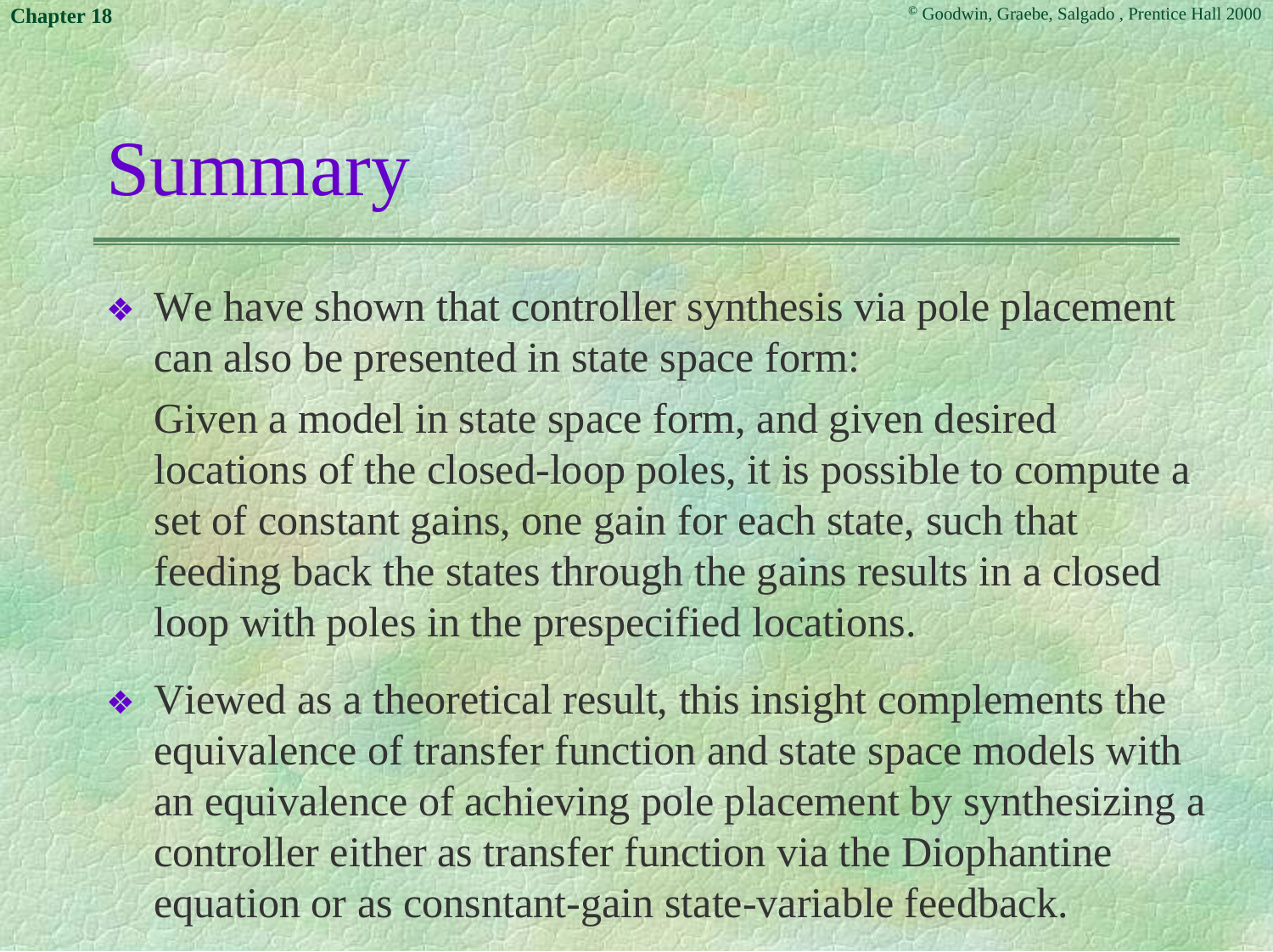- ❖ Viewed from a practical point of view, implementing this controller would require sensing the value of each state. Due to physical, chemical, and economic constraints, however, one hardly ever has actual measurements of all system states available.
- ❖ This raises the question of alternatives to actual measurements and introduces the notion of s-calledobservers, sometimes also called *soft sensors, virtual sensors, filter,* or *calculated data.*
- ❖ The purpose of an observer is to infer the value of an unmeasured state from other states that are correlated with it and that are being measured.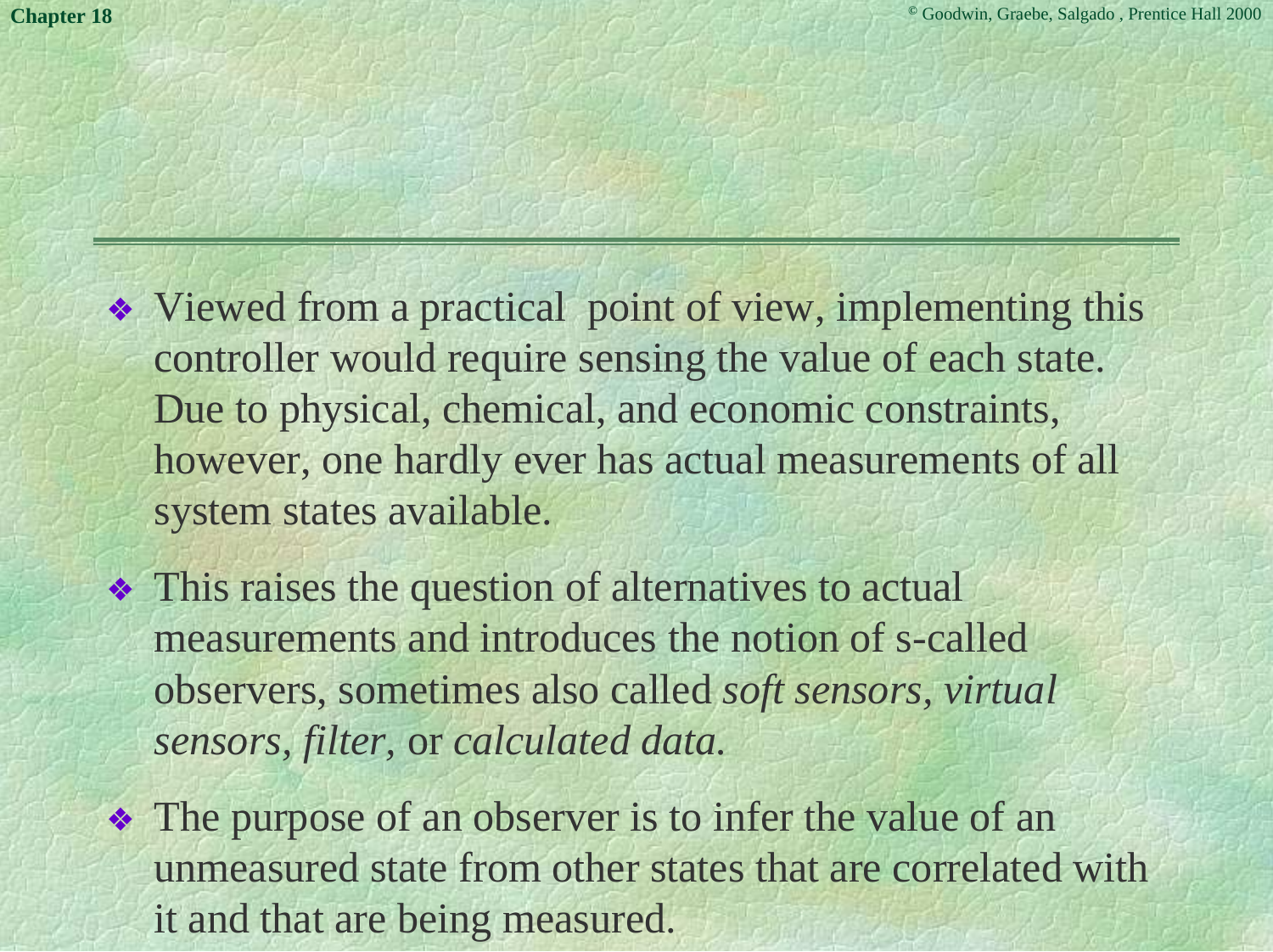- ❖ Observers have a number of commonalities with control systems:
	- they are dynamical systems;
	- ◆they can be treated in either the frequency or the time domain;
	- ◆they can be analyzed, synthesized, and designed;
	- ◆ they have performance properties, such as stability, transients, and sensitivities;
	- ◆ these properties are influenced by the pole-zero patterns of their sensitivities.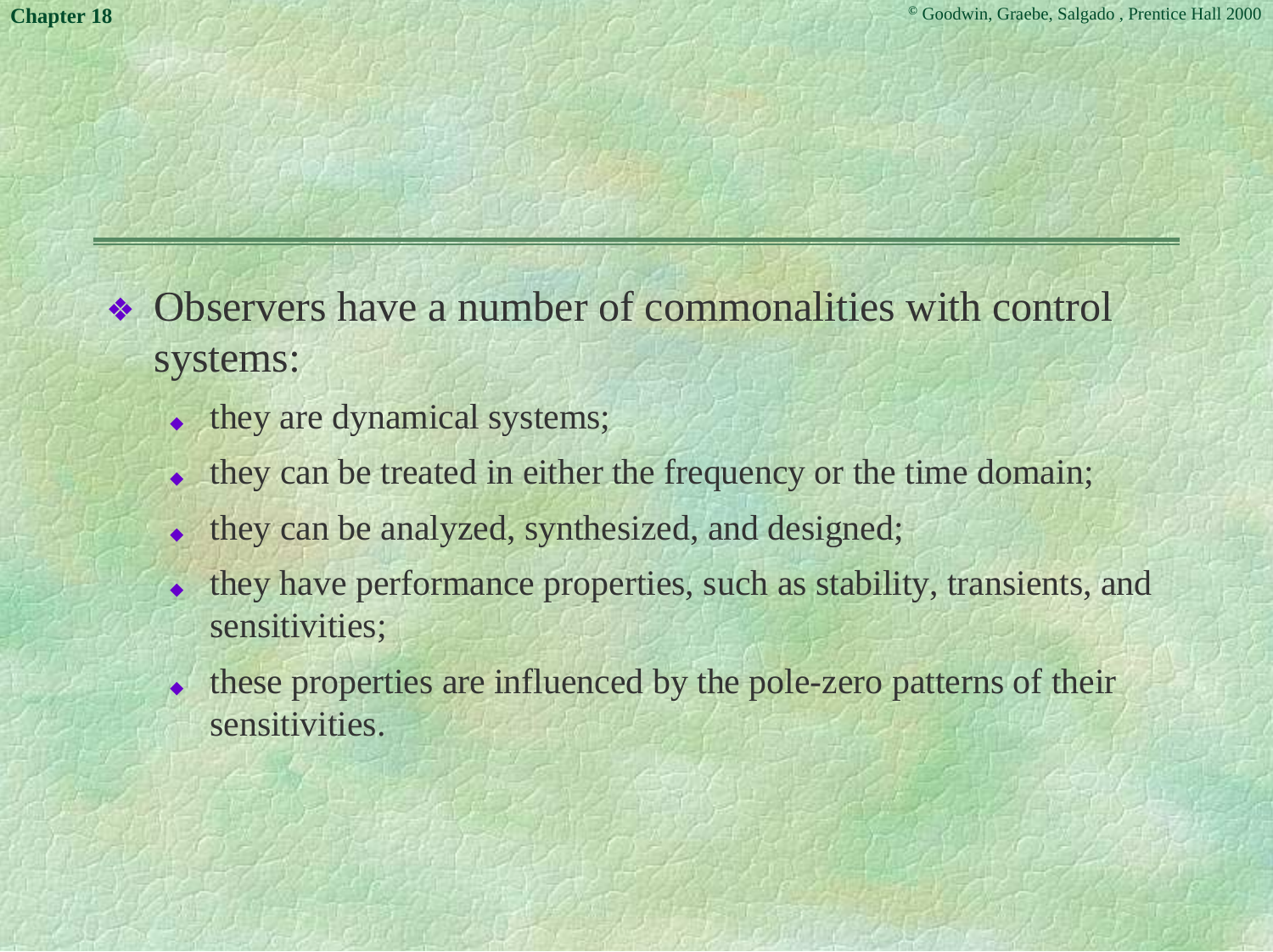- ❖ State estimates produced by an observer are used for several purposes:
	- ◆ constraint monitoring;
	- data logging and trending;
	- ◆condition and performance monitoring;
	- ◆ fault detection;
	- ◆ feedback control.
- ❖ To implement a synthesized state-feedback controller as discussed above, one can use state-variable estimates from an observer in lieu of unavailable measurements; the emergent closed-loop behavior is due to the interaction between the dynamical properties of system, controller, *and observer*.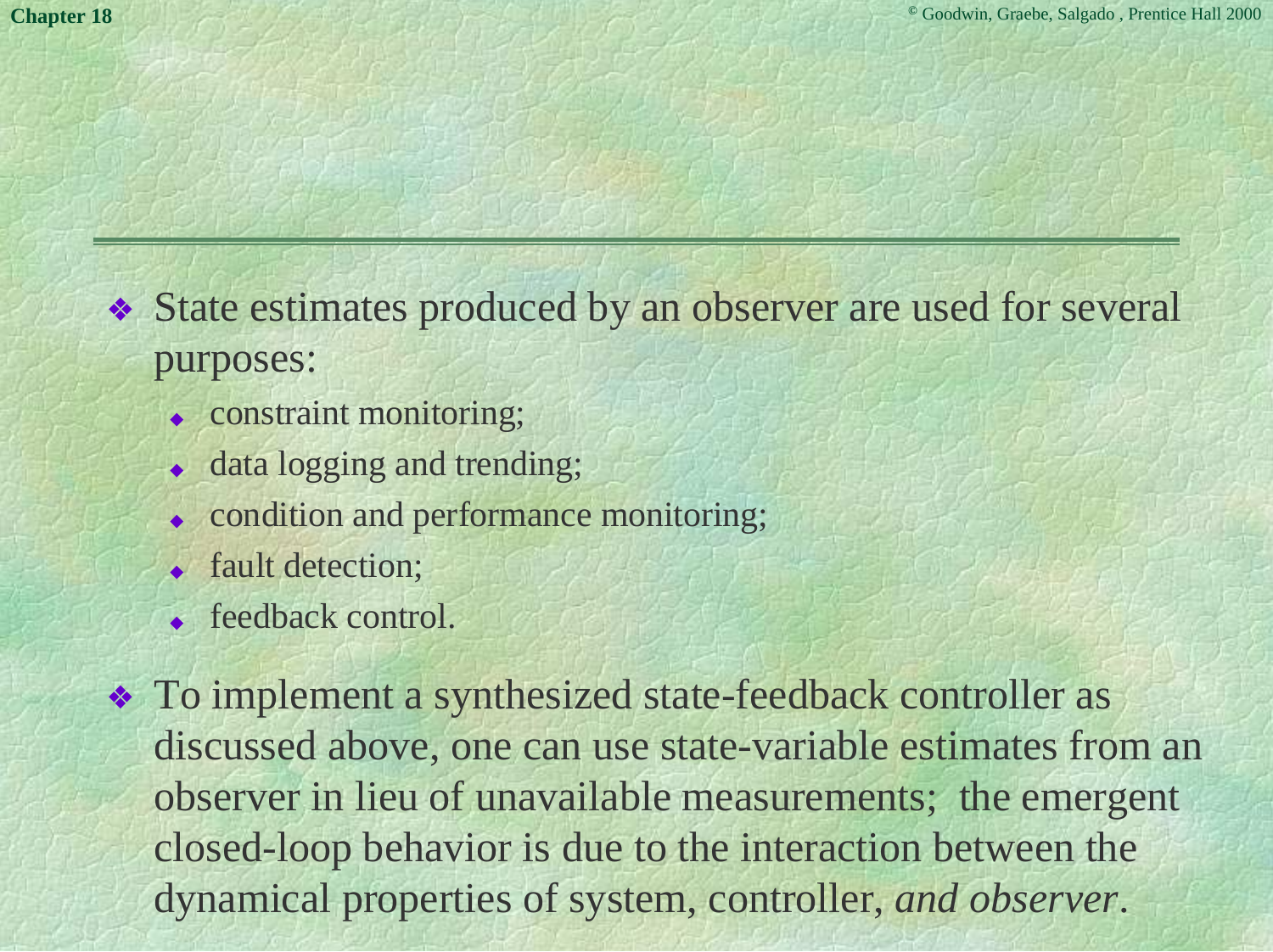- ❖ The interaction is quantified by the third-fundamental result presented in this chapter: the nominal poles of the overall closed loop are the union of the observer poles and the closedloop poles induced by the feedback gains if all states could be measured. This result is also known as the *separation theorem*.
- ❖ Recall that controller synthesis is concerned with how to compute a controller that will give the emergent closed loop a particular property, the *constructed property*.
- ❖ The main focus of the chapter is on synthesizing controllers that place the closed-loop poles in chosen locations; this is a particular constructed property that allows certain design insights to be achieved.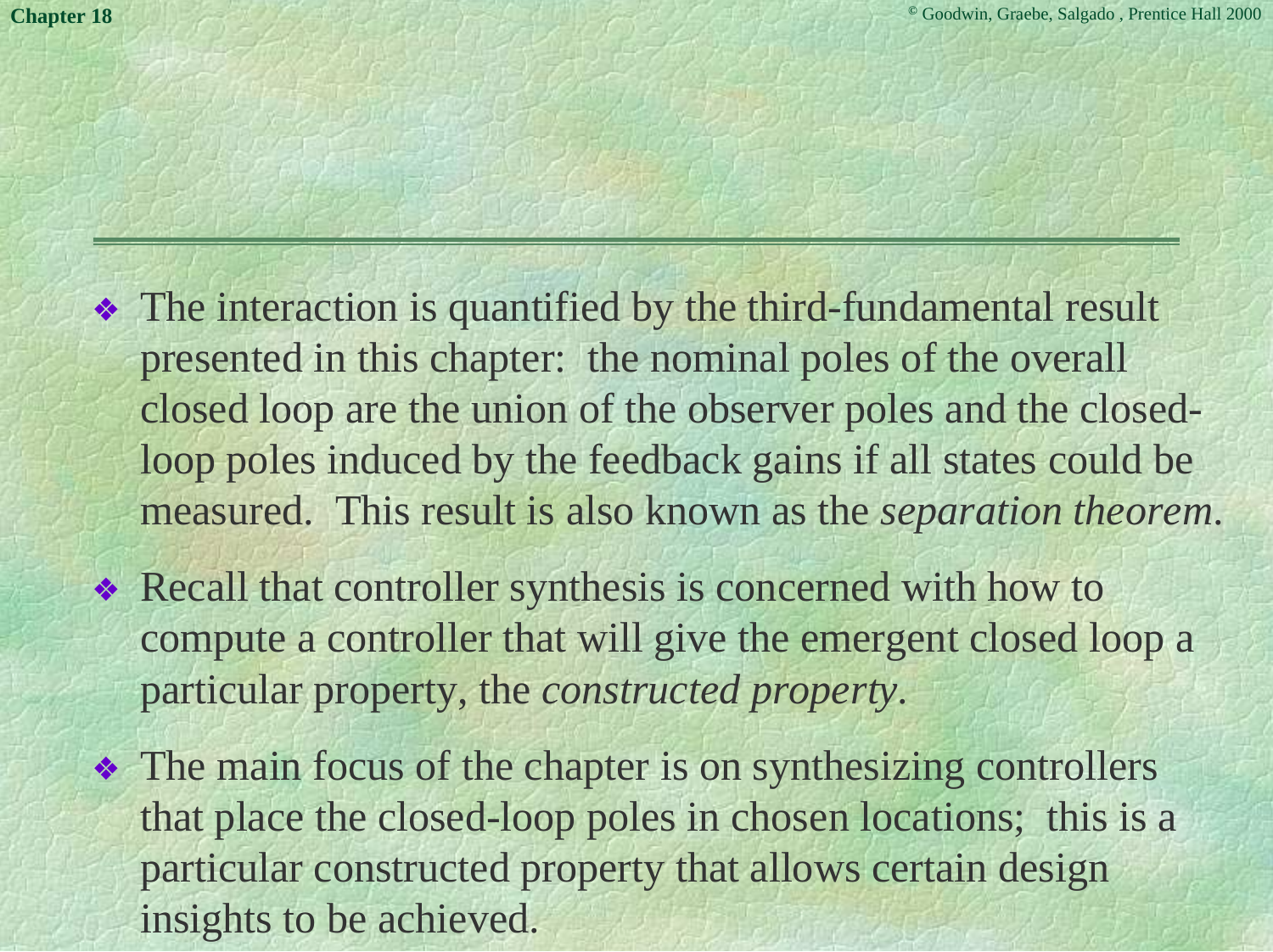- ❖ There are, however, other useful constructed properties as well.
- ❖ Examples of constructed properties for which there exist synthesis solutions:
	- ◆ to arrive at a specified system state in minimal time with an energy constraint;
	- ◆ to minimize the weighted square of the control error and energy consumption;
	- ◆ to achieve minimum variance control.